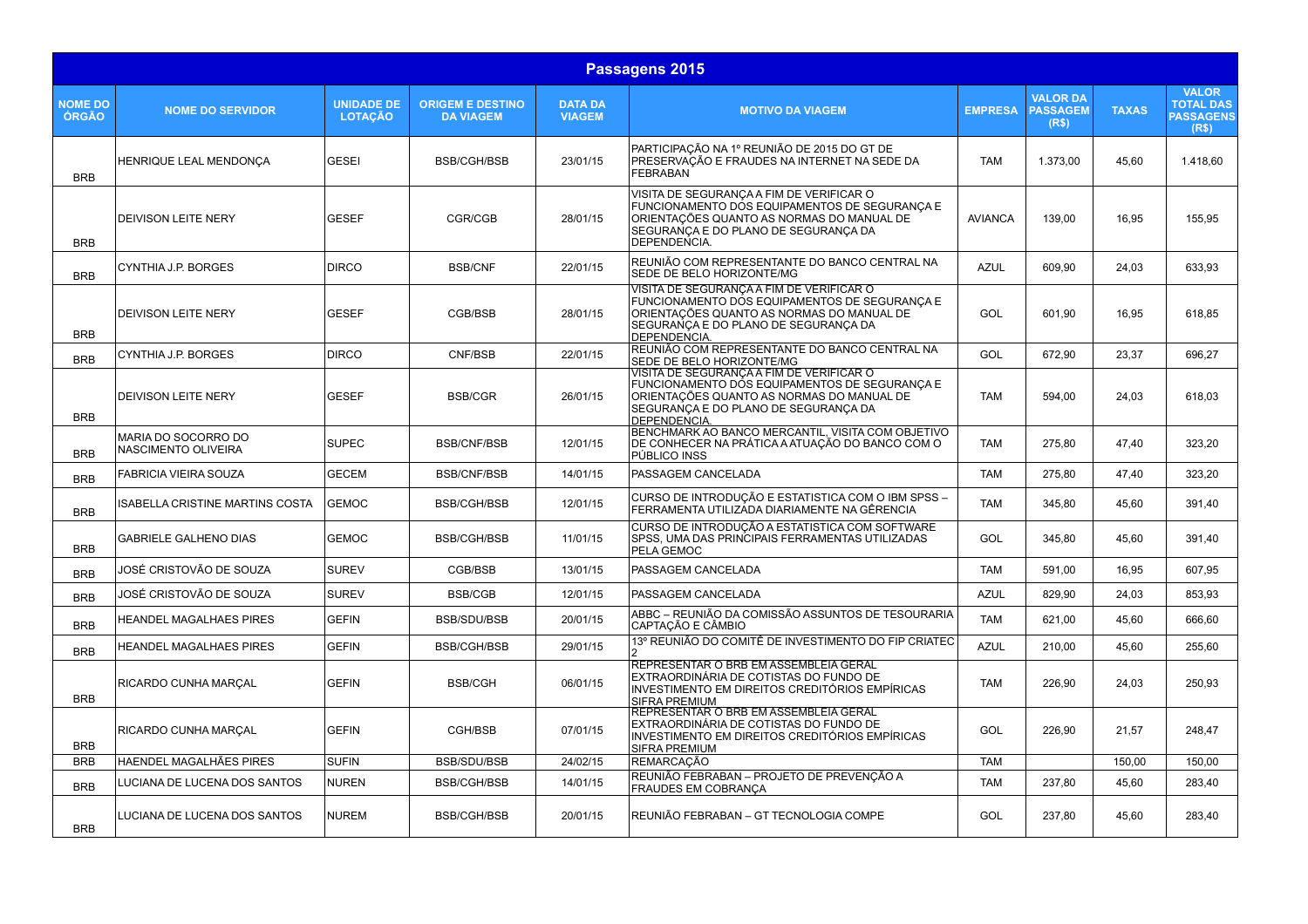| <b>NOME DO</b><br>ÓRGÃO | <b>NOME DO SERVIDOR</b>                           | <b>UNIDADE DE</b><br><b>LOTAÇÃO</b> | <b>ORIGEM E DESTINO</b><br><b>DA VIAGEM</b> | <b>DATA DA</b><br><b>VIAGEM</b> | <b>MOTIVO DA VIAGEM</b>                                                                                                                                                                   | <b>EMPRESA</b> | VALOR DA<br><b>PASSAGEM</b><br>(R\$) | <b>TAXAS</b> | <b>VALOR</b><br>TOTAL DAS<br><b>PASSAGENS</b><br>(R\$) |
|-------------------------|---------------------------------------------------|-------------------------------------|---------------------------------------------|---------------------------------|-------------------------------------------------------------------------------------------------------------------------------------------------------------------------------------------|----------------|--------------------------------------|--------------|--------------------------------------------------------|
| <b>BRB</b>              | PEDRO LUCAS SAMPAIO DANTAS                        | NUREM                               | BSB/CGH/BSB                                 | 20/01/15                        | <b>CANCELADO</b>                                                                                                                                                                          | <b>TAM</b>     | 1.443,00                             | 45,60        | 1.488,60                                               |
| <b>BRB</b>              | DANIEL MAGALHÃES DE OLIVEIRA                      | NUREM                               | <b>BSB/CGH/BSB</b>                          | 20/01/15                        | CANCELADO                                                                                                                                                                                 | <b>TAM</b>     | 1.443,00                             | 45,60        | 1.488,60                                               |
| <b>BRB</b>              | THIAGO S. CAVALCANTE                              | <b>GERAC</b>                        | <b>BSB/CGH/BSB</b>                          | 08/01/15                        | PARTICIPAÇÃO EM REUNIÃO DA FREBABAN SOBRE INSS                                                                                                                                            | <b>TAM</b>     | 940,90                               | 45,60        | 986,50                                                 |
| <b>BRB</b>              | GUSTAVO BARROSO COUTINHO                          | CESEC                               | <b>BSB/CGH/BSB</b>                          | 20/01/15                        | PARTICIPAÇÃO DA REUNIÃO DO GT DE TECNOLOGIA DA<br><b>COMPE</b>                                                                                                                            | GOL            | 237,80                               | 45,60        | 283,40                                                 |
| <b>BRB</b>              | JARED CAPANEMA JORGE                              | <b>DTVM</b>                         | <b>BSB/CGH</b>                              | 27/01/15                        | ACOMPANHAMENTO DOS INVESTIMENTOS DO FIP RIVIERA                                                                                                                                           | <b>AVIANCA</b> | 105,00                               | 24,03        | 129,03                                                 |
| <b>BRB</b>              | ANA CRISTINA FREITAS COLACO<br><b>VASCONCELOS</b> | <b>DTVM</b>                         | <b>BEL/BSB</b>                              | 27/01/15                        | VISITA DE CLIENTES DO INSTITUTO IPAM                                                                                                                                                      | <b>AZUL</b>    | 970,90                               | 21,57        | 992,47                                                 |
| <b>BRB</b>              | <b>HENRIQUE LEITE DOMINGUES</b>                   | DARET                               | BSB/PMW/BSB                                 | 28/01/15                        | PARTICIPAÇÃO EM REUNIÇAO NO IGEPREV                                                                                                                                                       | GOL            | 997,80                               | 40,98        | 1.038,78                                               |
| <b>BRB</b>              | ANA CRISTINA FREITAS COLACO<br>VASCONCELOS        | <b>DTVM</b>                         | <b>BSB/BEL</b>                              | 26/01/15                        | VISITA A CLIENTES DO INSTITUTO IPAM                                                                                                                                                       | GOL            | 1.021,90                             | 24,03        | 1.045,93                                               |
| <b>BRB</b>              | LAURA ZUZA PERDIGÃO                               | <b>DTVM</b>                         | <b>BSB/PMW/BSB</b>                          | 28/01/15                        | PARTICIPAÇÃO EM REUNIÃO NO IGEPREV                                                                                                                                                        | GOL            | 997,80                               | 40,98        | 1.038,78                                               |
| <b>BRB</b>              | JARED CAPANEMA JORGE                              | <b>DTVM</b>                         | CGH/BSB                                     | 28/01/15                        | ACOMPANHAMENTO DOS INVESTIMENTOS DO FIP RIVIERA.                                                                                                                                          | <b>TAM</b>     | 369,90                               | 21,57        | 391,47                                                 |
| <b>BRB</b>              | VANDERLEI MARTINS FRANÇA JUNIOR DTVM              |                                     | <b>BSB/POA/BSB</b>                          | 02/03/15                        | PARTICIPAR DE SEMINÁRIO A CLIENTES                                                                                                                                                        | <b>TAM</b>     | 431,80                               | 45,60        | 477,40                                                 |
| <b>BRB</b>              | <b>MIGUEL FERNANDES</b>                           | CFI                                 | BSB/SDU/BSB                                 | 21/01/15                        | VISITA A SECRETARIA MUN. DE ADM. DA PREFEITURA DO RJ<br>PARA TRATAR DE QUESTÕES OPERACIONAIS DO CONVÊNIO<br>ENTRE A FINANCEIRA BRB E A PREFEITURA PARA<br>CONCESSÃO DE CREDITO CONSIGNADO | <b>TAM</b>     | 976                                  | 45,6         | 1.021,60                                               |
| <b>BRB</b>              | SÉRGIO RICARDO MIRANDA NAZARÉ                     | <b>VIFIP</b>                        | <b>BSB/CNF</b>                              | 22/01/15                        | REUNIÃO COM REPRESENTANTE DO BANCO CENTRAL NA<br>SEDE DE BELO HORIZONTE/MG                                                                                                                | <b>AZUL</b>    | 609,90                               | 24,03        | 633,93                                                 |
| <b>BRB</b>              | SÉRGIO RICARDO MIRANDA NAZARÉ                     | <b>VIFIP</b>                        | CNF/BSB                                     | 22/01/15                        | REUNIÃO COM REPRESENTANTE DO BANCO CENTRAL NA<br>SEDE DE BELO HORIZONTE/MG                                                                                                                | GOL            | 672,90                               | 23,37        | 696,27                                                 |
| BRB                     | RIBAMAR FELIX DE ARAUJO                           | <b>GESEI</b>                        | <b>BSB/CGH/BSB</b>                          | 01/02/15                        | PARTICIPAÇÃO NO CURSO BCLP 2000 (BUSINESS CONTINUITY<br>PROFESSIÓNAL) O QUAL OFERECE A POSSIBILIDADE DE CERTIFICAÇÃO<br>INTERNACIONAL EM CONTINUIDADE DE NEGOCIOS                         | <b>TAM</b>     | 910,80                               | 45,60        | 956,40                                                 |
| <b>BRB</b>              | HENRIQUE LEAL MENDONÇA                            | <b>GESEI</b>                        | BSB/CGH                                     | 26/02/15                        | REUNIÕES DO GRUPO TÉCNICO DA CERTIFICAÇÃO DIGITAL, E DA<br>SUBCOMISSÃO DE SEGURANÇA DA INFORMAÇÃO NA SEDE DA FEBRABAN<br>EM SP                                                            | <b>TAM</b>     | 351,90                               | 24,03        | 375,93                                                 |
| <b>BRB</b>              | HENRIQUE LEAL MENDONÇA                            | <b>GESEI</b>                        | CGH/BSB                                     | 26/02/15                        | REUNIÕES DO GRUPO TÉCNICO DA CERTIFICAÇÃO DIGITAL, E DA<br>SUBCOMISSÃO DE SEGURANÇA DA INFORMAÇÃO NA SEDE DA FEBRABAN<br>EM SP                                                            | GOL            | 334,90                               | 24,64        | 359,54                                                 |
| <b>BRB</b>              | CYNTHIA J.P. BORGES                               | <b>DIRCO</b>                        | <b>GRU/BSB</b>                              | 04/02/15                        | REUNIÃO DA FEBRABAN                                                                                                                                                                       | GOL            | 520,90                               | 24,03        | 544,93                                                 |
| <b>BRB</b>              | MICHAEL BERNARDES DE SOUSA                        | GESIP                               | <b>BSB/CGH/BSB</b>                          | 11/02/15                        | REUNIÃO DA SUBCOMISSÃO DE PREVENÇÃO DE LAVAGEM DE DINHEIRO                                                                                                                                | GOL            | 1.840,80                             | 45,60        | 1.886,40                                               |
| <b>BRB</b>              | ALEX LIMA DE MOURA                                | GESIP                               | CGH/BSB                                     | 10/02/15                        | 1º REUNIÃO ORDINÁRIA DE 2015 DA SUBCOMISSÃO DE PREVENÇÃO A<br><b>FRAUDES DOCUMENTAIS</b>                                                                                                  | GOL            | 468,90                               | 21,57        | 490,47                                                 |
| <b>BRB</b>              | ALEX LIMA DE MOURA                                | <b>GESIP</b>                        | <b>BSB/CGH</b>                              | 10/02/15                        | 1º REUNIÃO ORDINÁRIA DE 2015 DA SUBCOMISSÃO DE PREVENÇÃO A<br><b>FRAUDES DOCUMENTAIS</b>                                                                                                  | <b>TAM</b>     | 890,90                               | 24,03        | 914,93                                                 |
| <b>BRB</b>              | LUDIMILLA ESTEVES DE OLIVEIRA                     | <b>GECAD</b>                        | <b>BSB/CGH/BSB</b>                          | 12/02/15                        | REUNIÃO DO GT DE CADASTRO DA FEBRABAN                                                                                                                                                     | <b>TAM</b>     | 1.382,80                             | 45,60        | 1.428,40                                               |
| <b>BRB</b>              | AIRTON NUNES AFFONSO                              | <b>GERUR</b>                        | BSB/SDU/BSB                                 | 20/03/15                        | CONVITE DO DEGCR-BNDES AOS AGENTES FINANCEIROS CREDENCIADOS<br>PARA PARTICIPAR DE FÓRUM SOBRE O SEGUINTE TEMA : ANALISE DE<br>DESEMPENHO DOS PROGRAMAS AGROPECUARIOS                      | <b>TAM</b>     | 224,90                               | 48,67        | 273,57                                                 |
| <b>BRB</b>              | LUCIANA DE LUCENA DOS SANTOS                      | <b>NUREN</b>                        | <b>BSB/VCP/BSB</b>                          | 03/02/15                        | REUNIÃO DO PROJETO DAD ELETRÔNICO, NA SEDE DA FEBRABAN                                                                                                                                    | <b>AZUL</b>    | 777,80                               | 48,06        | 825,86                                                 |
| <b>BRB</b>              | ROBERTO SOUZA DE CARVALHO                         | <b>GT IBM</b>                       | <b>BSB/CGH/BSB</b>                          | 09/02/15                        | EVENTO MAINFRAME PREMIERE DA IBM                                                                                                                                                          | <b>AVIANCA</b> | 950,00                               | 45,60        | 995,60                                                 |
| <b>BRB</b>              | ANIBAL BARCA GONÇALVES TEIXEIRA                   | <b>GT IBM</b>                       | <b>BSB/CGH/BSB</b>                          | 09/02/15                        | EVENTO MAINFRAME PREMIERE DA IBM                                                                                                                                                          | <b>AVIANCA</b> | 950,00                               | 45,60        | 995,60                                                 |
| <b>BRB</b>              | SÉRGIO SANTIAGO CAMARA LINS                       | <b>NUREM</b>                        | CGH/BSB                                     | 11/02/15                        | REUNIÃO DA COMISSÃO DE CRÉDITO CONSIGNADO NA ABBC                                                                                                                                         | <b>AVIANCA</b> | 439,00                               | 21,57        | 460,57                                                 |
| <b>BRB</b>              | RHAYANE STEPHANE SILVA ANDRADE                    | <b>SUGOT</b>                        | CGH/BSB                                     | 11/02/15                        | REUNIÃO DA COMISSÃO DE CRÉDITO COSIGUINADO NA ABBC                                                                                                                                        | <b>AVIANCA</b> | 459,00                               | 21,57        | 480,57                                                 |
| <b>BRB</b>              | AUGUSTO XIMENES DE SOUZA                          | <b>NUATI</b>                        | <b>BSB/POA/BSB</b>                          | 24/02/15                        | 1º ENCONTRO DE ENTREGA CONTINUA PROMOVIDA PELA EMPRESA<br><b>THOUGTHWORKS</b>                                                                                                             | GOL            | 1.163,60                             | 48,67        | 1.212,27                                               |
| <b>BRB</b>              | CARLOS EDUARDO CRUZ CUNHA                         | NUATI                               | <b>BSB/POA/BSB</b>                          | 24/02/15                        | 1º ENCONTRO DE ENTREGA CONTINUA PROMOVIDA PELA EMPRESA<br><b>THOUGTHWORKS</b>                                                                                                             | GOL            | 1.163,60                             | 48,67        | 1.212,27                                               |
| <b>BRB</b>              | SÉRGIO RICARDO MIRANDA NAZARÉ                     | <b>NUREM</b>                        | <b>BSB/CGH</b>                              | 11/02/15                        | REUNIÃO DA COMISSÃO DE CRÉDITO CONSIGNADO NA ABBC                                                                                                                                         | <b>TAM</b>     | 1.207,90                             | 24,03        | 1.231,93                                               |
| <b>BRB</b>              | RHAYANE STEPHANE SILVA ANDRADE                    | GEPRO                               | <b>BSB/CGH</b>                              | 11/02/15                        | REUNIÃO DA COMISSÃO DE CRÉDITO CONSIGNADO NA ABBC                                                                                                                                         | <b>TAM</b>     | 1.207,90                             | 24,03        | 1.231,93                                               |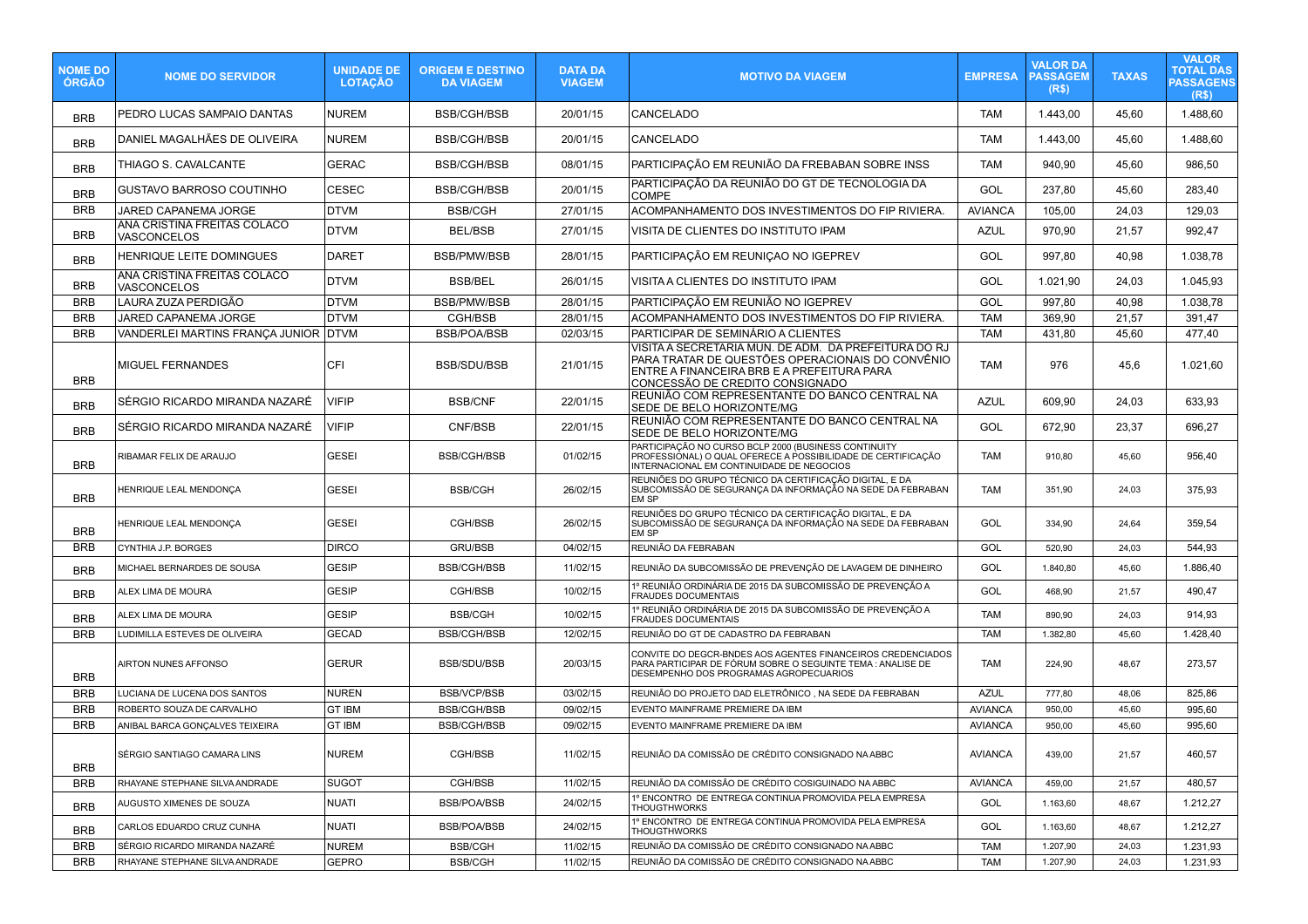| <b>NOME DO</b><br><b>ORGAO</b> | <b>NOME DO SERVIDOR</b>            | <b>UNIDADE DE</b><br><b>LOTAÇÃO</b> | <b>ORIGEM E DESTINO</b><br><b>DA VIAGEM</b> | <b>DATA DA</b><br><b>VIAGEM</b> | <b>MOTIVO DA VIAGEM</b>                                                                                                                                                                                    | <b>EMPRESA</b> | <b>VALOR DA</b><br><b>PASSAGEM</b><br>(R\$) | <b>TAXAS</b> | <b>VALOR</b><br><b>TOTAL DAS</b><br><b>PASSAGENS</b><br>(R <sub>s</sub> ) |
|--------------------------------|------------------------------------|-------------------------------------|---------------------------------------------|---------------------------------|------------------------------------------------------------------------------------------------------------------------------------------------------------------------------------------------------------|----------------|---------------------------------------------|--------------|---------------------------------------------------------------------------|
| <b>BRB</b>                     | THIAGO S. CAVALCANTE               | <b>GERAC</b>                        | <b>BSB/CGH/BSB</b>                          | 04/02/15                        | PARTICIPACÃO EM REUNIÃO DA FEBRABAN SOBRE ARRECADACÃO .<br>PAGAMENTOS DE BENEFICIOS DO INSS                                                                                                                | <b>TAM</b>     | 1.309,80                                    | 45,60        | 1.355,40                                                                  |
| <b>BRB</b>                     | FERNANDO HENRIQUE COSTA            | <b>GEBAN</b>                        | CGH/BSB                                     | 04/02/15                        | PARTICIPAÇÃO EM REUNIÃO ORDIÁRIA E MENSAL DA FEBRABAN                                                                                                                                                      | <b>TAM</b>     | 395,90                                      | 21,57        | 417,47                                                                    |
| <b>BRB</b>                     | FERNANDO HENRIQUE COSTA            | <b>GEBAN</b>                        | <b>BSB/CGH</b>                              | 03/02/15                        | PARTICIPAÇÃO EM REUNIÃO ORDINÁRIA E MENSAL DA FEBRABAN                                                                                                                                                     | <b>AVIANCA</b> | 425,00                                      | 24,03        | 449,03                                                                    |
| <b>BRB</b>                     | GUSTAVO BARROSO COUTINHO           | <b>CESEC</b>                        | <b>BSB/CVCP/BSB</b>                         | 03/02/15                        | REUNIÃO DO GT DE TECNOLOGIA DA COMPE NA SEDE DA FEBRABAN                                                                                                                                                   | <b>AZUL</b>    | 753,80                                      | 48,06        | 801,86                                                                    |
| <b>BRB</b>                     | EVELLYN SOUSA MARTINS COSTA LUZ    | <b>GEPEF</b>                        | CGH/BSB                                     | 11/02/15                        | PARTICIPAÇÃO EM REUNIÃO DA COMISSÃO DE CRÉDITO CONSIGNADO A<br>SER REALIZADA EM 11/02/15 NA SEDE DA ABBC                                                                                                   | GOL            | 540,90                                      | 21,57        | 562,47                                                                    |
| <b>BRB</b>                     | EVELLYN SOUSA MARTINS COSTA LUZ    | <b>GEPEF</b>                        | <b>BSB/CGH</b>                              | 11/02/15                        | PARTICIPAÇÃO EM REUNIÃO DA COMISSÃO DE CRÉDITO CONSIGNADO A<br>SER REALIŽADA EM 11/02/15 NA SEDE DA ABBC                                                                                                   | <b>TAM</b>     | 1.049,00                                    | 24,03        | 1.073,03                                                                  |
| <b>BRB</b>                     | HENRIQUE LEITE DOMINGUES           | DTVM                                | <b>BSB/PMW/BSB</b>                          | 28/01/15                        | <b>ALTERACÃO</b>                                                                                                                                                                                           | GOL            | 188,00                                      | 120,00       | 308,00                                                                    |
| <b>BRB</b>                     | LAURA ZUZA PERDIGÃO                | DTVM                                | <b>BSB/PMW/BSB</b>                          | 28/01/15                        | <b>ALTERACÃO</b>                                                                                                                                                                                           | GOL            | 188,00                                      | 120,00       | 308,00                                                                    |
| <b>BRB</b>                     | ANTONIO AILTON DE OLIVEIRA         | DTVM                                | <b>BSB/CGH</b>                              | 25/02/15                        | PARTICIPACÃO DO TERCEIRO ENCONTRO DE SECURITIZAÇÃO                                                                                                                                                         | GOL            | 386,90                                      | 24,03        | 410,93                                                                    |
| <b>BRB</b>                     | ANTONIO AILTON BATISTA DE OLIVEIRA | DTVM                                | CGH/BSB                                     | 26/02/15                        | PARTICIPAÇÃO DO TERCEIRO ENCONTRO DE SECURITIZAÇÃO                                                                                                                                                         | <b>TAM</b>     | 405,90                                      | 24,64        | 430,54                                                                    |
| <b>BRB</b>                     | BRUNO ALEXANDRE DE MORAES LOLI     | <b>GEREI</b>                        | <b>BSB/CGH/BSB</b>                          | 05/02/15                        | TREINAMENTO BM&F BOVESPA E CVM SOBRE ALTERAÇÕES NO SISTEMA<br>EMPRESAS, NET.                                                                                                                               | <b>AVIANCA</b> | 1.304,00                                    | 45,60        | 1.349,60                                                                  |
| <b>BRB</b>                     | SÉRGIO RICARDO MIRANDA NAZARÉ      | <b>VIFIP</b>                        | CGH/BSB                                     | 01/03/15                        | REUNIÃO DO CONSELHO DE ADMINISTRAÇÃO DE CIBRASEC                                                                                                                                                           | <b>AVIANCA</b> | 189,00                                      | 24,64        | 213,64                                                                    |
| <b>BRB</b>                     | SÉRGIO RICARDO MIRANDA NAZARÉ      | <b>VIFIP</b>                        | <b>BSB/CGH</b>                              | 27/02/15                        | REUNIÃO DO CONSELHO DE ADMINISTRAÇÃO DA CIBRASEC                                                                                                                                                           | GOL            | 195,90                                      | 24,03        | 219,93                                                                    |
| <b>BRB</b>                     | <b>TALLYTA LUNGUINHO</b>           | <b>COJUR</b>                        | <b>BSB/SSA/BSB</b>                          | 08/02/15                        | AUDIÊNCIA DE CONCILIAÇÃO DESIGNADA PARA O DIA 10/02/15                                                                                                                                                     | <b>AVIANCA</b> | 1.044,00                                    | 45,60        | 1.089,60                                                                  |
| <b>BRB</b>                     | RIBAMAR FELIX DE ARAUJO            | <b>GESEI</b>                        | <b>BSB/CGH/BSB</b>                          | 20/02/15                        | PARTICIPAÇÃO NA REUNIÃO MENSAL DA SUBCOMISSÃODE RISCO<br>OPERACIONAL E CONTINUIDADE DE NEGOCIOS FEBRABAN                                                                                                   | GOL            | 643,80                                      | 48,67        | 692,47                                                                    |
| <b>BRB</b>                     | VICTOR HUGO DE CAMPOS OLIVEIRA     | <b>GERIC</b>                        | <b>BSB/CGH/BSB</b>                          | 23/02/15                        | ESSA PARTICIPAÇÃO IRÁ AUXILIAR NA IMPLEMENTAÇÃO DE REQUISITOS<br>DA RESOLUÇÃO CMN 4277                                                                                                                     | GOL            | 423,80                                      | 48,67        | 472,47                                                                    |
| <b>BRB</b>                     | HENRIQUE LEAL MENDONCA             | <b>GESEI</b>                        | <b>BSB/CGH</b>                              | 25/02/15                        | ALTERAÇÃO                                                                                                                                                                                                  | TAM            | 140,00                                      | 120,00       | 260,00                                                                    |
| <b>BRB</b>                     | FILIPE PONTES DE AGUIAR FLORINDO   | <b>DIRCO</b>                        | <b>BSB/CGH/BSB</b>                          | 06/03/15                        | COMPARECIMENTO NO 2ª REUNIÃO DE 2015 DO GT DE PREVENÇÃO E<br>FRAUDES NA INTERNET                                                                                                                           | GOL            | 2.411,80                                    | 48,67        | 2.460,47                                                                  |
| <b>BRB</b>                     | MORGANA DOMINGOS BORGES            | <b>GEINT</b>                        | <b>BSB/CGH/BSB</b>                          | 16/03/15                        | SAP FORUM BRASIL - PLENÁRIA DE DISCURSSÃO SOBRE TECNOLOGIA<br>PARA GERAÇÃO DE INFORMAÇÃO, CRM, BIG DATA, ANALISE DE CICLO DE<br>VIDA DE CLIÉNTES, INTELIGÊNCIA DE MERCADO E ESTRATÉGIA<br><b>COMERCIAL</b> | <b>TAM</b>     | 703,80                                      | 48,67        | 752,47                                                                    |
| <b>BRB</b>                     | ÁTILA HERMENEGILDO SANTOS          | <b>GEINT</b>                        | <b>BSB/CGH/BSB</b>                          | 16/03/15                        | SAP FORUM BRASIL – PLENÁRIA DE DISCURSSÃO SOBRE TECNOLOGIA<br>PARA GERAÇÃO DE INFORMAÇÃO, CRM, BIG DATA, ANALISE DE CICLO DE<br>VIDA DE CLIÉNTES, INTELIGÊNCIA DE MERCADO E ESTRATÉGIA<br><b>COMERCIAL</b> | TAM            | 703,80                                      | 48,67        | 752,47                                                                    |
| <b>BRB</b>                     | JONES FERREIRA DE CARVALHO         | <b>GERFI</b>                        | <b>BSB/CGH</b>                              | 26/02/15                        | VISITAR IMOVÉL PARA TRANFERENCIA DA AGÊNCIA                                                                                                                                                                | <b>AVIANCA</b> | 335,00                                      | 24,03        | 359,03                                                                    |
| <b>BRB</b>                     | JONES FERREIRA DE CARVALHO         | <b>GERFI</b>                        | CGH/BSB                                     | 26/02/15                        | VISITAR IMOVÉL PARA TRANFERENCIA DA AGÊNCIA                                                                                                                                                                | <b>TAM</b>     | 491,90                                      | 24,54        | 516,44                                                                    |
| <b>BRB</b>                     | HERBERT DOS SANTOS LEAL MIRANDA    | AG. CAMPO GRA                       | CGR/BSB/CGR                                 | 01/03/15                        | ENCONTRO COM GERENTES GERAIS E GESTORES                                                                                                                                                                    | <b>AVIANCA</b> | 1.148,00                                    | 43,38        | 1.191,38                                                                  |
| <b>BRB</b>                     | RENATO BASTOS COSTA                | AG. RIO DE JANE                     | SDU/BSB/SDU                                 | 01/03/15                        | ENCONTRO COM GERENTES GERAIS E GESTORES                                                                                                                                                                    | <b>AVIANCA</b> | 618,00                                      | 48,67        | 666,67                                                                    |
| <b>BRB</b>                     | CARLOS EIJI HIRAOKA                | AG. SÃO PAULO                       | CGH/BSB/CGH                                 | 01/03/15                        | ENCONTRO COM GERENTES GERAIS E GESTORES                                                                                                                                                                    | <b>TAM</b>     | 1.518,80                                    | 48,67        | 1.567,47                                                                  |
| <b>BRB</b>                     | LUCIANA DE LUCENA DOS SANTOS       | <b>NUREN</b>                        | <b>BSB/VPC</b>                              | 23/02/15                        | REUNIÃO GT TECNOLOGIA DA COMPE - FEBRABAN                                                                                                                                                                  | <b>AZUL</b>    | 285,90                                      | 24,03        | 309,93                                                                    |
| <b>BRB</b>                     | LUCIANA DE LUCENA DOS SANTOS       | <b>NUREM</b>                        | CGH/BSB                                     | 24/02/15                        | REUNIÃO GT TECNOLOGIA DA COMPE - FEBRABAN                                                                                                                                                                  | GOL            | 848,90                                      | 24,64        | 873,54                                                                    |
| <b>BRB</b>                     | <b>KELSON CÔRTE</b>                | <b>GT ERP/SAP</b>                   | <b>BSB/CGH/BSB</b>                          | 16/03/15                        | PARTICIPAÇÃO COMO PALESTRANTE NO FORUM INTERNACIONAL SAP,<br>APRESENTAÇÃO DO PROJETO ERP/SAP BRB                                                                                                           | GOL            | 157,80                                      | 48,67        | 206,47                                                                    |
| <b>BRB</b>                     | LUZIANA AZEVEDO LIMA               | <b>GT ERP/SAP</b>                   | <b>BSB/CGH/BSB</b>                          | 16/03/15                        | PARTICIPACÃO COMO PALESTRANTE NO FORUM INTERNACIONAL SAP .<br>APRESENTAÇÃO DO PROJETO ERP/SAP BRB                                                                                                          | GOL            | 157,80                                      | 48.67        | 206,47                                                                    |
| <b>BRB</b>                     | CARLOS HENRIQUE FONTES VIERA       | <b>GT ERP/SAP</b>                   | <b>BSB/CGH/BSB</b>                          | 16/03/15                        | PARTICIPAÇÃO COMO PALESTRANTE NO FORUM INTERNACIONAL SAP<br>APRESENTAÇÃO DO PROJETO ERP/SAP BRB                                                                                                            | GOL            | 157,80                                      | 48,67        | 206,47                                                                    |
| <b>BRB</b>                     | WESLEY CAVALARI HENRIQUES          | CESEC                               | BSB/VPC/BSB                                 | 24/02/15                        | PARTICIPAR DA REUNIÃO MENSAL DA SUBCOMISSÃO E MEIOS DE<br>PAGAMENTO NA SEDE DA FEBRABAN                                                                                                                    | <b>AZUL</b>    | 613,80                                      | 48,06        | 661,86                                                                    |
| <b>BRB</b>                     | GUSTAVO BARROSO COUTINHO           | CESEC                               | <b>BSB/VPC</b>                              | 23/02/15                        | PARTICIPAÇÃO NAS REUNIÕES DO CENECOMP E DO GT DE TECNOLOGIA DA COMPE NA SEDE DA FEBRABAN                                                                                                                   | <b>AZUL</b>    | 299,90                                      | 24,03        | 323,93                                                                    |
| <b>BRB</b>                     | FERNANDO HENRIQUE COSTA            | <b>GEBAN</b>                        | <b>BSB/CGH</b>                              | 10/03/15                        | PARTICIPAÇÃO EM REUNIÃO DA FEBRABAN                                                                                                                                                                        | <b>AVIANCA</b> | 189,00                                      | 24,03        | 213,03                                                                    |
| <b>BRB</b>                     | FERNANDO HENRIQUE COSTA            | <b>GEBAN</b>                        | CGH/BSB                                     | 10/03/15                        | PARTICIPAÇÃO EM REUNIÃO DA FEBRABAN                                                                                                                                                                        | GOL            | 617,90                                      | 24,64        | 642,54                                                                    |
| <b>BRB</b>                     | GUSTAVO BARROSO COUTINHO           | CESEC                               | CGH/BSB                                     | 24/02/15                        | PARTICIPAÇÃO NAS REUNIÕES DA CONECOMP E DO GT DE TECNOLOGIA<br>DA COMPE NA SEDE DA FEBRABAN                                                                                                                | GOL            | 617,90                                      | 24,64        | 642,54                                                                    |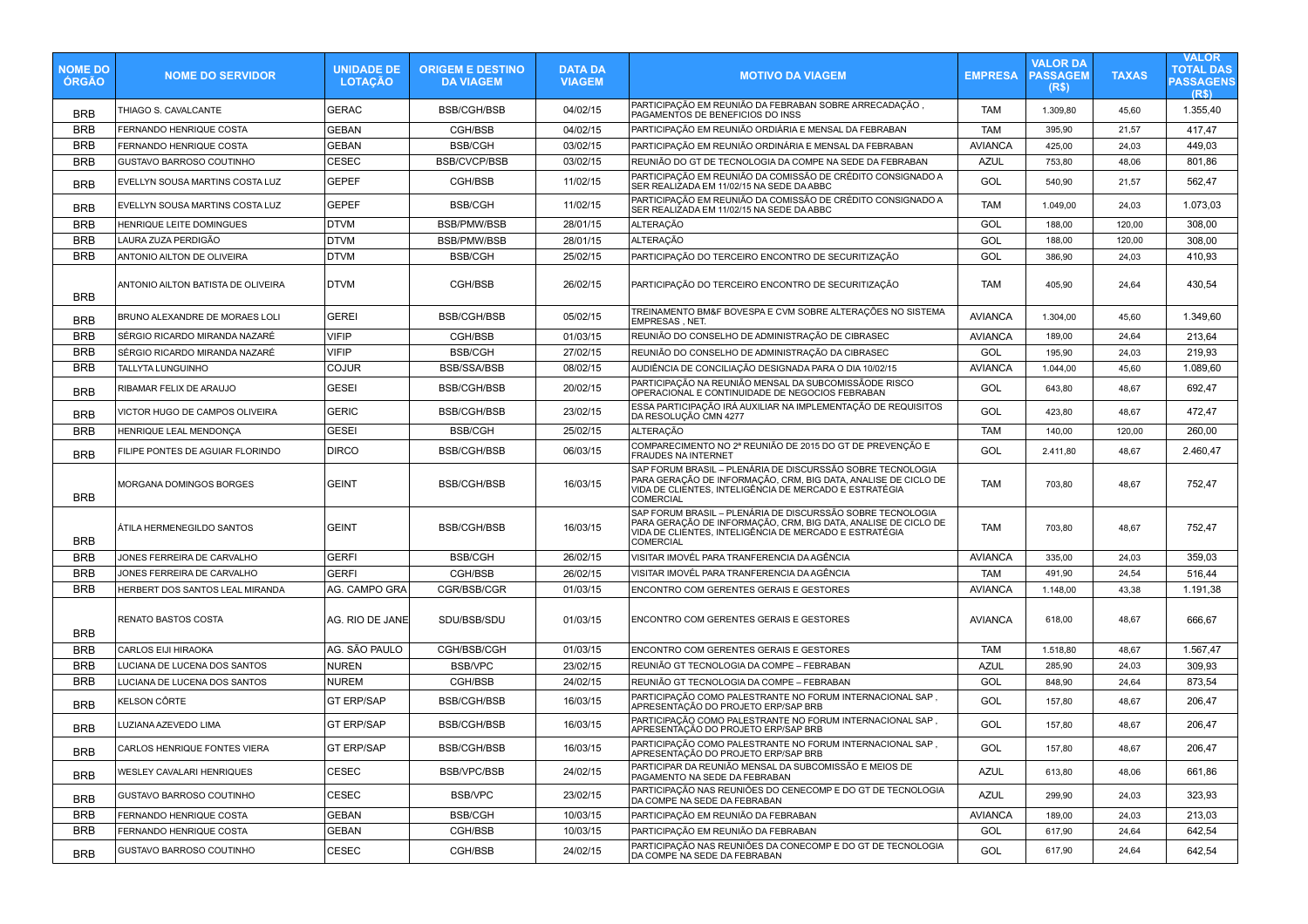| <b>NOME DO</b><br><b>ÓRGÃO</b> | <b>NOME DO SERVIDOR</b>             | <b>UNIDADE DE</b><br><b>LOTACAO</b> | <b>ORIGEM E DESTINO</b><br><b>DA VIAGEM</b> | <b>DATA DA</b><br><b>VIAGEM</b> | <b>MOTIVO DA VIAGEM</b>                                                                                                                      | <b>EMPRESA</b> | <b>VALOR DA</b><br><b>PASSAGEM</b><br>(R\$) | <b>TAXAS</b> | <b>VALOR</b><br><b>TOTAL DAS</b><br><b>PASSAGENS</b><br>(R\$) |
|--------------------------------|-------------------------------------|-------------------------------------|---------------------------------------------|---------------------------------|----------------------------------------------------------------------------------------------------------------------------------------------|----------------|---------------------------------------------|--------------|---------------------------------------------------------------|
| <b>BRB</b>                     | DANIELA LOPES DE OLIVEIRA AMBRIOSIO | <b>CESEC</b>                        | <b>BSB/CGH/BSB</b>                          | 16/06/15                        | PARTICIPAR DO CIAB 2015 PROMOVIDO PELA FEBRABAN                                                                                              | <b>TAM</b>     | 179.90                                      | 48.67        | 228.57                                                        |
| <b>BRB</b>                     | FERNANDO HENRIQUE COSTA             | <b>GEBAN</b>                        | <b>BSB/CGH</b>                              | 14/04/15                        | ALTERAÇÃO                                                                                                                                    | <b>AVIANCA</b> |                                             | 120,00       | 120,00                                                        |
| <b>BRB</b>                     | DIOGO FRANCO RIBEIRO                | <b>SUAUD</b>                        | <b>BSB/CGH/BSB</b>                          | 26/02/15                        | AUDITOR DIOGO VAI PARTICIPAR DA REUNIÃO DA SUBCOMISSÃO DE TI DA<br>FEBRABAN                                                                  | <b>AVIANCA</b> | 379,80                                      | 48,67        | 428,47                                                        |
| <b>BRB</b>                     | ROMANA REGINA LELIS CAIXETA         | <b>DTVM</b>                         | <b>BSB/CGH</b>                              | 26/02/15                        | PARTICIPAÇÃO NO COMITÊ ANBIMA                                                                                                                | <b>AVIANCA</b> | 460,00                                      | 24,03        | 484,03                                                        |
| <b>BRB</b>                     | ROMANA REGINA LELIS CAIXETA         | <b>DTVM</b>                         | CGH/BSB                                     | 26/02/15                        | PARTICIPAÇÃO NO COMITÊ ANBIMA                                                                                                                | <b>TAM</b>     | 1.207,90                                    | 24,64        | 1.232,54                                                      |
| <b>BRB</b>                     | HENRIQUE LEITE DOMINGUES            | <b>DARET</b>                        | <b>BSB/SDU/BSB</b>                          | 02/03/15                        | REUNIÃO COM EMPRESA KBO E VISITA À OBRA DO FUNDO LSH                                                                                         | <b>TAM</b>     | 1.227,90                                    | 48,67        | 1.276,57                                                      |
| <b>BRB</b>                     | VANDERLEI MARTINS FRANÇA JUNIOR     | <b>DTVM</b>                         | <b>BSB/CLN/BSB</b>                          | 11/03/15                        | PARTICIPAÇÃO DO 27° SEMINÁRIO NACIONAL DA PREVIDENCIA SOCIAIS                                                                                | GOL            | 415,80                                      | 48,67        | 464.47                                                        |
| <b>BRB</b>                     | HENRIQUE LEITE DOMINGUES            | <b>DTVM</b>                         | <b>BSB/PMW</b>                              | 26/03/15                        | REUNIÃO COM CLIENTE NO IGEPREC - TO                                                                                                          | GOL            | 973,80                                      | 43,38        | 1.017,18                                                      |
| <b>BRB</b>                     | HENRIQUE LEITE DOMINGUES            | <b>DTVM</b>                         | <b>BSB/FNL</b>                              | 11/03/15                        | PARTICIPAÇÃO DO 27° SEMINÁRIO NACIONAL DA PREVIDENCIA SOCIAIS                                                                                | GOL            | 284,90                                      | 24,03        | 308,93                                                        |
| <b>BRB</b>                     | NILBAN DE MELO JÚNIOR               | <b>DTVM</b>                         | <b>BSB/PMW/BSB</b>                          | 26/03/15                        | REUNIÃO COM CLIENTE NO IGEPREV - TO                                                                                                          | GOL            | 973,80                                      | 43,38        | 1.017,18                                                      |
| <b>BRB</b>                     | NILBAN DE MELO JÚNIOR               | <b>DTVM</b>                         | <b>BSB/FLN</b>                              | 10/03/15                        | PARTICIPAÇÃO DO 27° SEMINÁRIO NACIONAL DA PREVIDENCIA SOCIAIL                                                                                | GOL            | 284,90                                      | 24,03        | 308,93                                                        |
| <b>BRB</b>                     | HENRIQUE LEITE DOMINGUES            | <b>DTVM</b>                         | <b>FNL/BSB</b>                              | 12/03/15                        | PARTICIPAÇÃO DO 27° SEMINÁRIO NACIONAL DA PREVIDENCIA SOCIAIL                                                                                | <b>TAM</b>     | 459,00                                      | 24,64        | 483,64                                                        |
| <b>BRB</b>                     | NILBAN DE MELO JÚNIOR               | <b>DTVM</b>                         | <b>FNL/BSB</b>                              | 12/03/15                        | PARTICIPAÇÃO DO 27° SEMINÁRIO NACIONAL DA PREVIDENCIA SOCIAIL                                                                                | <b>TAM</b>     | 459,00                                      | 24,64        | 483,64                                                        |
| <b>BRB</b>                     | <b>FABIANA ALVES DE SOUSA</b>       | CFI                                 | <b>BSB/CGH/BSB</b>                          | 20/03/15                        | REUNIÃO SOBRE PROJETO ECO                                                                                                                    | <b>TAM</b>     | 972,5                                       | 48,67        | 1.021,17                                                      |
| <b>BRB</b>                     | NILBAN DE MELO JÚNIOR               | <b>VIRAG</b>                        | <b>BSB/CNF</b>                              | 10/03/15                        | REUNIÃO COM O DIRETOR DE FISCALIZAÇÃO DO BANCO CENTRAL                                                                                       | <b>AZUL</b>    | 218,90                                      | 24,03        | 242,93                                                        |
| <b>BRB</b>                     | NILBAN DE MELO JÚNIOR               | VIRAG                               | CNF/BSB                                     | 10/03/15                        | REUNIÃO NO BANCO CENTRAL, SEDE DE BELO HORIZONTE                                                                                             | GOL            | 530,90                                      | 23.37        | 554.27                                                        |
| <b>BRB</b>                     | SÉRGIO RICARDO MIRANDA NAZARÉ       | <b>VIFIP</b>                        | CGH/BSB                                     | 27/02/15                        | ALTERAÇÃO                                                                                                                                    | <b>AVIANCA</b> | 311,00                                      | 150.00       | 461.00                                                        |
| <b>BRB</b>                     | RICARDO JOSÉ DUARTE RODRIGUES       | <b>GENOT</b>                        | <b>BSB/CGH</b>                              | 27/02/15                        | PARTICIPAR DA REUNIÃO DA COMISSAO PARA ASSUNTOS CONTÁBEIS DA<br>FEBRABAN                                                                     | <b>AVIANCA</b> | 460,00                                      | 24,03        | 484,03                                                        |
| <b>BRB</b>                     | RICARDO JOSÉ DUARTE RODRIGUES       | <b>GENOT</b>                        | CGH/BSB                                     | 27/02/15                        | PARTICIPAR DA REUNIÃO DA COMISSAO PARA ASSUNTOS CONTÁBEIS DA<br><b>FEBRABAN</b>                                                              | GOL            | 1.147,90                                    | 24,64        | 1.172,54                                                      |
| <b>BRB</b>                     | SÉRGIO RICARDO MIRANDA NAZARÉ       | <b>VIFIP</b>                        | <b>BSB/CGH</b>                              | 27/02/15                        | ALTERAÇÃO                                                                                                                                    | GOL            | 492,00                                      | 150,00       | 642.00                                                        |
| <b>BRB</b>                     | SÉRGIO RICARDO MIRANDA NAZARÉ       | <b>VIFIP</b>                        | <b>BSB/CNF</b>                              | 10/03/15                        | REUNIÃO COM O DIRETOR DE FISCALIZAÇÃO DO BANCO CENTRAL                                                                                       | <b>AZUL</b>    | 218,90                                      | 24,03        | 242,93                                                        |
| <b>BRB</b>                     | SÉRGIO RICARDO MIRANDA NAZARÉ       | <b>VIFIP</b>                        | CNF/BSB                                     | 10/03/15                        | REUNIÃO COM O DIRETOR DE FISCALIZAÇÃO DO BANCO CENTRAL                                                                                       | GOL            | 530,90                                      | 23,37        | 554,27                                                        |
| <b>BRB</b>                     | VASCO CUNHA GONÇALVES               | <b>PRESI</b>                        | <b>BSB/CNF</b>                              | 10/03/15                        | REUNIÃO COM O DIRETOR DE FISCALIZAÇÃO DO BANCO CENTRAL                                                                                       | <b>AZUL</b>    | 229,90                                      | 24,03        | 253,93                                                        |
| <b>BRB</b>                     | VASCO CUNHA GONÇALVES               | <b>PRESI</b>                        | CNF/BSB                                     | 10/03/15                        | REUNIÃO COM O DIRETOR DE FISCALIZAÇÃO DO BANCO CENTRAL                                                                                       | GOL            | 448,90                                      | 23,37        | 472.27                                                        |
| <b>BRB</b>                     | ALEX LIMA DE MOURA                  | <b>GESIP</b>                        | <b>BSB/CGH</b>                              | 23/03/15                        | 2º REUNIÃO ORDINÁRIA 2015 DA SUBCOMISSÃO DE PREVENÇÃO E<br>FRAUDES ELETRÔNICAS E DA SUBCOMISSÃO DE PREVENÇÃO A FRAUDES<br><b>DOCUMENTAIS</b> | <b>AVIANCA</b> | 429,00                                      | 24,03        | 453.03                                                        |
| <b>BRB</b>                     | ALEX LIMA DE MOURA                  | <b>GESIP</b>                        | CGH/BSB                                     | 24/03/15                        | 2º REUNIÃO ORDINÁRIA 2015 DA SUBCOMISSÃO DE PREVENÇÃO E<br>FRAUDES ELETRÔNICAS E DA SUBCOMISSÃO DE PREVENÇÃO A FRAUDES<br><b>DOCUMENTAIS</b> | GOL            | 930,90                                      | 24,64        | 955,54                                                        |
| <b>BRB</b>                     | RIBAMAR ARAUJO                      | <b>GESEI</b>                        | <b>BSB/CGH/BSB</b>                          | 20/03/15                        | PASSAGEM GLOSADA NA FATURA POR SER EMITIDA EM DUPLICIDADE                                                                                    | <b>TAM</b>     | 1.145,00                                    | 48,67        | 1.193,67                                                      |
| <b>BRB</b>                     | RIBAMAR ARAUJO                      | GESEI                               | <b>BSB/CGH/BSB</b>                          | 20/03/15                        | PARTICIPAÇÃO NA REUNIÃO MENSAL DA SUBCOMISSÃO DE GESTAO DE<br>RISCOS OPERACIONAIS E GNC DA FEBRABAN EM SAO PAULO                             | <b>TAM</b>     | 1.167,00                                    | 48,67        | 1.215,67                                                      |
| <b>BRB</b>                     | FLÁVIA LOPES DE CARVALHO            | <b>GEMEP</b>                        | <b>BSB/CGH/BSB</b>                          | 27/03/15                        | PARTICIPAÇÃO NA REUNIÃO EXTRAODINÁRIA DA SUBCOMISSÃO DE<br>GESTÃO DE RISCO DE CRÉDITO, NA FEBRABAN                                           | <b>TAM</b>     | 1.952,00                                    | 48,67        | 2.000,67                                                      |
| <b>BRB</b>                     | TIAGO RAPOSO GADELHA                | <b>GEMEP</b>                        | <b>BSB/CGH/BSB</b>                          | 27/03/15                        | PARTICIPAÇÃO NA REUNIÃO EXTRAODINÁRIA DA SUBCOMISSÃO DE<br>GESTÃO DE RISCO DE CRÉDITO, NA FEBRABAN                                           | <b>TAM</b>     | 1.952,00                                    | 48,67        | 2.000,67                                                      |
| <b>BRB</b>                     | FABIANO CYPRIANO DO NASCIMENTO      | <b>GESEF</b>                        | CGH/BSB                                     | 14/04/15                        | REUNIÃO ORDINÁRIA DA COMISSÃO EXECUTIVA DE SEGURANÇA BANCÁRIA<br>- FEBRABAN                                                                  | GOL            | 676.90                                      | 24.64        | 701.54                                                        |
| <b>BRB</b>                     | FABIANO CYPRIANO DO NASCIMENTO      | <b>GESEF</b>                        | <b>BSB/CGH</b>                              | 14/04/15                        | REUNIÃO ORDINÁRIA DA COMISSÃO EXECUTIVA DE SEGURANÇA BANCÁRIA<br>- FEBRABAN                                                                  | <b>AVIANCA</b> | 121,00                                      | 24,03        | 145,03                                                        |
| <b>BRB</b>                     | RIBAMAR FELIX DE ARAUJO             | <b>GESEI</b>                        | <b>BSB/CGH</b>                              | 17/04/15                        | PARTICIPAÇÃO NA REUNIAO DA SUBCOMISSÃO DE GESTÃO DE RISCOS<br>OPERACIONAIS E GCN, QUE ACONTECERA NA SEDE DA FEBRABAN                         | <b>AVIANCA</b> | 569,00                                      | 24,03        | 593,03                                                        |
| <b>BRB</b>                     | JÚLIO CÉSAR ALEXANDRE DE SANTANA    | <b>GESEI</b>                        | <b>BSB/CGH/BSB</b>                          | 06/05/15                        | GRUPO DE TRABALHO DE CERTIFICAÇÃO DIGITAL                                                                                                    | <b>TAM</b>     | 323,80                                      | 48,67        | 372,47                                                        |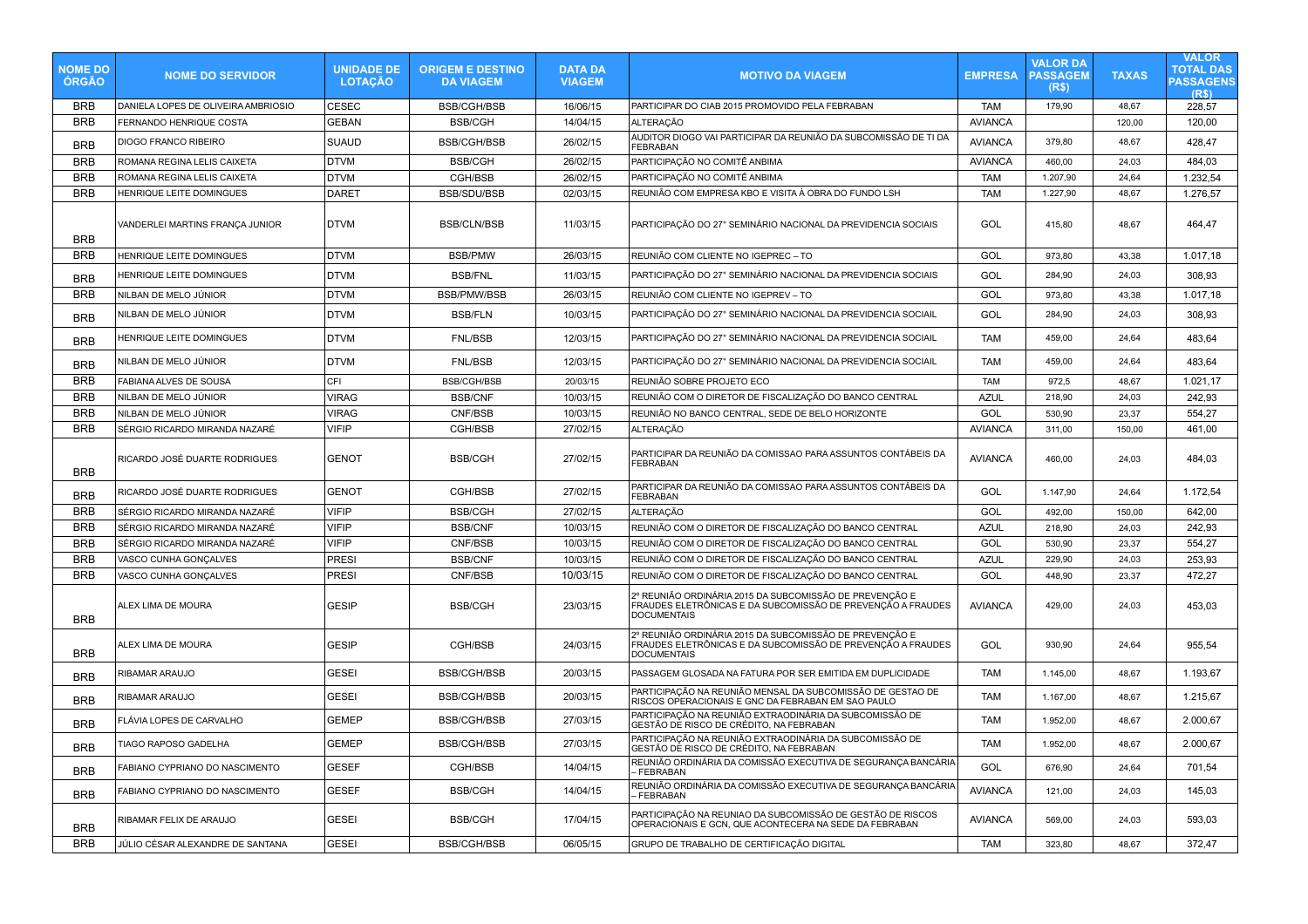| <b>NOME DO</b><br><b>ORGAO</b> | <b>NOME DO SERVIDOR</b>         | <b>UNIDADE DE</b><br><b>LOTAÇÃO</b> | <b>ORIGEM E DESTINO</b><br><b>DA VIAGEM</b> | <b>DATA DA</b><br><b>VIAGEM</b> | <b>MOTIVO DA VIAGEM</b>                                                                          | <b>EMPRESA</b> | VALOR DA<br><b>PASSAGEM</b><br>(R\$) | <b>TAXAS</b> | <b>VALOR</b><br>TOTAL DAS<br><b>PASSAGENS</b><br>(R\$) |
|--------------------------------|---------------------------------|-------------------------------------|---------------------------------------------|---------------------------------|--------------------------------------------------------------------------------------------------|----------------|--------------------------------------|--------------|--------------------------------------------------------|
| BRB                            | MANOEL ANTÔNIO DE MACEDO        | <b>GESUT</b>                        | <b>BSB/CGH/BSB</b>                          | 26/03/15                        | REALIZAÇÃO DE PALESTRAS DE EDUCAÇÃO FINANCEIRA NO INSS, NO<br><b>IFMT E NA UNICINT</b>           | GOL            | 545,80                               | 43,38        | 589,18                                                 |
| <b>BRB</b>                     | ELDER JOSÉ DE ARAÚJO DIAS       | <b>GERUR</b>                        | <b>BSB/CGH/BSB</b>                          | 12/04/15                        | PARTICIPAÇÃO EM TREINAMENTO EXTERNO – PROGRAMA DE GARANTIA<br>DA ATIVIDADE AGROPECÚARIA- PROAGRO | <b>TAM</b>     | 231,80                               | 48,67        | 280,47                                                 |
| <b>BRB</b>                     | PAULA URZEDO QUEIROZ            | <b>GERUR</b>                        | <b>BSB/CGH/BSB</b>                          | 12/04/15                        | PARTICIPAÇÃO EM TREINAMENTO EXTERNO - PROGRAMA DE GARANTIA<br>DA ATIVIDADE AGROPECÚARIA- PROAGRO | <b>TAM</b>     | 231,80                               | 48,67        | 280,47                                                 |
| <b>BRB</b>                     | ADMIR CUNHA GADELHA             | <b>GEVIT</b>                        | CGR/BSB                                     | 29/04/15                        | REALIZAÇÃO DE CONSULTAS MÉDICAS DO PCMSO E INSPEÇÃO PAA<br>EMISSÃO DO PPRA                       | <b>AVIANCA</b> | 465,00                               | 19,35        | 484,35                                                 |
| <b>BRB</b>                     | PATRÍCIA VIEIRA DA SILVA SANTOS | GEVIT                               | CGR/BSB                                     | 29/04/15                        | REALIZAÇÃO DE CONSULTAS MÉDICAS DO PCMSO E INSPEÇÃO PAA<br><b>EMISSÃO DO PPRA</b>                | <b>AVIANCA</b> | 465,00                               | 19,35        | 484,35                                                 |
| <b>BRB</b>                     | LILIAN ORNELAS DURÃES TELES     | <b>GEVIT</b>                        | CGR/BSB                                     | 29/04/15                        | REALIZAÇÃO DE CONSULTAS MÉDICAS DO PCMSO E INSPEÇÃO PAA<br><b>EMISSÃO DO PPRA</b>                | <b>AVIANCA</b> | 465,00                               | 19,35        | 484,35                                                 |
| <b>BRB</b>                     | ADMIR CUNHA GADELHA             | <b>GEVIT</b>                        | <b>BSB/CGB</b>                              | 27/04/15                        | REALIZACÃO DE CONSULTAS MÉDICAS DO PCMSO E INSPECÃO PAA<br>EMISSÃO DO PPRA                       | <b>AZUL</b>    | 383,61                               | 24,03        | 407,64                                                 |
| <b>BRB</b>                     | LILIAN ORNELAS DURÃES TELES     | <b>GEVIT</b>                        | <b>BSB/CGB</b>                              | 27/04/15                        | REALIZAÇÃO DE CONSULTAS MÉDICAS DO PCMSO E INSPEÇÃO PAA<br>EMISSÃO DO PPRA                       | <b>AZUL</b>    | 383,61                               | 24,03        | 407,64                                                 |
| <b>BRB</b>                     | PATRÍCIA VIEIRA DA SILVA SANTOS | <b>GEVIT</b>                        | <b>BSB/CGB</b>                              | 27/04/15                        | REALIZAÇÃO DE CONSULTAS MÉDICAS DO PCMSO E INSPEÇÃO PAA<br>EMISSÃO DO PPRA                       | <b>AZUL</b>    | 383,61                               | 24,03        | 407,64                                                 |
| <b>BRB</b>                     | ADMIR CUNHA GADELHA             | <b>GEVIT</b>                        | CGB/CGR                                     | 27/04/15                        | REALIZAÇÃO DE CONSULTAS MÉDICAS DO PCMSO E INSPEÇÃO PAA<br>EMISSÃO DO PPRA                       | GOL            | 437,90                               | 19,35        | 457,25                                                 |
| <b>BRB</b>                     | LILIAN ORNELAS DURÃES TELES     | <b>GEVIT</b>                        | CGB/CGR                                     | 27/04/15                        | REALIZAÇÃO DE CONSULTAS MÉDICAS DO PCMSO E INSPEÇÃO PAA<br>EMISSÃO DO PPRA                       | GOL            | 437,90                               | 19,35        | 457,25                                                 |
| <b>BRB</b>                     | PATRICIA VIEIRA DA SILVA SANTOS | <b>GEVIT</b>                        | CGB/CGR                                     | 27/04/15                        | REALIZAÇÃO DE CONSULTAS MÉDICAS DO PCMSO E INSPEÇÃO PAA<br>EMISSÃO DO PPRA                       | GOL            | 437,90                               | 19,35        | 457,25                                                 |
| <b>BRB</b>                     | ARIANA ARAUJO DE SANTANA        | AG. CUIABÁ-MT                       | <b>BSB/CGB</b>                              | 29/04/15                        | CURSO DE CAIXA ENTRE OS DIAS 22/04/15 A 29/04/15                                                 | GOL            | 206,90                               | 24,03        | 230,93                                                 |
| <b>BRB</b>                     | CARLOS VINICIUS RAPOSO MACHADO  | <b>DIRFI</b>                        | <b>BSB/CGH/BSB</b>                          | 09/04/15                        | REUNIÃO COM ITÁU BBA E BANCO ABC                                                                 | <b>TAM</b>     | 1.605,90                             | 48,67        | 1.654,57                                               |
| <b>BRB</b>                     | RHAYANE STEPHANE SILVA ANDRADE  | <b>GEPRO</b>                        | CGH/BSB                                     | 20/03/15                        | REUNIÃO NA FEBRABAN - PROJETO ECO                                                                | <b>AVIANCA</b> | 500,00                               | 24,64        | 524,64                                                 |
| <b>BRB</b>                     | LUCIANA DE LUCENA DOS SANTOS    | NUREM                               | <b>BSB/VPC/BSB</b>                          | 16/03/15                        | REUNIÃO DO GT TECNOLOGIA DA COMPE                                                                | <b>AZUL</b>    | 504,80                               | 48,06        | 552,86                                                 |
| <b>BRB</b>                     | RHAYANE STEPHANE SILVA ANDRADE  | GEPRO                               | <b>BSB/CGH</b>                              | 20/03/15                        | REUNIÃO NA FEBRABAN - PROJETO ECO                                                                | GOL            | 1.263,90                             | 24,03        | 1.287,93                                               |
| <b>BRB</b>                     | ALESSANDRA LACERDA SILVEIRA     | GT ERP                              | BSB/SDU/BSB                                 | 16/03/15                        | VISITA AO BNDS                                                                                   | GOL            | 1.136,80                             | 48,67        | 1.185,47                                               |
| <b>BRB</b>                     | ANTONIO JAIME MEIRELES N FILHO  | <b>GT ERP</b>                       | <b>BSB/SDU/BSB</b>                          | 16/03/15                        | VISITA AO BNDS                                                                                   | GOL            | 1.136,80                             | 48,67        | 1.185,47                                               |
| <b>BRB</b>                     | <b>CARLA OLIVEIRA</b>           | GT ERP                              | <b>BSB/SDU/BSB</b>                          | 16/03/15                        | VISITA AO BNDS                                                                                   | GOL            | 1.136,80                             | 48,67        | 1.185,47                                               |
| <b>BRB</b>                     | BRUNO ALVES TEIXEIRA            | SUGOT                               | <b>BSB/CGH/BSB</b>                          | 06/04/15                        | CONFERÊNCIA GARTNER DATA CENTER, INFRAESTRUTURA E OPERAÇÕES<br><b>DE TI</b>                      | <b>TAM</b>     | 275,80                               | 48,67        | 324,47                                                 |
| <b>BRB</b>                     | RICARDO AUGUSTO DANTAS SILVA    | <b>GEPRO</b>                        | <b>BSB/CGH</b>                              | 06/04/15                        | REUNIÃO FEBRABAN QUE TRATARÁ DO PROJETO 298 NPC                                                  | <b>AVIANCA</b> | 239,00                               | 24,03        | 263,03                                                 |
| <b>BRB</b>                     | RICARDO AUGUSTO DANTAS SILVA    | GEPRO                               | CGH/BSB                                     | 16/04/15                        | REUNIÃO FEBRABAN QUE TRATARÁ DO PROJETO 298 NPC                                                  | <b>TAM</b>     | 538,90                               | 24,64        | 563,54                                                 |
| <b>BRB</b>                     |                                 |                                     |                                             |                                 |                                                                                                  |                |                                      |              | 7.072,88                                               |
| <b>BRB</b>                     | WESLEY CAVALARI HENRIQUES       | <b>CESEC</b>                        | <b>BSB/VPC/BSB</b>                          | 24/03/15                        | PARTICIPAR DA REUNIÃO MENSAL DO CENECOMP NA SEDE DA FEBRABAN                                     | <b>AZUL</b>    | 235,80                               | 48,06        | 283,86                                                 |
| <b>BRB</b>                     | WESLEY CAVALARI HENRIQUES       | <b>CESEC</b>                        | <b>BSB/VPC/BSB</b>                          | 10/04/15                        | PARTICIPAR DA REUNIÃO MENSAL DO CENECOMP NA SEDE DA FEBRABAN                                     | <b>AZUL</b>    | 647,80                               | 48,06        | 695,86                                                 |
| <b>BRB</b>                     | GUSTAVO BARROSO COUTINHO        | CESEC                               | <b>BSB/CGH</b>                              | 14/04/15                        | PARTICIPAÇÃO NA REUNIÃO DO GT DE TECNOLOGIA DA COMPE NA<br><b>FEBRABAN</b>                       | <b>AVIANCA</b> | 112,00                               | 24,03        | 136,03                                                 |
| <b>BRB</b>                     | GUSTAVO BARROSO COUTINHO        | <b>CESEC</b>                        | CGH/BSB                                     | 14/04/15                        | PARTICIPAÇÃO NA REUNIÃO DO GT DE TECNOLOGIA DA COMPE NA<br><b>FEBRABAN</b>                       | <b>TAM</b>     | 120,90                               | 24,64        | 145,54                                                 |
| <b>BRB</b>                     | THIAGO SILVA CAVALCANTE         | <b>GERAC</b>                        | <b>BSB/CGH/BSB</b>                          | 17/04/15                        | PARTICIPACÃO NA REUNIÃO ORDINÁRIA DA SUBCOMISSÃO DE<br>ARRECADAÇÃO BANCÁRIA DA FEBRABAN          | <b>TAM</b>     | 831,00                               | 48,67        | 879,67                                                 |
| <b>BRB</b>                     | MAURICÉLIO DURÃES DE OLIVEIRA   | <b>GEPEF</b>                        | <b>BSB/CGH/BSB</b>                          | 20/03/15                        | PARTICIPAÇÃO DO EMPREGADO EM REUNIÃO A SER REALIZADA DIA 20/03<br>NA SEDE DA FEBRABAN            | <b>TAM</b>     | 1.960,00                             | 48,67        | 2.008,67                                               |
| <b>BRB</b>                     | GLAURA BEZERRA DE MACEDO BARROS | <b>GEPEF</b>                        | <b>BSB/CGH</b>                              | 16/04/15                        | REUNIÃO FEBRABAN CTC                                                                             | GOL            | 1.097,90                             | 24,03        | 1.121,93                                               |
| <b>BRB</b>                     | GLAURA BEZERRA DE MACEDO BARROS | <b>GEPEF</b>                        | CGH/BSB                                     | 16/04/15                        | REUNIÃO FEBRABAN CTC                                                                             | <b>TAM</b>     | 538,90                               | 24,64        | 563,54                                                 |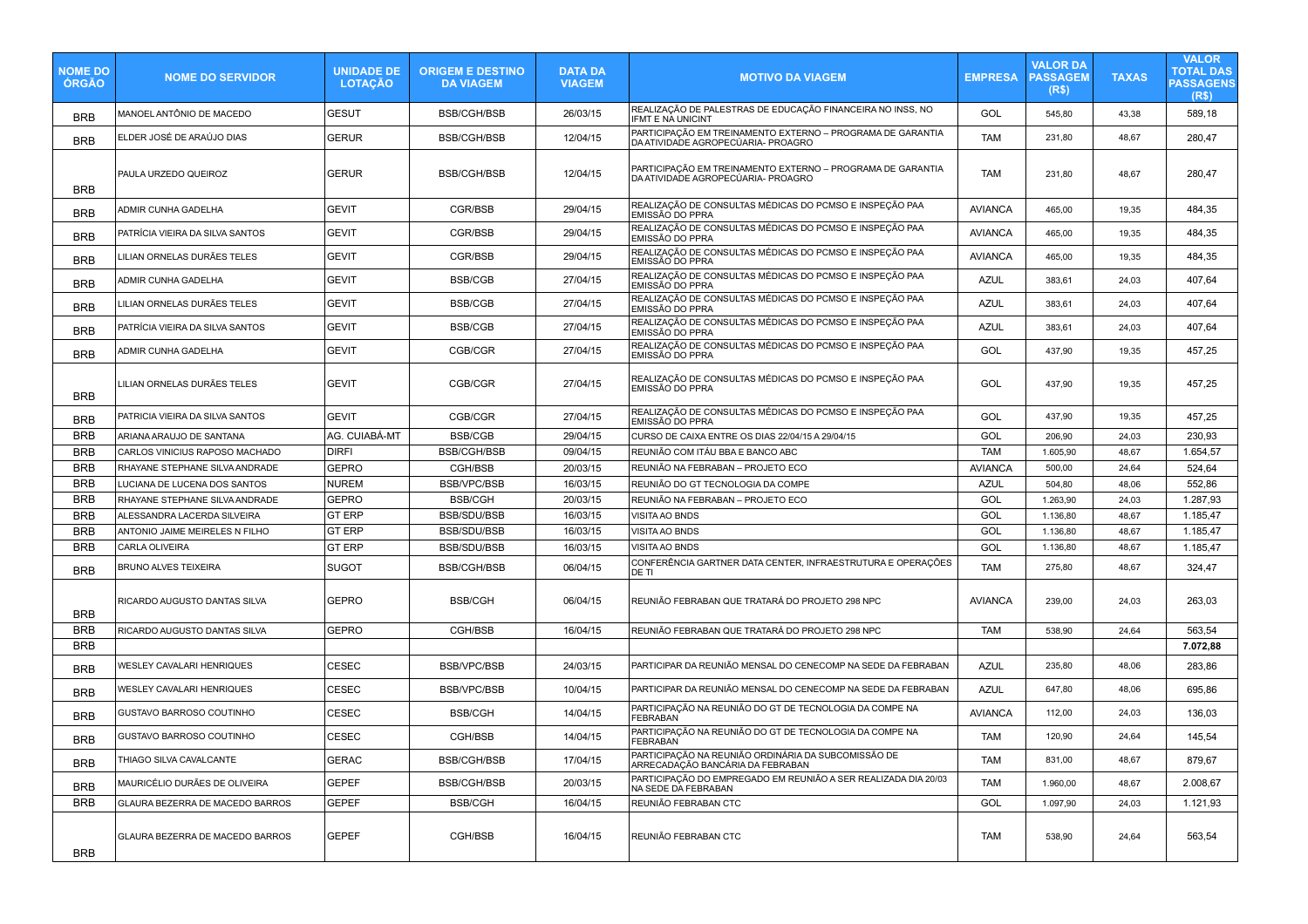| <b>NOME DO</b><br><b>ORGAO</b> | <b>NOME DO SERVIDOR</b>                      | <b>UNIDADE DE</b><br><b>LOTAÇÃO</b> | <b>ORIGEM E DESTINO</b><br><b>DA VIAGEM</b> | <b>DATA DA</b><br><b>VIAGEM</b> | <b>MOTIVO DA VIAGEM</b>                                                                                                                                                                                 | <b>EMPRESA</b> | VALOR DA<br><b>PASSAGEM</b><br>(R\$) | <b>TAXAS</b> | <b>VALOR</b><br>TOTAL DAS<br><b>PASSAGENS</b><br>(R\$) |
|--------------------------------|----------------------------------------------|-------------------------------------|---------------------------------------------|---------------------------------|---------------------------------------------------------------------------------------------------------------------------------------------------------------------------------------------------------|----------------|--------------------------------------|--------------|--------------------------------------------------------|
| <b>BRB</b>                     | ARI RODRIGUES DE ABREU                       | <b>GEATI</b>                        | <b>BSB/SDU/BSB</b>                          | 21/04/15                        | O AUDITOR REALIZARÁ AUDITORIA DE GESTÃO DE CRÉDITO NA AG. RIO DE<br><b>JANEIRO</b>                                                                                                                      | <b>AVIANCA</b> | 165,00                               | 48,67        | 213,67                                                 |
| <b>BRB</b>                     | <b>DIOGO FRANCO RIBEIRO</b>                  | <b>GEATI</b>                        | <b>BSB/CGH/BSB</b>                          | 24/04/15                        | PARTICIPAÇÃO DE REUNIÃO DA SUBCOMISSÃO DE AUDITORIA DE TI DA<br><b>FEBRABAN</b>                                                                                                                         | GOL            | 1.227,80                             | 48,67        | 1.276,47                                               |
| <b>BRB</b>                     | ROMANA REGINA LELIS CAIXETA                  | <b>DTVM</b>                         | <b>BSB/CGH</b>                              | 19/03/15                        | PARTICIPAÇÃO EM REUNIÃO DO COMITÊ DE DISTRIBUIÇÃO DE PRODUTOS<br>NO VAREJÓ(ANBIMA)                                                                                                                      | <b>AVIANCA</b> | 460,00                               | 24,03        | 484,03                                                 |
| <b>BRB</b>                     | JORGE WILSON CASERTA DE AGUIAR               | <b>DTVM</b>                         | <b>BSB/CWB/BSB</b>                          | 22/03/15                        | VISITA À CLIENTE INSTITUCIONAIS, FUNDAÇÕES E RPPS                                                                                                                                                       | GOL            | 1.889,80                             | 48,67        | 1.938,47                                               |
| <b>BRB</b>                     | ROMANA REGINA LELIS CAIXETA                  | <b>DTVM</b>                         | CGH/BSB                                     | 19/03/15                        | PARTICIPAÇÃO EM REUNIÃO DO COMITÊ DE DISTRIBUIÇÃO DE PRODUTOS<br>NO VAREJO(ANBIMA)                                                                                                                      | <b>TAM</b>     | 746,00                               | 24,64        | 770,64                                                 |
| <b>BRB</b>                     | NILBAN DE MELO JÚNIOR                        | <b>DTVM</b>                         | <b>BSB/SDU/BSB</b>                          | 07/04/15                        | PARTICIPACÃO NO EVENTO DA PRIVATE EQUITY. VENTURE&SEED CAPITAL<br>DA AMÉRICA LATINA                                                                                                                     | <b>TAM</b>     | 373,80                               | 48,67        | 422,47                                                 |
| <b>BRB</b>                     | ANA CRSISTINA FREITAS COLACO VASCONCELO DTVM |                                     | BSB/VPC/BSB                                 | 06/04/15                        | PARTICIPAÇÃO NO 11º CONGRESSO ESTADUAL DE PREVIDÊNCIA PUBLICA<br>DO ESTADO DE SÃO PAULO QUE ACONTECERÁ DE 06 A 08 DE ABRILL NO<br>PARQUE TECNOLOGICO DA CIDADE DE SOROCABA-SP                           | <b>AZUL</b>    | 313,80                               | 48,06        | 361,86                                                 |
| <b>BRB</b>                     | SILVANO DE OLIVEIRA JÚNIOR                   | <b>DTVM</b>                         | <b>BSB/CGH/BSB</b>                          | 29/03/15                        | REUNIÃO DO SUBCOMITÊ DE CUSTÓDIA DA ANBIMA NO RIO DE JANEIRO                                                                                                                                            | GOL            | 919,80                               | 48,67        | 968,47                                                 |
| <b>BRB</b>                     | HENRIQUE LEITE DOMINGUES                     | <b>DTVM</b>                         | CGH/BSB                                     | 09/04/15                        | PASSAGEM CANCELADA                                                                                                                                                                                      | <b>AVIANCA</b> | 372,00                               | 24,84        | 396,84                                                 |
| <b>BRB</b>                     | ANA CRSISTINA FREITAS COLACO                 | <b>DTMV</b>                         | <b>BSB/VPH/BSB</b>                          | 15/04/15                        | VISITA A CLIENTES PARA CAPTAÇÃO NO FUNDO DE INVESTIMENTO<br>IMOBILIARIO OURO PRETO: SECRETARIA DE FAZENDA DO MUNICIPIO DE<br>PROTO VELHO E COMTÊ DE INVESTIMENTOS DO EPPS DE RÔNDONIA-<br><b>IPERON</b> | <b>AZUL</b>    | 1.455,80                             | 43,38        | 1.499,18                                               |
| <b>BRB</b>                     | LAURA ZUZA PERDIGÃO                          | <b>DTVM</b>                         | VIX/BSB                                     | 23/04/15                        | VIAGEM PARA VISITA INSTITUCIONAL AO IPAJEM E IPAMV                                                                                                                                                      | GOL            | 282,90                               | 19,35        | 302,25                                                 |
| <b>BRB</b>                     | HENRIQUE LEITE DOMINGUES                     | <b>DTVM</b>                         | VIX/BSB                                     | 23/04/15                        | VIAGEM PARA VISITA INSTITUCIONAL AO IPAJEM E IPAMV                                                                                                                                                      | GOL            | 282,90                               | 19,35        | 302,25                                                 |
| <b>BRB</b>                     | ANALARA KONK                                 | <b>GEDIS</b>                        | <b>BSB/CGR</b>                              | 15/04/15                        | PARTICVIPAÇÃO NO EVENTO DA ADIMP-MS                                                                                                                                                                     | GOL            | 588,90                               | 24,03        | 612,93                                                 |
| <b>BRB</b>                     | HENRIQUE LEITE DOMINGUES                     | <b>DTVM</b>                         | <b>BSB/CGH</b>                              | 15/04/15                        | OPARTICIPAÇÃO NO EVENTO DA ADMIP-MSP                                                                                                                                                                    | GOL            | 588,90                               | 24,03        | 612,93                                                 |
| <b>BRB</b>                     | JORGE WILSON CASERTA DE AGUIAR               | <b>DTVM</b>                         | <b>BSB/SDU/BSB</b>                          | 07/04/15                        | PARTICIPAÇÃO NO EVENTO DA PRIVATE EQUITY, VENTURE&SEED CAPITAL<br>DA AMÉRICA LATINA                                                                                                                     | <b>TAM</b>     | 277,80                               | 48,67        | 326,47                                                 |
| <b>BRB</b>                     | <b>HENRIQUE LEITE DOMINGUES</b>              | <b>DTVM</b>                         | <b>BSB/POA/BSB</b>                          | 11/05/15                        | CONGRESSO 13° SEMINÁRIO SUL BRASILEIRO DE PREVIDÊNCIA PUBLICA                                                                                                                                           | <b>TAM</b>     | 537,00                               | 48,67        | 585,67                                                 |
| <b>BRB</b>                     | VANDERELEI MARTINS FRANÇA JUNIOR             | <b>GEDIS</b>                        | <b>BSB/POA/BSB</b>                          | 11/05/15                        | CONGRESSO 13° SEMINÁRIO SUL BRASILEIRO DE PREVIDÊNCIA SOCIAL                                                                                                                                            | <b>TAM</b>     | 385,80                               | 48,67        | 434,47                                                 |
| <b>BRB</b>                     | <b>ANALARA KONK</b>                          | <b>GEDIS</b>                        | <b>BSB/POA/BSB</b>                          | 11/05/15                        | CONGRESSO 13° SEMINÁRIO SUL BRASILEIRO DE PREVIDÊNCIA SOCIAL                                                                                                                                            | <b>TAM</b>     | 385,80                               | 48,67        | 434,47                                                 |
| <b>BRB</b>                     | SILVANO DE OLIVEIRA JÚNIOR                   | <b>GECAP</b>                        | <b>BSB/CGH/BSB</b>                          | 08/04/15                        | COMITÊ DE SERVIÇOS QUALIFICADOS DA ANBIMA                                                                                                                                                               | <b>TAM</b>     | 247,80                               | 48,67        | 296,47                                                 |
| <b>BRB</b>                     | HENRIQUE LEITE DOMINGUES                     | <b>DARET</b>                        | <b>BSB/VIX</b>                              | 22/04/15                        | REUNIÃO COM SR.HERICKSON RUBIM                                                                                                                                                                          | <b>TAM</b>     | 387,00                               | 24,03        | 411,03                                                 |
| <b>BRB</b>                     | HENRIQUE LEITE DOMINGUES                     | <b>DARET</b>                        | <b>BSB/CGH</b>                              | 09/04/15                        | REUNIÃO PARA VISITA INSTITUCIONAL NA EMPRESA KB INVEST                                                                                                                                                  | <b>TAM</b>     | 625,90                               | 24,03        | 649,93                                                 |
| <b>BRB</b>                     | HENRIQUE LEITE DOMINGUES                     | <b>DARET</b>                        | CGH/BSB                                     | 09/04/15                        | REUNIÃO PARA VISITA INSTITUCIONAL NA EMPRESA KB INVEST                                                                                                                                                  | <b>TAM</b>     | 623,90                               | 24,64        | 648,54                                                 |
| <b>BRB</b>                     | HENRIQUE LEITE DOMINGUES                     | <b>DARET</b>                        | CGR/BSB                                     | 17/04/15                        | PARTICIPAÇÃO NO EVENTO DA ADIMP-MS ASSOCIAÇÃO DOS INSTITUTOS<br>MUNINCIPAIS DE PREVIDENCIA                                                                                                              | <b>TAM</b>     | 934,90                               | 19,35        | 954,25                                                 |
| <b>BRB</b>                     | ANALARA KONK                                 | <b>GEDIS</b>                        | CGR/BSB                                     | 17/04/15                        | PARTICIPAÇÃO NO EVENTO DA ADIMP-MS ASSOCIAÇÃO DOS INSTITUTOS<br>MUNINCIPAIS DE PREVIDENCIA                                                                                                              | <b>TAM</b>     | 934,90                               | 19,35        | 954,25                                                 |
| <b>BRB</b>                     | JORGE WILSON CASERTA DE AGUIAR               | <b>SURAF</b>                        | <b>BSB/CGH</b>                              | 19/05/15                        | PARTICIPAÇÃO NO EVENTO 8° CONGRESSO ANBIMA DE FUNDOS                                                                                                                                                    | <b>TAM</b>     | 198,90                               | 24,64        | 223,54                                                 |
| <b>BRB</b>                     | HENRIQUE LEITE DOMINGUES                     | <b>DARET</b>                        | <b>BSB/CGH</b>                              | 19/05/15                        | PARTICIPAÇÃO NO EVENTO 8° CONGRESSO ANBIMA DE FUNDOS                                                                                                                                                    | <b>TAM</b>     | 198,90                               | 24,03        | 222,93                                                 |
| <b>BRB</b>                     | <b>MIGUEL FERNANDES</b>                      | CFI                                 | <b>BSB/SDU/BSB</b>                          | 28/04/15                        | REUNIÃO NA SECRETARIA MUNICIPAL DE ADMINISTRAÇÃO DO RIO DE JANE                                                                                                                                         | GOL            | 181,8                                | 48,67        | 230,47                                                 |
| <b>BRB</b>                     | SÉRGIO RICARDO MIRANDA NAZARÉ                | <b>VIFIP</b>                        | <b>BSB/CGH</b>                              | 08/04/15                        | PASSAGEM CANCELADA                                                                                                                                                                                      | GOL            | 890.90                               | 24.03        | 914.93                                                 |
| <b>BRB</b>                     | EVELINE DUARTE CALCADO                       | <b>GEDAC</b>                        | <b>BSB/CGH/BSB</b>                          | 12/04/15                        | PARTICIPAR DAS REUNIÕES DO GT IFRS E COMISSÃO DE ASSUNTOS<br>CONTABEIS DA FEBRABAN                                                                                                                      | <b>TAM</b>     | 241,80                               | 48,67        | 290,47                                                 |
| <b>BRB</b>                     | RICARDO JOSÉ DUARTE RODRIGUES                | <b>GENOT</b>                        | <b>BSB/CGH/BSB</b>                          | 12/04/15                        | PARTICIPAR DAS REUNIÕES DO GT IFRS E COMISSÃO DE ASSUNTOS<br>CONTABEIS DA FEBRABAN                                                                                                                      | TAM            | 241,80                               | 48,67        | 290,47                                                 |
| <b>BRB</b>                     | SÉRGIO RICARDO MIRANDA NAZARÉ                | <b>VIFIP</b>                        | CGH/BSB                                     | 09/04/15                        | REUNIÃO COM BB MAPHRE. ITÁU BBA E BANCO ABC                                                                                                                                                             | <b>TAM</b>     | 274,90                               | 24,64        | 299,54                                                 |
| <b>BRB</b>                     | HUGO DE MORAES PINTO                         | <b>GEREI</b>                        | <b>BSB/CGH/BSB</b>                          | 13/04/15                        | PARTICIPACÃO NO FORUM CORPOTATES 2015 DA FITCH RATINGS COM A<br>S&P E MOODY'S                                                                                                                           | <b>TAM</b>     | 231,80                               | 48,47        | 280,27                                                 |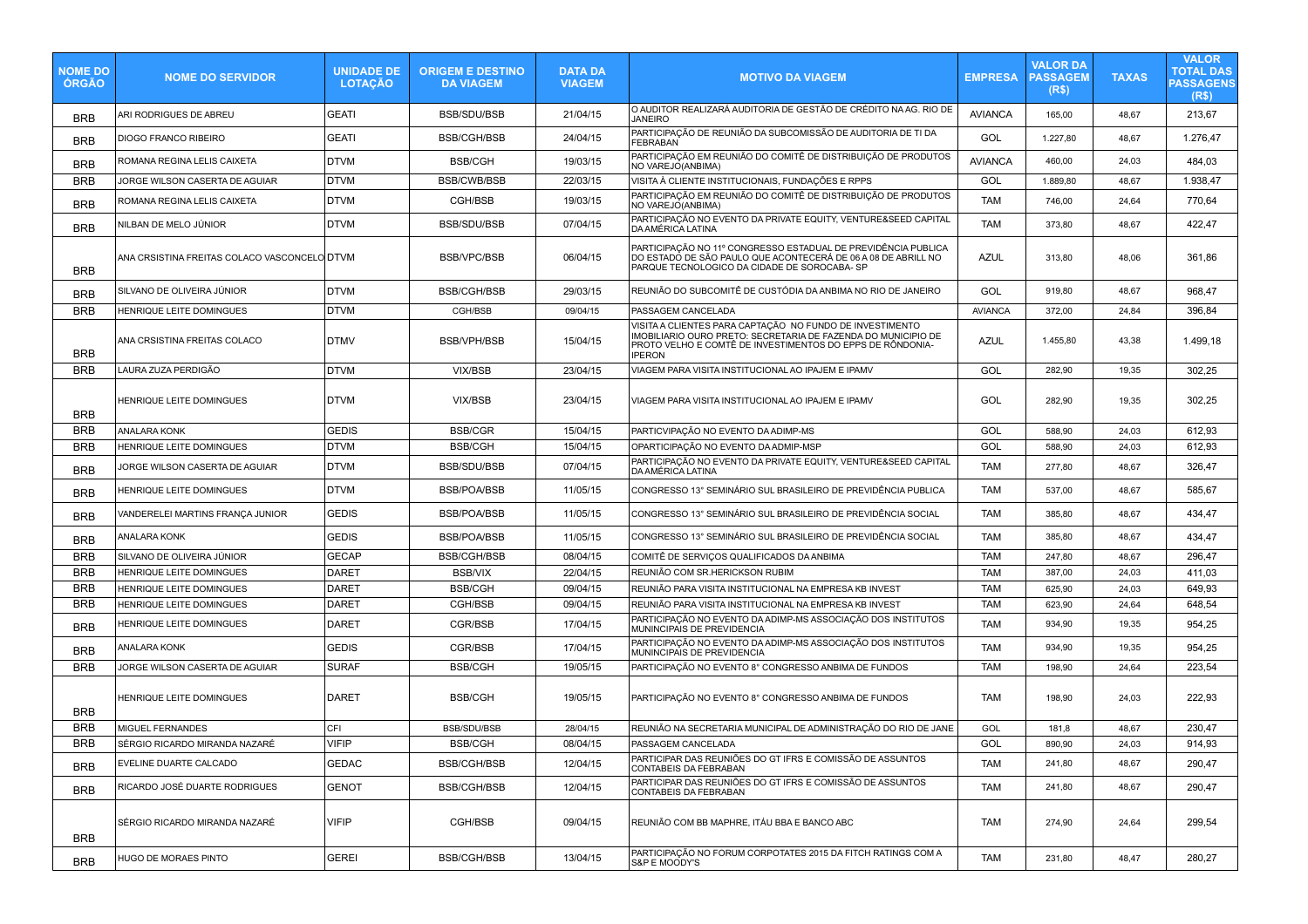| <b>NOME DO</b><br>ÓRGÃO | <b>NOME DO SERVIDOR</b>           | <b>UNIDADE DE</b><br><b>LOTAÇÃO</b> | <b>ORIGEM E DESTINO</b><br><b>DA VIAGEM</b> | <b>DATA DA</b><br><b>VIAGEM</b> | <b>MOTIVO DA VIAGEM</b>                                                                                                                                                                   | <b>EMPRESA</b> | <b>VALOR DA</b><br><b>PASSAGEM</b><br>(R\$) | <b>TAXAS</b> | <b>VALOR</b><br><b>TOTAL DAS</b><br><b>PASSAGENS</b><br>(R\$) |
|-------------------------|-----------------------------------|-------------------------------------|---------------------------------------------|---------------------------------|-------------------------------------------------------------------------------------------------------------------------------------------------------------------------------------------|----------------|---------------------------------------------|--------------|---------------------------------------------------------------|
| <b>BRB</b>              | SÉRGIO RICARDO MIRANDA NAZARÉ     | <b>VIFIP</b>                        | <b>BSB/CGH</b>                              | 08/04/15                        | REUNIÃO COM BB MAPHRE, ITÁU BBA E BANCO ABC                                                                                                                                               | <b>TAM</b>     | 1.330,00                                    | 24,03        | 1.354,03                                                      |
| <b>BRB</b>              | ANDREA MOREIRA LOPES              | PRESI                               | SDU/BSB                                     | 08/04/15                        | PARTICIPAÇÃO NO 15° CONGRESSO DA ABVCAP- NO RIO DE JANEIRO, DIAS<br>07 E 08/04                                                                                                            | <b>TAM</b>     | 138,90                                      | 24,64        | 163,54                                                        |
| <b>BRB</b>              | ALEX LIMA DE MOURA                | <b>GESIP</b>                        | <b>BSB/CGH</b>                              | 27/04/15                        | 3º REUNIÃO DE 2015 DA SUBCOMISSÃO DE PREVENÇÃO A FRAUDES<br>DOCUMENTAIS E FRAUDES ELETRÔNICAS                                                                                             | <b>AVIANCA</b> | 99,00                                       | 24,03        | 123,03                                                        |
| <b>BRB</b>              | FELIPE PONTES DE AGUIAR FLORIDO   | <b>GESIP</b>                        | CGH/BSB                                     | 26/04/15                        | PARTICIPAR DA 3º REUNIÃO DE 2015 DO GRUPO DE PREVENÇÃO A<br><b>GRAUDES INTERNET</b>                                                                                                       | GOL            | 104,90                                      | 24,64        | 129,54                                                        |
| <b>BRB</b>              | HENRIQUE LEAL MENDONCA            | <b>GESEI</b>                        | <b>BSB/CGH/BSB</b>                          | 07/05/15                        | PARTICIPAÇÃO EM REUNIÃO DA SUBCOMISSÃO DE SEGURANÇA DA<br>INFOMRAÇÃO FEBRABAN                                                                                                             | <b>TAM</b>     | 219,80                                      | 48,67        | 268,47                                                        |
| <b>BRB</b>              | RIBAMAR ARAUJO                    | <b>GESEI</b>                        | CGH/BSB                                     | 17/04/15                        | PARTICIPAÇÃO NA REUNIÃO DA SUBCOMISSÃODE GESTÃO DE RISCOS<br>OPERACIOÑAI E GNC, NA FEBRABAN                                                                                               | <b>TAM</b>     | 1.453,00                                    | 24,64        | 1.477,64                                                      |
| <b>BRB</b>              | FELIPE PONTES DE AGUIAR FLORIDO   | <b>GESEI</b>                        | <b>BSB/CGH</b>                              | 24/04/15                        | PARTICIPAR DA 3ª REUNIÃO DE 2015 DO GRUPO DE PREVENÇÃO A<br><b>FRAUDES INTERNET</b>                                                                                                       | <b>TAM</b>     | 535,90                                      | 24,03        | 559,93                                                        |
| <b>BRB</b>              | ALEX LIMA DE MOURA                | <b>GESIP</b>                        | CGH/BSB                                     | 28/04/15                        | 3º REUNIÃO DE 2015 DA SUBCOMISSÃO DE PREVENÇÃO A FRAUDES<br>DOCUMENTAIS E FRAUDES ELETRÔNICAS                                                                                             | <b>TAM</b>     | 532.00                                      | 24.64        | 556.64                                                        |
| <b>BRB</b>              | JULIANA CRISTINA LINS DUARTE LIMA | <b>GESIP</b>                        | <b>BSB/CGH</b>                              | 23/05/15                        | 5° CONGRESSO DE COMBATE A PREVENÇÃO À LAVAGEM, DE DINHEIRO E<br>AO FINANCIAMENTO DO TERRORISMO                                                                                            | <b>AVIANCA</b> | 175,00                                      | 24,03        | 199,03                                                        |
| <b>BRB</b>              | JULIANA CRISTINA LINS DUARTE LIMA | <b>GESIP</b>                        | CGH/BSB                                     | 27/05/15                        | 5° CONGRESSO DE COMBATE A PREVENÇÃO À LAVAGEM, DE DINHEIRO E<br>AO FINANCIAMENTO DO TERRORISMO                                                                                            | GOL            | 387,90                                      | 24,64        | 412,54                                                        |
| <b>BRB</b>              | MARIELLA GUIMARÃES GAIA VIDAL     | <b>GEMEP</b>                        | <b>BSB/CGH/BSB</b>                          | 14/05/15                        | TRATA-SE DE WORKSHOP REALIZADO PELO BANCO CENTRAL COM O TEMA<br>"SUPERVISÃO BÁNCARIA" A AGENDA TRAZ OS PONTO DE ATENÇÃO DE<br>SEUPERVISÃO PARA RISCO DE CRÉDITO E CONGLOMERADO PRUDENCIAL | <b>TAM</b>     | 1.429,80                                    | 48,67        | 1.478,47                                                      |
| <b>BRB</b>              | MARCELLO FURLANETTO GOMES         | <b>SURIS</b>                        | <b>BSB/CGH/BSB</b>                          | 14/05/15                        | TRATA-SE DE WORKSHOP REALIZADO PELO BANCO CENTRAL COM O TEMA<br>"SUPERVISÃO BÁNCARIA" A AGENDA TRAZ OS PONTO DE ATENÇÃO DE<br>SEUPERVISÃO PARA RISCO DE CRÉDITO E CONGLOMERADO PRUDENCIAL | <b>TAM</b>     | 1.429,80                                    | 48,67        | 1.478,47                                                      |
| <b>BRB</b>              | KAREN FREITAS DE SOUSA            | <b>GEINT</b>                        | <b>BSB/CGH/BSB</b>                          | 26/04/15                        | OARTICIPACÃO NO 1º SEMINARIO DE SUITABILITY. ORGANIZADO PELA<br><b>FEBRABAN</b>                                                                                                           | <b>AVIANCA</b> | 198,00                                      | 48,67        | 246,67                                                        |
| <b>BRB</b>              | GUSTAVO BARROSO COUTINHO          | <b>CESEC</b>                        | CGH/BSB                                     | 12/05/15                        | PARTICIPAÇÃO NA REUNIÃO DO GT DE TECNOLOGIA DA COMPE NA SEDE<br>DA FEBRABAN                                                                                                               | <b>TAM</b>     | 450,90                                      | 24,64        | 475,54                                                        |
| <b>BRB</b>              | GUSTAVO BARROSO COUTINHO          | <b>CESEC</b>                        | <b>BSB/CGH</b>                              | 12/05/15                        | PARTICIPAÇÃO EM REUNIÃO DA SUBCOMISSÃO DE SEGURANÇA DA<br>INFOMRAÇÃO FEBRABAN                                                                                                             | <b>AVIANCA</b> | 272,00                                      | 24,03        | 296,03                                                        |
| <b>BRB</b>              | JOSÉ ANTONIO PEREIRA              | <b>AG.CORPORATE</b>                 | GIG/BSB                                     | 26/04/15                        | ACOMPANHAR A DIRETORA DIRED EM VISITA A EMPRESA ATLAS TAXI<br>AEREO NA CIDADE DE MACAE/RJ                                                                                                 | <b>AVIANCA</b> | 419,00                                      | 23,37        | 442.37                                                        |
| <b>BRB</b>              | KÁTIA DO CARMO PEIXOTO DE QUEIROZ | <b>DIRED</b>                        | SDU/BSB                                     | 26/04/15                        | NÃO INFORMADO                                                                                                                                                                             | GOL            | 595,00                                      | 24,64        | #VALOR!                                                       |
| <b>BRB</b>              | MARCO AURELIO DE SOUSA MARTINS    | <b>GENEL</b>                        | <b>BSB/CGH/BSB</b>                          | 27/04/15                        | HOMOLOGAÇÃO DE DEMANDA FULL GRANDE NO LABORATORIO TECBAN                                                                                                                                  | <b>TAM</b>     | 909,80                                      | 48,67        | 958,47                                                        |
| <b>BRB</b>              | JOSÉ ANTONIO PEREIRA              | AG.CORPORATE                        | <b>BSB/SDU</b>                              | 24/04/15                        | ACOMPANHAR A DIRETORA DIRED EM VISITA A EMPRESA ATLAS TAXI<br>AEREO NA CIDADE DE MACAE/RJ                                                                                                 | <b>TAM</b>     | 490,31                                      | 24,03        | 514,34                                                        |
| <b>BRB</b>              | KÁTIA DO CARMO PEIXOTO DE QUEIROZ | <b>DIRED</b>                        | <b>BSB/SDU</b>                              | 24/04/15                        | NÃO INFORMADO                                                                                                                                                                             | <b>TAM</b>     | 490,31                                      | 24,03        | 514,34                                                        |
| <b>BRB</b>              | JOSÉ ANTONIO PEREIRA              | <b>AG.CORPORATE</b>                 | GIG/BSB                                     | 24/04/15                        | REMARCAÇÃO                                                                                                                                                                                | <b>AVIANCA</b> | 0,00                                        | 150,00       | 150,00                                                        |
| <b>BRB</b>              | MARIANA LISITA DE ARAÚJO PEREIRA  | AG. SÃO PAULO                       | CGH/BSB                                     | 12/05/15                        | PLANO DE AÇÃO PARA AG. SÃO PAULO                                                                                                                                                          | <b>TAM</b>     | 1.145,00                                    | 48,67        | 1.193,67                                                      |
| <b>BRB</b>              | HEANDEL MAGALHAES PIRES           | <b>GEFIN</b>                        | <b>BSB/GRU/BSB</b>                          | 23/04/15                        | REPRESENTAÇÃO DO BRB JUNTO A AGO DA CIBRASEC                                                                                                                                              | <b>AVIANCA</b> | 651,00                                      | 48,06        | 699,06                                                        |
| <b>BRB</b>              | <b>HEANDEL MAGALHAES PIRES</b>    | <b>GEFIN</b>                        | <b>BSB/CGH/BSB</b>                          | 23/04/15                        | <b>ALTERACÃO</b>                                                                                                                                                                          | <b>AVIANCA</b> | 763.00                                      | 120.61       | 883,61                                                        |
| <b>BRB</b>              | RHAYANE STEPHANE SILVA ANDRADE    | <b>GEPRO</b>                        | <b>BSB/CGH</b>                              | 04/05/15                        | REUNIÃO FEBRABAN – PRJ 285 – ECO                                                                                                                                                          | <b>AVIANCA</b> | 399.00                                      | 24.03        | 423.03                                                        |
| <b>BRB</b>              | RHAYANE STEPHANE SILVA ANDRADE    | <b>GEPRO</b>                        | CGH/BSB                                     | 05/05/15                        | REUNIÃO FEBRABAN – PRJ 285 – ECO                                                                                                                                                          | <b>TAM</b>     | 104,90                                      | 24,64        | 129.54                                                        |
| <b>BRB</b>              | LUCIANA DE LUCENA DOS SANTOS      | <b>NUREM</b>                        | CGH/BSB                                     | 12/05/15                        | REUNIÃO GT ROTINAS E PROCEDIMENTOS DA COMPE                                                                                                                                               | <b>TAM</b>     | 279,90                                      | 24,64        | 304,54                                                        |
| <b>BRB</b>              | LUCIANA DE LUCENA DOS SANTOS      | <b>NUREM</b>                        | <b>BSB/VCP</b>                              | 11/05/15                        | REUNIÃO GT ROTINAS E PROCEDIMENTOS DA COMPE                                                                                                                                               | <b>AZUL</b>    | 587,90                                      | 24,03        | 611,93                                                        |
| <b>BRB</b>              | JOÃO MARCOS PEREIRA               | <b>GT IMB</b>                       | <b>BSB/LAS/BSB</b>                          | 10/05/15                        | EVENTO EDGE 2015 - "THE IFRASTRUCTURE INNOVATION CONFERENCE"                                                                                                                              | OPA AIRLINES   | 3.331,87                                    | 84,91        | 3.416,78                                                      |
| <b>BRB</b>              | WESLEY CAVALARI HENRIQUES         | CESEC                               | <b>BSB/CGH/BSB</b>                          | 28/04/15                        | PARTICIPAR DA REUNIÃO MENSAL DA SUBCOMISSÃO DE COMPENSAÇÃO E<br>MEIOS DE PAGAMENTO - FEBRABAN                                                                                             | GOL            | 199,80                                      | 48,67        | 248,47                                                        |
| <b>BRB</b>              | MAURICÉLIO DURÃES DE OLIVEIRA     | <b>GEPEF</b>                        | <b>BSB/CGH/BSB</b>                          | 05/05/15                        | REUNIÃO DO PROJETO ECO, EMPRESTIMO CONSIGNADO ON-LINE QUE O<br>BANCO ESTA PARTICIPANDO                                                                                                    | <b>TAM</b>     | 209,80                                      | 48,67        | 258,47                                                        |
| <b>BRB</b>              | <b>SUENNEY MEDEIROS</b>           | <b>SUFEM</b>                        | <b>BSB/CGH/BSB</b>                          | 17/06/15                        | NÃO INFORMADO                                                                                                                                                                             | GOL            | 175,80                                      | 48,67        | 224,47                                                        |
| <b>BRB</b>              | <b>WENDELL FEITOSA CASTRO</b>     | <b>GERET</b>                        | <b>BSB/CGH/BSB</b>                          | 14/05/15                        | PARTICIPAÇÃO NO EVENTO 8º CONGRESSO ANBIMA DE FUNDOS<br>PARTICIPAÇÃO NO EVENTO 8º CONGRESSO ANBIMA DE FUNDOS DE                                                                           | GOL            | 377,80                                      | 48,67        | 426,47                                                        |
| <b>BRB</b>              | NILBAN DE MELO JÚNIOR             | <b>DIRAF</b>                        | CGH/BSB                                     | 19/05/15                        | <b>INVESTIMENTOS</b>                                                                                                                                                                      | GOL            | 351,90                                      | 24,64        | 376,54                                                        |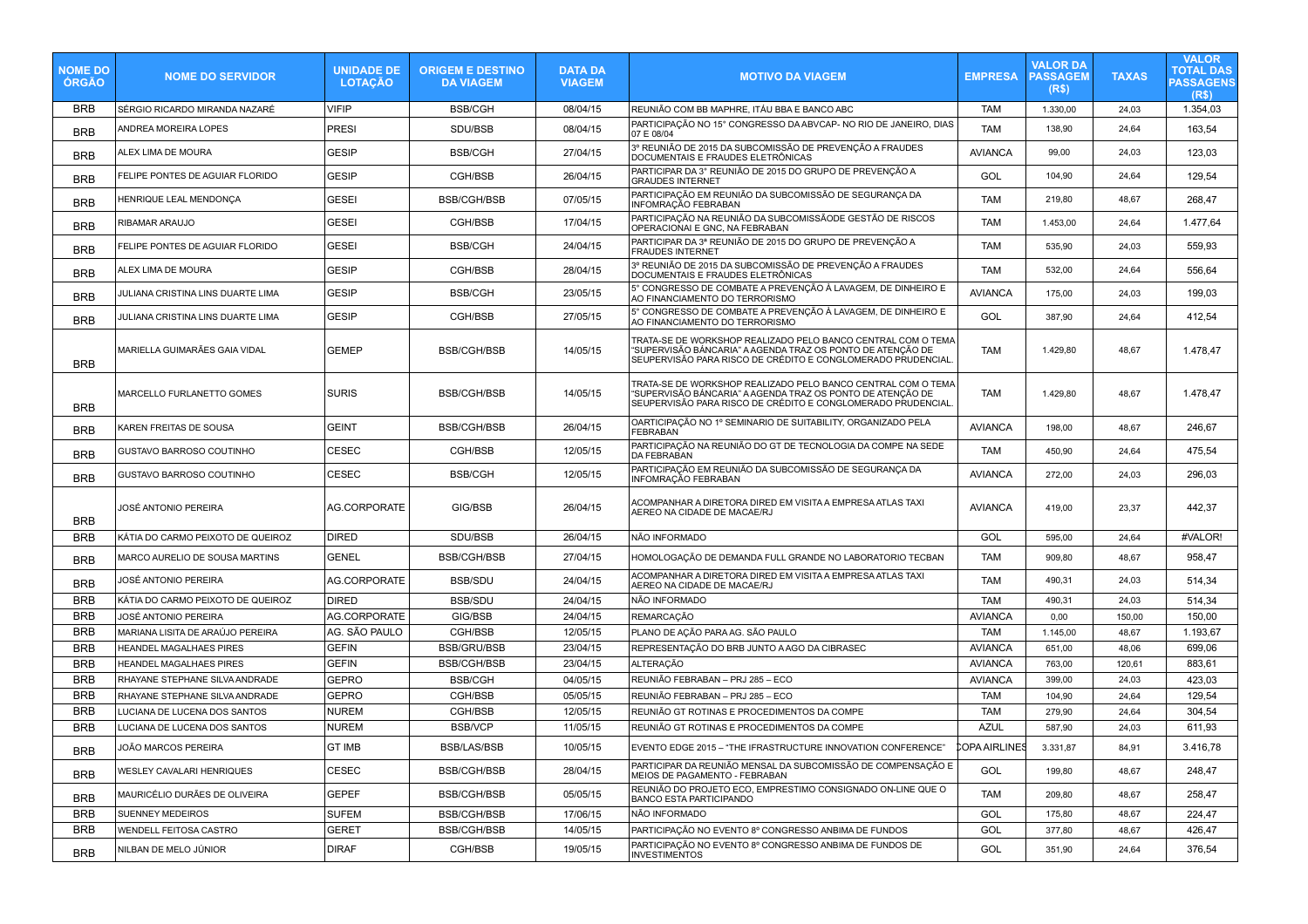| <b>NOME DO</b><br><b>ÓRGÃO</b> | <b>NOME DO SERVIDOR</b>         | <b>UNIDADE DE</b><br><b>LOTAÇÃO</b> | <b>ORIGEM E DESTINO</b><br><b>DA VIAGEM</b> | <b>DATA DA</b><br><b>VIAGEM</b> | <b>MOTIVO DA VIAGEM</b>                                                                                                                                       | <b>EMPRESA</b> | <b>VALOR DA</b><br><b>PASSAGEM</b><br>(R\$) | <b>TAXAS</b> | <b>VALOR</b><br><b>TOTAL DAS</b><br><b>PASSAGENS</b><br>(R <sub>s</sub> ) |
|--------------------------------|---------------------------------|-------------------------------------|---------------------------------------------|---------------------------------|---------------------------------------------------------------------------------------------------------------------------------------------------------------|----------------|---------------------------------------------|--------------|---------------------------------------------------------------------------|
| <b>BRB</b>                     | NILBAN DE MELO JÚNIOR           | <b>DIRAF</b>                        | <b>BSB/CGH/BSB</b>                          | 16/04/15                        | VIAGEM ACOMPANHANDO O PRESIDENTE DO BSB A SERVIÇO DO BANCO                                                                                                    | GOL            | 1.239,80                                    | 48,67        | 1.288.47                                                                  |
| <b>BRB</b>                     | JORGE WILSON CASERTA DE AGUIAR  | <b>SURAF</b>                        | CGH/BSB                                     | 19/05/15                        | PARTICIPAÇÃO NO EVENTO 8º CONGRESSO ANBIMA DE FUNDOS                                                                                                          | <b>TAM</b>     | 198,90                                      | 24,64        | 223,54                                                                    |
| <b>BRB</b>                     | HENRIQUE LEITE DOMINGUES        | <b>DARET</b>                        | CGH/BSB                                     | 19/05/15                        | PARTICIPAÇÃO NO EVENTO 8º CONGRESSO ANBIMA DE FUNDOS                                                                                                          | <b>TAM</b>     | 198,90                                      | 24,64        | 223,54                                                                    |
| <b>BRB</b>                     | NILBAN DE MELO JÚNIOR           | <b>DIRAF</b>                        | <b>BSB/CGH</b>                              | 19/05/15                        | PARTICIPAÇÃO NO EVENTO 8° CONGRESSO ANBIMA DE FUNDOS DE<br><b>INVESTIMENTOS</b>                                                                               | <b>TAM</b>     | 198,90                                      | 24.03        | 222,93                                                                    |
| <b>BRB</b>                     | NILBAN MELO JUNIOR              | <b>DIRAF</b>                        | <b>BSB/PMW/BSB</b>                          | 05/05/15                        | VISITA A CLIENTE                                                                                                                                              | GOL            | 553,80                                      | 43,38        | 597,18                                                                    |
| <b>BRB</b>                     | SIDNEY ALCANTARA VIANA DA SILVA | DTVM                                | <b>BSB/POA/BSB</b>                          | 11/05/15                        | CONGRESSO 13° SEMINÁRIO SUL BRASILEIRO DA PREVIDÊNCIA PÚBLICA                                                                                                 | GOL            | 1.080,80                                    | 48,67        | 1.129,47                                                                  |
| <b>BRB</b>                     | LAURA ZUZA PERDIGÃO             | <b>DTVM</b>                         | <b>BSB/VIX</b>                              | 22/04/15                        | VIAGEM PARA VISITA INSTITUCIONAL AO IPAJEM E PAMV                                                                                                             | <b>TAM</b>     | 387,00                                      | 24,03        | 411,03                                                                    |
| <b>BRB</b>                     | VANDERLEI MARTINS               | <b>GEDIS</b>                        | <b>BSB/MCP/BSB</b>                          | 28/05/15                        | APRESENTAÇÃO INSTITUCIONAL                                                                                                                                    | <b>TAM</b>     | 940,00                                      | 43,38        | 983,38                                                                    |
| <b>BRB</b>                     | SILVANO DE OLIVEIRA JÚNIOR      | <b>GECAP</b>                        | <b>BSB/CGH/BSB</b>                          | 13/05/15                        | PARTICIPAÇÃO NO CÔMITE DA AMBIMA                                                                                                                              | <b>TAM</b>     | 885,80                                      | 48,67        | 934,47                                                                    |
| <b>BRB</b>                     | HENRIQUE LEITE DOMINGUES        | <b>DARET</b>                        | SDU/BSB                                     | 15/05/15                        | REUNIÃO COM INVESTIDORES                                                                                                                                      | <b>TAM</b>     | 225,90                                      | 24,64        | 250,54                                                                    |
| <b>BRB</b>                     | HENRIQUE LEITE DOMINGUES        | <b>DARET</b>                        | <b>BSB/SDU</b>                              | 26/05/15                        | APRESENTAÇÃO DO BRB PARA INVESTIDORES                                                                                                                         | <b>TAM</b>     | 100,90                                      | 24,03        | 124,93                                                                    |
| <b>BRB</b>                     | <b>IENRIQUE LEITE DOMINGUES</b> | DARET                               | <b>BSB/NAT/BSB</b>                          | 17/06/15                        | NÃO INFORMADO                                                                                                                                                 | <b>AVIANCA</b> | 778,00                                      | 45,52        | 823,52                                                                    |
| <b>BRB</b>                     | SILVANO DE OLIVEIRA JÚNIOR      | <b>GECAP</b>                        | <b>BSB/CGH</b>                              | 13/05/15                        | PARTICIPAÇÃO NO COMITÊ DA ANBIMA                                                                                                                              | <b>AVIANCA</b> | 445,00                                      | 24,03        | 469,03                                                                    |
| <b>BRB</b>                     | HENRIQUE LEITE DOMINGUES        | <b>DTVM</b>                         | <b>BSB/SDU</b>                              | 15/05/15                        | REUNIÃO COM INVESTIDORES                                                                                                                                      | <b>AVIANCA</b> | 219,00                                      | 24,03        | 243,03                                                                    |
| <b>BRB</b>                     | NILBAN DE MELO JÚNIOR           | <b>DIRAF</b>                        | <b>BSB/SDU</b>                              | 15/05/15                        | REUNIÃO COM INVESTIDORES                                                                                                                                      | <b>AVIANCA</b> | 123,00                                      | 24,03        | 147,03                                                                    |
| <b>BRB</b>                     | VANDERLEI MARTINS               | <b>GEDIS</b>                        | <b>BSB/NAT/BSB</b>                          | 17/06/15                        | PARTICIPAÇÃO NO 49° CONGRESSO NACIONAL DA ABIPEM                                                                                                              | <b>AVIANCA</b> | 778,00                                      | 45,52        | 823,52                                                                    |
| <b>BRB</b>                     | HENRIQUE LEITE DOMINGUES        | <b>DARET</b>                        | GIG/BSB                                     | 27/05/15                        | APRESENTAÇÃO DO BRB PARA INVESTIDORES                                                                                                                         | <b>AVIANCA</b> | 95,00                                       | 23,37        | 118,37                                                                    |
| <b>BRB</b>                     | MAEVIA FERREIRA                 | <b>GEDIS</b>                        | <b>BSB/NAT/BSB</b>                          | 17/06/15                        | PARTICIPAÇÃO NO 49° CONGRESSO NACIONAL DA ABIPEM                                                                                                              | <b>AVIANCA</b> | 778,00                                      | 45,52        | 823,52                                                                    |
| <b>BRB</b>                     | HENRIQUE LEITE DOMINGUES        | <b>DARET</b>                        | <b>MEA/GIG</b>                              | 27/05/15                        | APRESENTAÇÃO DO BRB PARA INVESTIDORES                                                                                                                         | <b>AZUL</b>    | 417,90                                      | 19,35        | 437,25                                                                    |
| <b>BRB</b>                     | SILVANO DE OLIVEIRA JÚNIOR      | <b>GECAP</b>                        | CGH/BSB                                     | 13/05/15                        | PARTICIPAÇÃO NO COMITÊ DA AMBIMA                                                                                                                              | GOL            | 584,90                                      | 24,64        | 609,54                                                                    |
| <b>BRB</b>                     | NILBAN DE MELO JÚNIOR           | <b>DIRAF</b>                        | SDU/BSB                                     | 16/05/15                        | NÃO INFORMADO                                                                                                                                                 | GOL            | 136,90                                      | 24,64        | 161,54                                                                    |
| <b>BRB</b>                     | NILBAN DE MELO JÚNIOR           | <b>DIRAF</b>                        | <b>BSB/PMW/BSB</b>                          | 05/05/15                        | <b>ALTERAÇÃO</b>                                                                                                                                              | GOL            | 91,00                                       | 120,00       | 211,00                                                                    |
| <b>BRB</b>                     | MIGUEL FERNANDES                | <b>SUMEC</b>                        | <b>BSB/PVH/BSB</b>                          | 06/05/15                        | REPRESENTAÇÃO DA FINANCEIRA POR MOTIVO DE INTIMAÇÃO JUDICIAL                                                                                                  | <b>TAM</b>     | 3196,04                                     | 43,38        | 3.239,42                                                                  |
| <b>BRB</b>                     | RICARDO JOSÉ DUARTE RODRIGUES   | <b>GENOT</b>                        | <b>BSB/GRU/BSB</b>                          | 16/04/15                        | PARTICIPAR DE REUNIÃO NA FEBRABAN PARA ALINHAMENTO DE<br>ENTENDIMENTOS SOBRE OS PROCEDIMENTOS, PRAZOS E DEMAIS<br>QUESTOES RELATIVAS A IMPLEMENTAÇÃO DO FACTA | TAM            | 489,80                                      | 48,67        | 538,47                                                                    |
| <b>BRB</b>                     | SÉRGIO RICARDO MIRANDA NAZARÉ   | <b>VIFIP</b>                        | <b>BSB/CGH/BSB</b>                          | 23/04/15                        | REUNIÃO COM BANCO FATOR E BANCO SANTANDER, JUNTO COM O<br>PRESIDENTE, SR. VASCO GONÇALVES (REMARCAÇÃO)                                                        | GOL            | 346,90                                      | 180,00       | 526,90                                                                    |
| <b>BRB</b>                     | VASCO CUNHA GONÇALVES           | PRESI                               | <b>BSB/CGH/BSB</b>                          | 16/04/15                        | REUNIÃO COM A EMPRESA GLOBAL PAYMENTS                                                                                                                         | GOL            | 1.239,80                                    | 48,67        | 1.288,47                                                                  |
| <b>BRB</b>                     | ANDREA MOREIRA LOPES            | <b>PRESI</b>                        | SDU/BSB                                     | 04/05/15                        | REUNIÃO DE COMITÊ DE INVESTINETOS DO FIP CRIATEC II - NA SEDE DO<br><b>GESTOR - BOZANO INVESTIMENTOS</b>                                                      | <b>AVIANCA</b> | 425,00                                      | 24,64        | 449,64                                                                    |
| <b>BRB</b>                     | CARLOS JAMES ABBEHUSEN NETO     | <b>PRESI</b>                        | <b>BSB/SDU</b>                              | 28/04/15                        | REUNIÃO DE COMITÊ DE INVESTINETOS DO FIP CRIATEC II - NA SEDE DO<br><b>GESTOR - BOZANO INVESTIMENTOS</b>                                                      | GOL            | 127,90                                      | 24,03        | 151,93                                                                    |
| <b>BRB</b>                     | DOUGLAS SCHMEISCK RIBEIRO       | <b>GECIN</b>                        | CGH/BSB                                     | 02/06/15                        | PARTICIPAÇÃO NA REUNIÃO DA SUBCOMISSÃO DE CONTROLES INTERNOS<br><b>DA FEBRABAN</b>                                                                            | GOL            | 349,90                                      | 24,64        | 374,54                                                                    |
| <b>BRB</b>                     | DOUGLAS SCHMEISCK RIBEIRO       | <b>GECIN</b>                        | CGH/BSB                                     | 09/06/15                        | <b>ALTERAÇÃO</b>                                                                                                                                              | GOL            |                                             | 120,00       | 120,00                                                                    |
| <b>BRB</b>                     | NILZA RODRIGUES DE MORAES       | <b>SUPCO</b>                        | CGH/BSB                                     | 02/06/15                        | PARTICIPAÇÃO NA REUNIÃO DA SUBCOMISSÃO DE CONTROLES INTERNOS<br>DA FEBRABAN                                                                                   | GOL            | 349,90                                      | 24,64        | 374,54                                                                    |
| <b>BRB</b>                     | NILZA RODRIGUES DE MORAES       | <b>SUPCO</b>                        | CGH/BSB                                     | 09/06/15                        | <b>ALTERAÇÃO</b>                                                                                                                                              | GOL            |                                             | 120,00       | 120.00                                                                    |
| <b>BRB</b>                     | DOUGLAS SCHMEISCK RIBEIRO       | <b>GECIN</b>                        | <b>BSB/CGH</b>                              | 09/06/15                        | ALTERAÇÃO                                                                                                                                                     | <b>TAM</b>     |                                             | 120,00       | 120,00                                                                    |
| <b>BRB</b>                     | NILZA RODRIGUES DE MORAES       | <b>SUPCO</b>                        | <b>BSB/CGH</b>                              | 09/06/15                        | ALTERAÇÃO                                                                                                                                                     | <b>TAM</b>     |                                             | 120,00       | 120,00                                                                    |
| <b>BRB</b>                     | NILZA RODRIGUES DE MORAES       | <b>SUPCO</b>                        | <b>BSB/CGH</b>                              | 02/06/15                        | PARTICIPAÇÃO NA REUNIÃO DA SUBCOMISSÃO DE CONTROLES INTERNOS<br>DA FEBRABAN                                                                                   | <b>TAM</b>     | 474,90                                      | 24,03        | 498,93                                                                    |
| <b>BRB</b>                     | ÁTILA HERMENEGILDO SANTOS       | <b>GEINC</b>                        | <b>BSB/CGH/BSB</b>                          | 15/06/15                        | NÃO INFORMADO                                                                                                                                                 | <b>TAM</b>     | 198,00                                      | 48,67        | 246,67                                                                    |
| <b>BRB</b>                     | WESLEY CAVALARI HENRIQUES       | CESEC                               | <b>BSB/CGH/BSB</b>                          | 26/05/15                        | PARTICIPAR DA REUNIÃO MENSAL DA SUBCOMISSÃO DE COMPENSAÇÃO E<br>MEIO DE PAGAMENTOS NA SEDE DA FEBRABAN                                                        | <b>TAM</b>     | 822,80                                      | 48,67        | 871,47                                                                    |
| <b>BRB</b>                     | CLEBER TEIXEIRA DE FARIAS       | <b>CETEG</b>                        | <b>BSB/CGH/BSB</b>                          | 17/06/15                        | EXPOSIÇÃO DO CAB FEBRABAN 2015.                                                                                                                               | <b>TAM</b>     | 421,80                                      | 48,67        | 470,47                                                                    |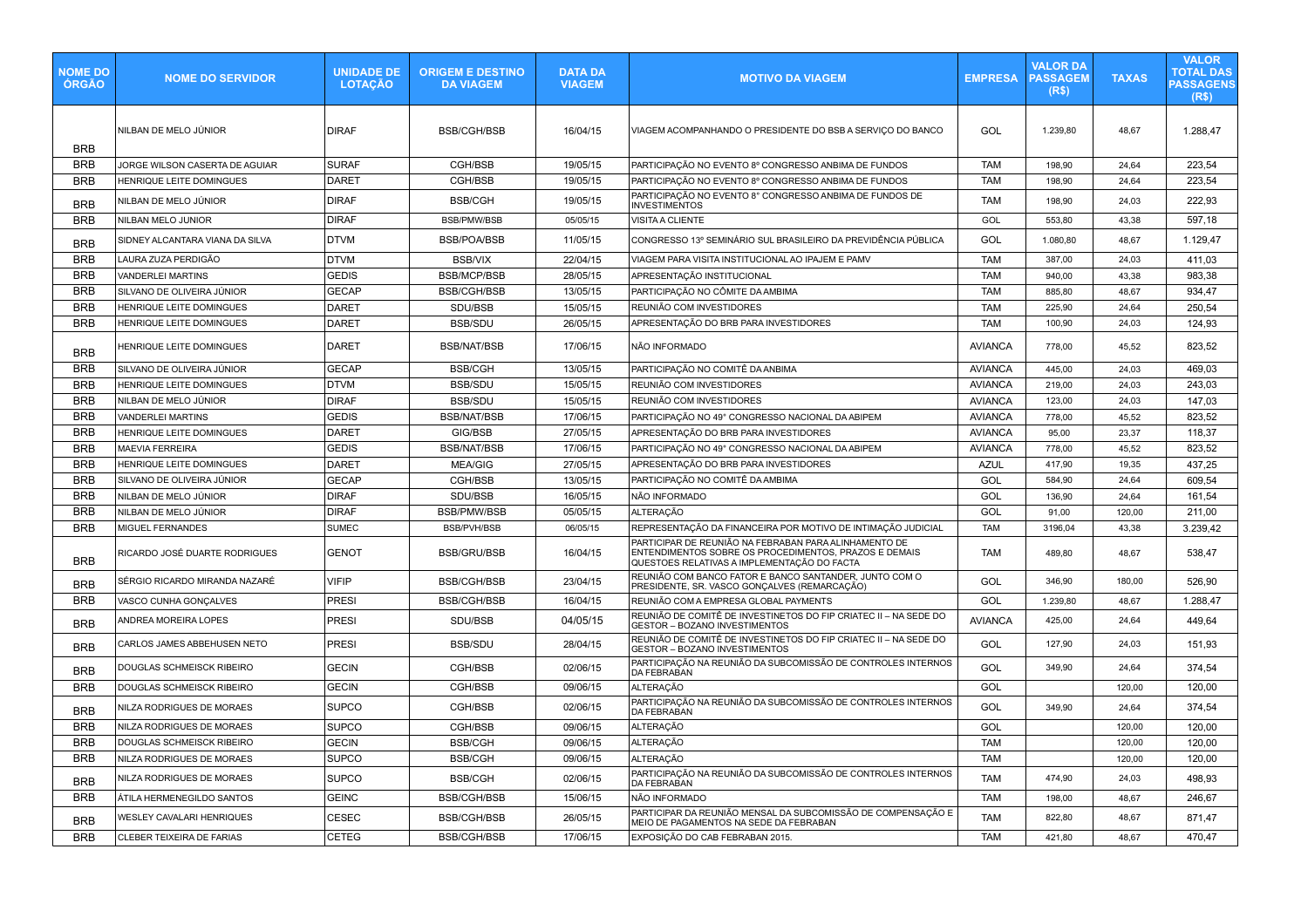| <b>NOME DO</b><br><b>ORGAO</b> | <b>NOME DO SERVIDOR</b>                       | <b>UNIDADE DE</b><br><b>LOTAÇÃO</b> | <b>ORIGEM E DESTINO</b><br><b>DA VIAGEM</b> | <b>DATA DA</b><br><b>VIAGEM</b> | <b>MOTIVO DA VIAGEM</b>                                                                                                                                                            | <b>EMPRESA</b> | <b>VALOR DA</b><br><b>PASSAGEM</b><br>(R\$) | <b>TAXAS</b> | <b>VALOR</b><br><b>TOTAL DAS</b><br><b>PASSAGENS</b><br>(R <sub>5</sub> ) |
|--------------------------------|-----------------------------------------------|-------------------------------------|---------------------------------------------|---------------------------------|------------------------------------------------------------------------------------------------------------------------------------------------------------------------------------|----------------|---------------------------------------------|--------------|---------------------------------------------------------------------------|
| <b>BRB</b>                     | CAMILLA P PEREGRINO GUIMARÃES                 | <b>GECAM</b>                        | <b>BSB/CGH/BSB</b>                          | 18/06/15                        | REALIZAR TREINAMENTO PARA ADQUIRIR CONHECIMENTOS TEÓRICOS E<br>PRATICOS QUE NORTEIRAM OS PROCEDIMENTOS PARA CONTABILIZAR E<br>ANALISAR AS OPERAÇÕES REALIZADAS PELA ÁREA DE CÂMBIO | TAM            | 846,00                                      | 48,67        | 894,67                                                                    |
| <b>BRB</b>                     | <b>AIRTON NUNES AFFONSO</b>                   | <b>GERUR</b>                        | SDU/BSB                                     | 29/07/15                        | APRESENTAÇÕES DAS CONDIÇÕES OPERACIONAIS PARA O ANO AGRICULA<br>2015/2016 DOS PROGRAMAS A CONVITE DO DEPARTAMENTO DE GESTÃO<br>DE CREDITO RURAL - DEGRC DO BNDES                   | GOL            | 136,90                                      | 24,64        | 161,54                                                                    |
| <b>BRB</b>                     | LUIZ EDURADO DE OLIVEIRA TEIXEIRA             | <b>GESEF</b>                        | CGH/BSB                                     | 14/05/15                        | VISITA DE SEGURANÇA DA AG. SÃO PAULO, CONFORME O MANUAL DE<br>SEGURANÇA FISICA E PATRIMONIAL                                                                                       | <b>AVIANCA</b> | 272,00                                      | 24,64        | 296,64                                                                    |
| <b>BRB</b>                     | RIBAMAR FELIX DE ARAUJO                       | <b>GESEI</b>                        | <b>BSB/CGH</b>                              | 21/05/15                        | PARTICIPAÇÃO NA SUBCOMISSAO DE GESTÃO DE RISCOS OPERACIONAIS<br>E GNC DA FEBRABAN                                                                                                  | <b>AVIANCA</b> | 245,00                                      | 24,03        | 269,03                                                                    |
| <b>BRB</b>                     | LUIZ EDURADO DE OLIVEIRA TEIXEIRA             | <b>GESEF</b>                        | <b>BSB/CGH</b>                              | 13/05/15                        | VISITA DE SEGURANÇA DA AG. SÃO PAULO, CONFORME O MANUAL DE<br>SEGURANÇA FISICA E PATRIMONIAL                                                                                       | <b>TAM</b>     | 272,90                                      | 24,03        | 296,93                                                                    |
| <b>BRB</b>                     | AIRTON NUNES AFFONSO                          | <b>GERUR</b>                        | <b>BSB/SDU</b>                              | 25/07/15                        | APRESENTAÇÕES DAS CONDIÇÕES OPERACIONAIS PARA O ANO AGRICULA<br>2015/2016 DOS PROGRAMAS A CONVITE DO DEPARTAMENTO DE GESTÃO<br>DE CREDITO RURAL - DEGRC DO BNDES                   | <b>TAM</b>     | 122,90                                      | 24,03        | 146,93                                                                    |
| <b>BRB</b>                     | RIBAMAR FELIX DE ARAUJO                       | <b>GESEI</b>                        | CGH/BSB                                     | 21/05/15                        | PARICIPAÇÃO NA SUBCOMISSÃO DE GESTÃO DE RISCOS OPERACIONAIS E<br><b>GNC DA FEBRABAN</b>                                                                                            | TAM            | 578,00                                      | 24,64        | 602,64                                                                    |
| <b>BRB</b>                     | JÚLIO CESAR ALEXANDRE DE SANTANA              | <b>GESEI</b>                        | <b>BSB/CGH/BSB</b>                          | 17/06/15                        | REUNIÃO DO GT CERTIFICAÇÃO DIGITAL QUE ACONTECERÁ NO CIAB                                                                                                                          | TAM            | 847,00                                      | 48,67        | 895,67                                                                    |
| <b>BRB</b>                     | ANA RITA SOUZA                                | <b>GENEL</b>                        | <b>BSB/CGH</b>                              | 14/05/15                        | OBRIGATORIEDADE DE REPRESENTANTE DO BRB NO PROCESSO DE<br>HOMOLOGALOGAÇÃO DA DEMANDA DO FULL GRADE NA TECBAN.                                                                      | GOL            | 550,90                                      | 24,03        | 574,93                                                                    |
| <b>BRB</b>                     | ANA RITA SOUZA                                | <b>GENEL</b>                        | CGH/BSB                                     | 17/05/15                        | OBRIGATORIEDADE DE REPRESENTANTE DO BRB NO PROCESSO DE<br>HOMOLOGALOGAÇÃO DA DEMANDA DO FULL GRADE NA TECBAN.                                                                      | <b>AVIANCA</b> | 525,00                                      | 24,64        | #VALOR!                                                                   |
| <b>BRB</b>                     | CYNTHIA J. PERCIANO PORTO                     | AG.SÃO PAULO                        | <b>BSB/CGH/BSB</b>                          | 24/05/15                        | NÃO INFORMADO                                                                                                                                                                      | <b>TAM</b>     | 486,00                                      | 48,67        | 534,67                                                                    |
| <b>BRB</b>                     | CYNTHIA J. PERCIANO PORTO                     | AG.SÃO PAULO                        | <b>BSB/CGH</b>                              | 30/05/15                        | MOVIMENTAÇÃO PARA A AG. SÃO PAULO                                                                                                                                                  | <b>TAM</b>     | 578,90                                      | 24,03        | 602,93                                                                    |
| <b>BRB</b>                     | RHAYSSA PORTO                                 |                                     | <b>BSB/CGH</b>                              | 05/06/15                        | MOVIMENTAÇÃO PARA A AG. SÃO PAULO (FILHA DE CYNTHIA)                                                                                                                               | TAM            | 608,80                                      | 48,67        | 657,47                                                                    |
| <b>BRB</b>                     | <b>REBECCA PORTO</b>                          |                                     | <b>BSB/CGH</b>                              | 04/06/15                        | MOVIMENTAÇÃO PARA A AG. SÃO PAULO (FILHA DE CYNTHIA)                                                                                                                               | <b>TAM</b>     | 801,80                                      | 48,67        | 850,47                                                                    |
| <b>BRB</b>                     | MARIANA LISITA DE ARAÚJO PEREIRA              | <b>GENEL</b>                        | <b>BSB/CGH/BSB</b>                          | 15/06/15                        | PARTICIPAÇÃO NO CIAB 2015                                                                                                                                                          | <b>AVIANCA</b> | 328,00                                      | 48,67        | 376,67                                                                    |
| <b>BRB</b>                     | ARMANDO FERREIRA MORATO JUNIOR                | <b>GECOF</b>                        | <b>BSB/CGH/BSB</b>                          | 26/05/15                        | PARTICIPAÇÃO NO EVENTO EXTERNO CRK, IBALCÃO BMF&BOVESPA E AS<br>NOVIDADES EM SOLUÇÕES PARA O MERCADO FINANCEIRO                                                                    | <b>AVIANCA</b> | 478,00                                      | 48,67        | 526,67                                                                    |
| <b>BRB</b>                     | MARCOS GOMES DO AMARAL                        | <b>GEBAN</b>                        | <b>BSB/CGH/BSB</b>                          | 04/06/15                        | NÃO INFORMADO                                                                                                                                                                      | <b>TAM</b>     | 737,80                                      | 48,67        | 786,47                                                                    |
| <b>BRB</b>                     | CARLOS VINICIUS RAPOSO M. COSTA               | <b>DIRFI</b>                        | <b>POA/BSB</b>                              | 10/06/15                        | NÃO INFORMADO                                                                                                                                                                      | <b>AZUL</b>    | 357,90                                      | 24,64        | 382,54                                                                    |
| <b>BRB</b>                     | HUGO DE MORAES PINTO                          | <b>GEREI</b>                        | POA/BSB                                     | 10/06/15                        | VISITA AO BANRISUL                                                                                                                                                                 | <b>AZUL</b>    | 357,90                                      | 24,64        | 382,54                                                                    |
| <b>BRB</b>                     | CARLOS VINICIUS RAPOSO M. COSTA               | <b>DIRFI</b>                        | <b>BSB/POA</b>                              | 10/06/15                        | NÃO INFORMADO                                                                                                                                                                      | GOL            | 757,90                                      | 24,03        | 781,93                                                                    |
| <b>BRB</b>                     | HUGO DE MORAES PINTO                          | <b>DIRFI</b>                        | <b>BSB/POA</b>                              | 10/06/15                        | NÃO INFORMADO                                                                                                                                                                      | GOL            | 757,90                                      | 24,03        | 781,93                                                                    |
| <b>BRB</b>                     | THIAGO SILVA CAVALCANTE                       | <b>GERAC</b>                        | <b>BSB/CGH/BSB</b>                          | 03/06/15                        | PARTICIPAÇÃO EM REUNIÃO DA FEBRABAN COM A PRESENÇA DO INSS E<br><b>OUTROS BANCOS.</b>                                                                                              | <b>TAM</b>     | 949,80                                      | 48,67        | 998,47                                                                    |
| <b>BRB</b>                     | GUSTAVO COSTA OLIVEIRA                        | <b>DITEC</b>                        | <b>FLN/BSB</b>                              | 22/05/15                        | CANCELAMENTO                                                                                                                                                                       | <b>AVIANCA</b> | 309,00                                      | 24,64        | 333,64                                                                    |
| <b>BRB</b>                     | <b>GUSTAVO COSTA OLIVEIRA</b>                 | <b>DITEC</b>                        | <b>BSB/FLN</b>                              | 22/05/15                        | CANCELAMENTO                                                                                                                                                                       | <b>TAM</b>     | 358,50                                      | 24,03        | 382,53                                                                    |
| <b>BRB</b>                     | ANDRÉ HORORATO DE ALMEIDA                     | <b>GETIS</b>                        | <b>BSB/CGH/BSB</b>                          | 17/06/15                        | RECEBER PREMIAÇÃO NO EFINANCE2015                                                                                                                                                  | <b>TAM</b>     | 422,00                                      | 48,67        | 470,67                                                                    |
| <b>BRB</b>                     | RAQUEL ALINE DE SOUZA MACEDO LEOCADIO         | <b>GECOD</b>                        | <b>BSB/CGH</b>                              | 19/05/15                        | REUNIÃO DA SUBCOMISSÃO DE CONTAS CORRENTES DA FEBRABAN.                                                                                                                            | GOL            | 450,90                                      | 24,03        | 474,93                                                                    |
| <b>BRB</b>                     | RAQUEL ALINE DE SOUZA MACEDO LEOCADIO         | <b>GECOD</b>                        | CGH/BSB                                     | 19/05/15                        | REUNIÃO DA SUBCOMISSÃO DE CONTAS CORRENTES DA FEBRABAN.                                                                                                                            | <b>TAM</b>     | 287,00                                      | 24,64        | 311,64                                                                    |
| <b>BRB</b>                     | <b>DIOGO FRANCO RIBEIRO</b>                   | <b>SUAUD</b>                        | CGH/BSB                                     | 26/06/15                        | O AUDITOR DIOGO FRANCO PARTICIPARÁ DA REUNIÃO DA SUBCOMISSÃO<br>DE TI DA FEBRABAN                                                                                                  | GOL            | 215,00                                      | 24,64        | 239,64                                                                    |
| <b>BRB</b>                     | ARI RODRIGUES DE ABREU                        | <b>SUAUD</b>                        | <b>BSB/CGH/BSB</b>                          | 24/06/15                        | REALIZAR AUDITORIA PRESENCIAL NA AG CUIABÁ E AVALIAR OPERAÇÃO<br>DE TRABALHO ESPECIFICO DEMANDADO PELO CONSAD.                                                                     | GOL            | 315,80                                      | 43.38        | 359,18                                                                    |
| <b>BRB</b>                     | DIOGO FRANCO RIBEIRO                          | <b>SUAUD</b>                        | BSB/CGH                                     | 26/06/15                        | O AUDITOR DIOGO FRANCO PARTICIPARÁ DA REUNIÃO DA SUBCOMISSÃO<br>DE TI DA FEBRABAN                                                                                                  | <b>TAM</b>     | 763,00                                      | 24,03        | 787,03                                                                    |
| <b>BRB</b>                     | JORGE WILSON CASERTA DE AGUIAR                | <b>SURAF</b>                        | GIG/CGH                                     | 22/05/15                        | ACOMPAMENTO DE CLIENTE A EMPREENDIMENTO HOTELEIRO                                                                                                                                  | <b>AVIANCA</b> | 385,00                                      | 23,37        | 408,37                                                                    |
| <b>BRB</b>                     | ANA CRISTINA FREITAS COLAÇO VASCONCELOS GEDIS |                                     | <b>BSB/CWB/BSB</b>                          | 25/05/15                        | PARTICIPACÃO AO 9° SEMINÁRIO PARANAENSE DE PRÊVINDENCIA                                                                                                                            | <b>TAM</b>     | 555,80                                      | 48,67        | 604,47                                                                    |
| <b>BRB</b>                     | <b>MAEVA FERREIRA</b>                         | <b>GEDIS</b>                        | <b>BSB/CWB</b>                              | 25/05/45                        | PARTICIPAÇÃO AO 9° SEMINÁRIO PARANAENSE DE PRÊVINDENCIA                                                                                                                            | <b>TAM</b>     | 555,80                                      | 48,67        | 604,47                                                                    |
| <b>BRB</b>                     | JORGE WILSON CASERTA DE AGUIAR                | <b>SURAF</b>                        | BSB/SDU                                     | 21/05/15                        | ACOMPANHAMENTO DE CLIENTE A EMPREENDIMENTO HOTELEIRO                                                                                                                               | <b>TAM</b>     | 620,90                                      | 24,03        | 644,93                                                                    |
| BRB                            | WESLEY DE ARAÚJO MEDEIROS                     | <b>GEDAF</b>                        | BSB/CGH/BSB                                 | 27/05/15                        | PARTICIPAÇÃO NO SUB-COMITE DE CUSTÓDIA DA ANBIMA                                                                                                                                   | <b>TAM</b>     | 1.053,80                                    | 48,67        | 1.102,47                                                                  |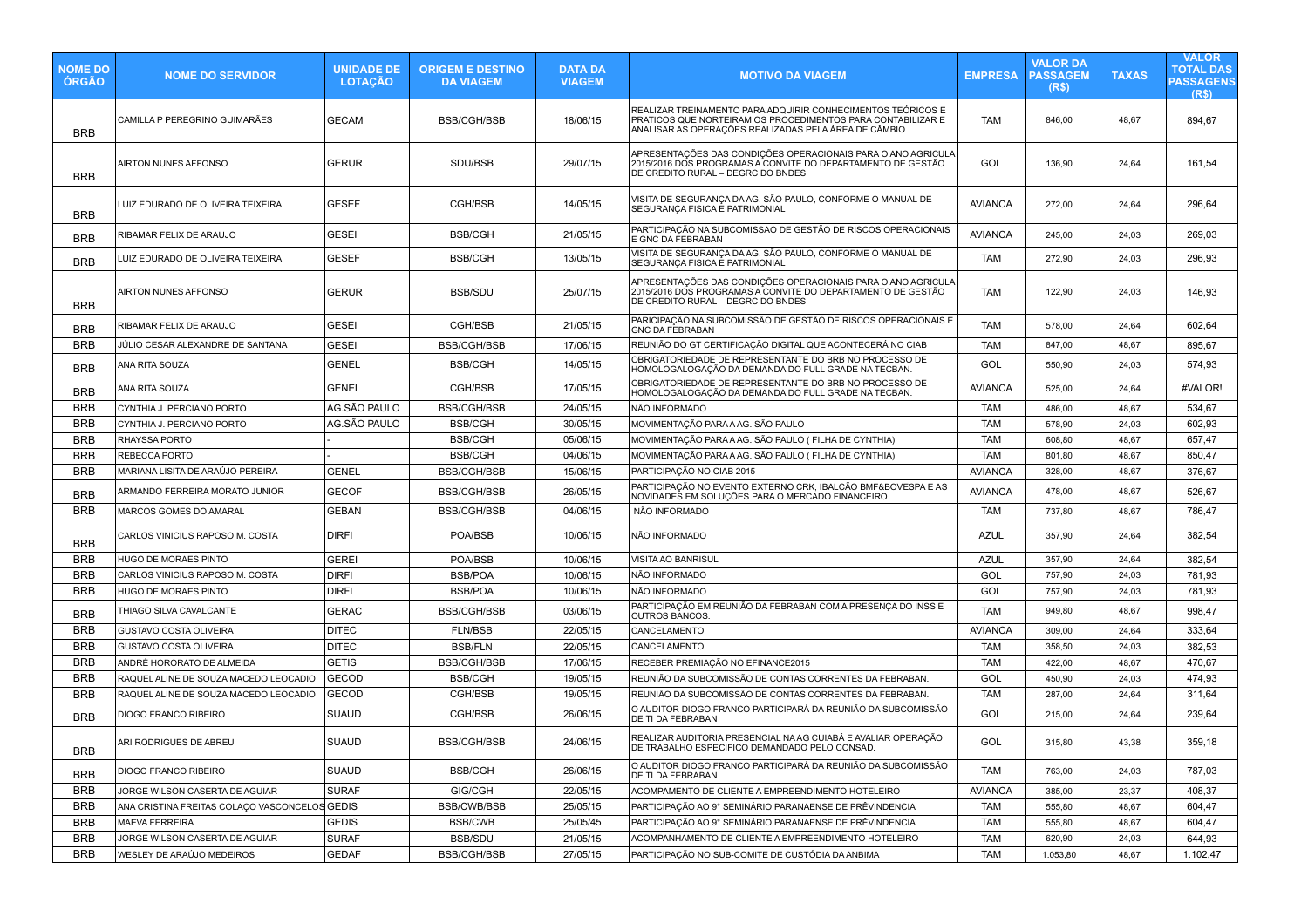| <b>NOME DO</b><br><b>ORGAO</b> | <b>NOME DO SERVIDOR</b>          | <b>UNIDADE DE</b><br><b>LOTAÇÃO</b> | <b>ORIGEM E DESTINO</b><br><b>DA VIAGEM</b> | <b>DATA DA</b><br><b>VIAGEM</b> | <b>MOTIVO DA VIAGEM</b>                                                                                                                                                    | <b>EMPRESA</b> | <b>VALOR DA</b><br><b>PASSAGEM</b><br>(R\$) | <b>TAXAS</b> | <b>VALOR</b><br><b>TOTAL DAS</b><br><b>PASSAGENS</b><br>(R <sub>s</sub> ) |
|--------------------------------|----------------------------------|-------------------------------------|---------------------------------------------|---------------------------------|----------------------------------------------------------------------------------------------------------------------------------------------------------------------------|----------------|---------------------------------------------|--------------|---------------------------------------------------------------------------|
| <b>BRB</b>                     | NILBAN DE MELO JÚNIOR            | <b>DTVM</b>                         | NAT/BSB                                     | 19/06/15                        | PARTICIPAÇÃO NO 49° CONGRESSO NACIONAL DA ABIPEM                                                                                                                           | <b>AVIANCA</b> | 479,00                                      | 21,49        | 500,49                                                                    |
| <b>BRB</b>                     | SILVANO DE OLIVEIRA JÚNIOR       | <b>GECAP</b>                        | <b>BSB/CGH/BSB</b>                          | 09/06/15                        | REUNIÃO COM BANCOS E PARTICIPAÇÕES NO COMITÊ DA ANBIMA                                                                                                                     | <b>TAM</b>     | 754,90                                      | 48,67        | 803,57                                                                    |
| <b>BRB</b>                     | NILBAN DE MELO JÚNIOR            | <b>DTVM</b>                         | <b>BSB/NAT</b>                              | 18/06/15                        | PARTICIPAÇÃO NO 49° CONGRESSO NACIONAL DA ABIPEM                                                                                                                           | <b>TAM</b>     | 319,00                                      | 24,03        | 343,03                                                                    |
| <b>BRB</b>                     | HENRIQUE LEITE DOMINGUES         | <b>DARET</b>                        | BSB/MAO/BSB                                 | 01/06/15                        | APRESENTAÇÃO DO BANCO PUBLICO BRB E PRODUTOS DE<br>INVESTIMENTO PARA A AMAZONPREV                                                                                          | <b>TAM</b>     | 1.650,90                                    | 48,67        | 1.699,57                                                                  |
| <b>BRB</b>                     | NILBAN DE MELO JÚNIOR            | <b>VIRAG</b>                        | <b>BSB/CGR/BSB</b>                          | 17/05/15                        | REUNIÃO COM CLIENTES                                                                                                                                                       | <b>TAM</b>     | 2.004,90                                    | 43,38        | 2.048,28                                                                  |
| <b>BRB</b>                     | NILBAN DE MELO JÚNIOR            | VIRAG                               | <b>BSB/MCP/BSB</b>                          | 14/05/15                        | NÃO INFORMADO                                                                                                                                                              | <b>TAM</b>     | 1.616,00                                    | 43,38        | 1.659,38                                                                  |
| <b>BRB</b>                     | EVELINE DUARTE CALCADO           | <b>GEDAC</b>                        | <b>BSB/CGH</b>                              | 17/05/15                        | PARTICIPACÃO NA REUNIÃO DE ASSUNTOS CONTÁBEIS                                                                                                                              | <b>AVIANCA</b> | 272,00                                      | 24,03        | 296,03                                                                    |
| <b>BRB</b>                     | EVELINE DUARTE CALCADO           | <b>GEDAC</b>                        | CGH/BSB                                     | 18/05/15                        | PARTICIPAÇÃO NA REUNIÃO DE ASSUNTOS CONTÁBEIS                                                                                                                              | <b>TAM</b>     | 520,00                                      | 24,64        | 544,64                                                                    |
| <b>BRB</b>                     | RICARDO JOSÉ DUARTE RODRIGUES    | <b>GENOT</b>                        | <b>BSB/CGH/BSB</b>                          | 22/05/15                        | PARTICIPAR DE APRESENTAÇÃO DA ERNEST & YOUNG (BRASIL E EUA) SOBR                                                                                                           | <b>AVIANCA</b> | 574,00                                      | 48,67        | 622,67                                                                    |
| <b>BRB</b>                     | VASCO CUNHA GONÇALVES            | <b>PRESI</b>                        | <b>BSB/CGR/BSB</b>                          | 17/05/15                        | REUNIÃO COM CLIENTES                                                                                                                                                       | <b>TAM</b>     | 2.004,90                                    | 43,38        | 2.048,28                                                                  |
| <b>BRB</b>                     | ANDREA MOREIRA LOPES             | <b>PRESI</b>                        | <b>BSB/CGR/BSB</b>                          | 17/05/15                        | REUNIÃO COM CLIENTES                                                                                                                                                       | <b>TAM</b>     | 2.004,90                                    | 43,38        | 2.048,28                                                                  |
| BRB                            | ANDREA MOREIRA LOPES             | <b>PRESI</b>                        | <b>BSB/SDU/BSB</b>                          | 27/05/15                        | REUNIÃO DE COMITÊ DE INVESTIMENTOS DO FIP CRIATEC II- NO BNDES -<br>NO VENTURA CORPORATE TOWER                                                                             | <b>AVIANCA</b> | 928,00                                      | 48,67        | 976,67                                                                    |
| <b>BRB</b>                     | ANDREA MOREIRA LOPES             | <b>PRESI</b>                        | SDU/BSB                                     | 09/06/15                        | 1° WORKSHOP DE MOODYS DE OPERAÇÕES ESTRUTURADAS, A SER<br>REALIZADO EM SP NO DIA 09/06/15                                                                                  | <b>AVIANCA</b> | 755,00                                      | 24,64        | 779,64                                                                    |
| <b>BRB</b>                     | ANDREA MOREIRA LOPES             | <b>PRESI</b>                        | CGH/BSB                                     | 10/06/15                        | REUNIÃO MOODYS - AG. CLASSIFICADORA RISCO, MAPS E TAG                                                                                                                      | <b>TAM</b>     | 264,90                                      | 24,64        | 289,54                                                                    |
| <b>BRB</b>                     | ALESSANDRA NINA RIBEIRO          | <b>GESIP</b>                        | <b>BSB/CGH/BSB</b>                          | 10/06/15                        | PARTICIPAÇÃO EM REUNIÃO DO SUBCOMITÊ DE PLD FEBRABAN                                                                                                                       | GOL            | 1.215,80                                    | 48,67        | 1.264,47                                                                  |
| <b>BRB</b>                     | SANDRO SOARES DE SOUZA           | <b>SUFIN</b>                        | <b>BSB/POA/BSB</b>                          | 10/06/15                        | REUNIÃO DE TRABALHO COM DIRETOR FINANCEIRO DO BAMCO DO RIO<br>GRANDE DO SUL BANRISUL- TROCAR EXPERIENCIAS SOBRE O PROCESSO<br>DE EMISSÃO DE TITULOS NO MERCADO DE CAPITAIS | <b>AZUL</b>    | 1.073,80                                    | 48,67        | 1.122,47                                                                  |
| <b>BRB</b>                     | <b>MAEVEA FERREIRA</b>           | <b>GEDIS</b>                        | <b>BSB/NAT/BSB</b>                          | 17/06/15                        | NÃO INFORMADO                                                                                                                                                              | <b>AVIANCA</b> | 778,00                                      | 45,52        | 823,52                                                                    |
| <b>BRB</b>                     | OBEDE EDON BATISTA SILVA         | <b>GEROC</b>                        | <b>BSB/SDU/BSB</b>                          | 10/06/15                        | REPRESENTAÇÃO DA FINANCEIRA BEB EM INTIMAÇÃO JUDICIAL                                                                                                                      | <b>AVIANCA</b> | 900                                         | 48,67        | 948,67                                                                    |
| <b>BRB</b>                     | MIGUEL FERNANDES                 | <b>SUMEC</b>                        | <b>BSB/CGH/BSB</b>                          | 10/06/15                        | REPRESENTAÇÃO DA FINANCEIRA BEB EM INTIMAÇÃO JUDICIAL                                                                                                                      | <b>AVIANCA</b> | 900                                         | 48,67        | 948,67                                                                    |
| <b>BRB</b>                     | VASCO CUNHA GONÇALVES            | <b>PRESI</b>                        | <b>BSB/CGH/BSB</b>                          | 10/06/15                        | NÃO INFORMADO                                                                                                                                                              | <b>TAM</b>     | 956,80                                      | 48,67        | 1.005,47                                                                  |
| <b>BRB</b>                     | ALEX LIMA DE MOURA               | <b>GESIP</b>                        | <b>BSB/CGH</b>                              | 22/06/15                        | 5° REUNIÃO ORDINARIA DE 2015 DA SUBCOMISSAO DE PREVENÇÃO A<br>FRAUDES ELETRONICAS E FRAUDES DOCUMENTAIS                                                                    | <b>AVIANCA</b> | 225,00                                      | 24,03        | 249,03                                                                    |
| BRB                            | ALEX LIMA DE MOURA               | <b>GESIP</b>                        | CGH/BSB                                     | 23/06/15                        | 5° REUNIÃO ORDINARIA DE 2015 DA SUBCOMISSAO DE PREVENÇÃO A<br>FRAUDES ELETRONICAS E FRAUDES DOCUMENTAIS                                                                    | <b>TAM</b>     | 478,90                                      | 24,64        | 503,54                                                                    |
| <b>BRB</b>                     | ADÃO ALVES DOS PASSOS            | <b>SUCON</b>                        | <b>BSB/CGH</b>                              | 23/07/15                        | REUNIÃO ORDINÁRIA DA COMISSÃO PARA ASSUNTOS CONTÁBEIS, QUE<br>ACONTECERÁ DIA 23/07/15 NA FEBRABAN                                                                          | <b>AVIANCA</b> | 325,00                                      | 24,03        | 349,03                                                                    |
| <b>BRB</b>                     | ADÃO ALVES DOS PASSOS            | <b>SUCON</b>                        | CGH/BSB                                     | 23/07/15                        | REUNIÃO ORDINÁRIA DA COMISSÃO PARA ASSUNTOS CONTÁBEIS, QUE<br>ACONTECERÁ DIA 23/07/15 NA FEBRABAN                                                                          | <b>AVIANCA</b> | 469,90                                      | 24,64        | 494,54                                                                    |
| <b>BRB</b>                     | GUSTAVO BARROSO COUTINHO         | <b>CESEC</b>                        | <b>BSB/CGH</b>                              | 18/06/15                        | PARTICIPAÇÃO NA REUNIÃO SOBRE A COMPE NA FEBRABAN                                                                                                                          | <b>AVIANCA</b> | 164,00                                      | 24,03        | 188,03                                                                    |
| <b>BRB</b>                     | DANIELA LOPES DE OLIVEIR ABROSIO | <b>CESEC</b>                        | <b>BSB/CGH</b>                              | 23/06/15                        | REUNIÃO DO CENECOMP                                                                                                                                                        | <b>AVIANCA</b> | 209,00                                      | 24,03        | 233,03                                                                    |
| <b>BRB</b>                     | DANIELA LOPES DE OLIVEIR ABROSIO | <b>CESEC</b>                        | CGH/BSB                                     | 24/06/15                        | REUNIÃO DO CENECOMP                                                                                                                                                        | <b>TAM</b>     | 523,90                                      | 24,64        | 548,54                                                                    |
| <b>BRB</b>                     | GUSTAVO BARROSO COUTINHO         | <b>CESEC</b>                        | VCP/BSB                                     | 19/06/15                        | PARTICIPAÇÃO NA REUNIÃO SOBRE A COMPE NA FEBRABAN                                                                                                                          | <b>AZUL</b>    | 565,90                                      | 24,03        | 589,93                                                                    |
| <b>BRB</b>                     | GUSTAVO BARROSO COUTINHO         | <b>CESEC</b>                        | <b>BSB/CGH</b>                              | 03/07/15                        | PARTICIPAÇÃO NA REUNIÃO SOBRE A COMPE NA FEBRABAN                                                                                                                          | <b>AVIANCA</b> | 335,00                                      | 24,03        | 359,03                                                                    |
| <b>BRB</b>                     | GUSTAVO BARROSO COUTINHO         | CESEC                               | <b>VPC/BSB</b>                              | 03/07/15                        | PARTICIPAÇÃO NA REUNIÃO SOBRE A COMPE NA FEBRABAN                                                                                                                          | <b>AZUL</b>    | 896,90                                      | 24,03        | 920,93                                                                    |
| <b>BRB</b>                     | WESLEY CAVALARI HENRIQUES        | <b>CESEC</b>                        | <b>BSB/CGH/BSB</b>                          | 15/07/15                        | PARTICIPAR DA REUNIÃO EXTRAÓRDINARIA DA SUBCOMISSÃO DE<br>COMPENSAÇÃO E MEIO DE PAGAMENTO NA SEDE DA FREBRABAN<br>RELATIVO A SESSÃO ÚNICA DEA COMPE                        | GOL            | 902,80                                      | 48,67        | 951,47                                                                    |
| <b>BRB</b>                     | AIRTON NUNES AFFONSO             | <b>GERUR</b>                        | <b>BSB/SDU/BSB</b>                          | 31/07/15                        | APRESENTAÇÃO DAS CONDIÇÕES OPERACIONAIS PARA O ANO AGRICULA<br>2015/2016 DOS PROGRAMAS A CONVITE DO DEPARTAMENTO DE GESTÃO<br>DOP CRÉDITO RURAL - DEGCR DO BNDES           | <b>GOL</b>     | 349,80                                      | 48,67        | 398,47                                                                    |
| <b>BRB</b>                     | ARNALDO RAMOS DA SILVA           | <b>SUDES</b>                        | <b>BSB/CNF/BSB</b>                          | 10/07/15                        | NÃO INFORMADO                                                                                                                                                              | <b>TAM</b>     | 1.239,80                                    | 49,48        | 1.289,28                                                                  |
| BRB                            | FABIANO CYPRIANO DO NASCIMENTO   | <b>GESEF</b>                        | <b>BSB/CGH</b>                              | 15/07/15                        | REUNIÃO DA COMISSÃO EXECUTIVA DE SEGURANÇA BANCÁRIA                                                                                                                        | AVIANCA        | 325,00                                      | 24,30        | 349,30                                                                    |
| BRB                            | FABIANO CYPRIANO DO NASCIMENTO   | <b>GESEF</b>                        | CGH/BSB                                     | 15/07/15                        | REUNIÃO DA COMISSÃO EXECUTIVA DE SEGURANÇA BANCÁRIA                                                                                                                        | GOL            | 575,90                                      | 24,64        | 600,54                                                                    |
| BRB                            | ADAIR DOS SANTOS NAZARETH JUNIOR | <b>GEVIT</b>                        | SDU/BSB                                     | 24/07/15                        | REALIZAÇÃO DO EXAME MÉDICO PERIÓDICO E DO PPRA                                                                                                                             | GOL            | 407,90                                      | 24,64        | 432,54                                                                    |
| <b>BRB</b>                     | PATRICIA VIEIRA DA SILVA SANTOS  | <b>GEVIT</b>                        | SDU/BSB                                     | 24/07/15                        | REALIZAÇÃO DO EXAME MÉDICO PERIÓDICO E DO PPRA                                                                                                                             | GOL            | 407,90                                      | 24,64        | 432,54                                                                    |
| <b>BRB</b>                     | FRANCISCO TEIXEIRA DE M.NETO     | <b>GEVIT</b>                        | SDU/BSB                                     | 24/07/15                        | REALIZAÇÃO DO EXAME MÉDICO PERIÓDICO E DO PPRA                                                                                                                             | GOL            | 407,90                                      | 24,64        | 432,54                                                                    |
| BRB                            | ADAIR DO SANTOS NAZARETH JUNIOR  | <b>GEVIT</b>                        | CGH/SDU                                     | 24/07/15                        | REALIZAÇÃO DO EXAME MÉDICO PERIÓDICO E DO PPRA                                                                                                                             | <b>TAM</b>     | 388,00                                      | 24,64        | 412,64                                                                    |
| <b>BRB</b>                     | PATRICIA VIEIRA DA SILVA SANTOS  | <b>GEVIT</b>                        | CGH/SDU                                     | 24/07/15                        | REALIZAÇÃO DO EXAME MÉDICO PERIÓDICO E DO PPRA                                                                                                                             | <b>TAM</b>     | 388,00                                      | 24,64        | 412,64                                                                    |
| BRB                            | FRANCISCO TEIXEIRA DE M.NETO     | <b>GEVIT</b>                        | CGH/SDU                                     | 24/07/15                        | REALIZAÇÃO DO EXAME MÉDICO PERIÓDICO E DO PPRA                                                                                                                             | <b>TAM</b>     | 388,00                                      | 24,64        | 412,64                                                                    |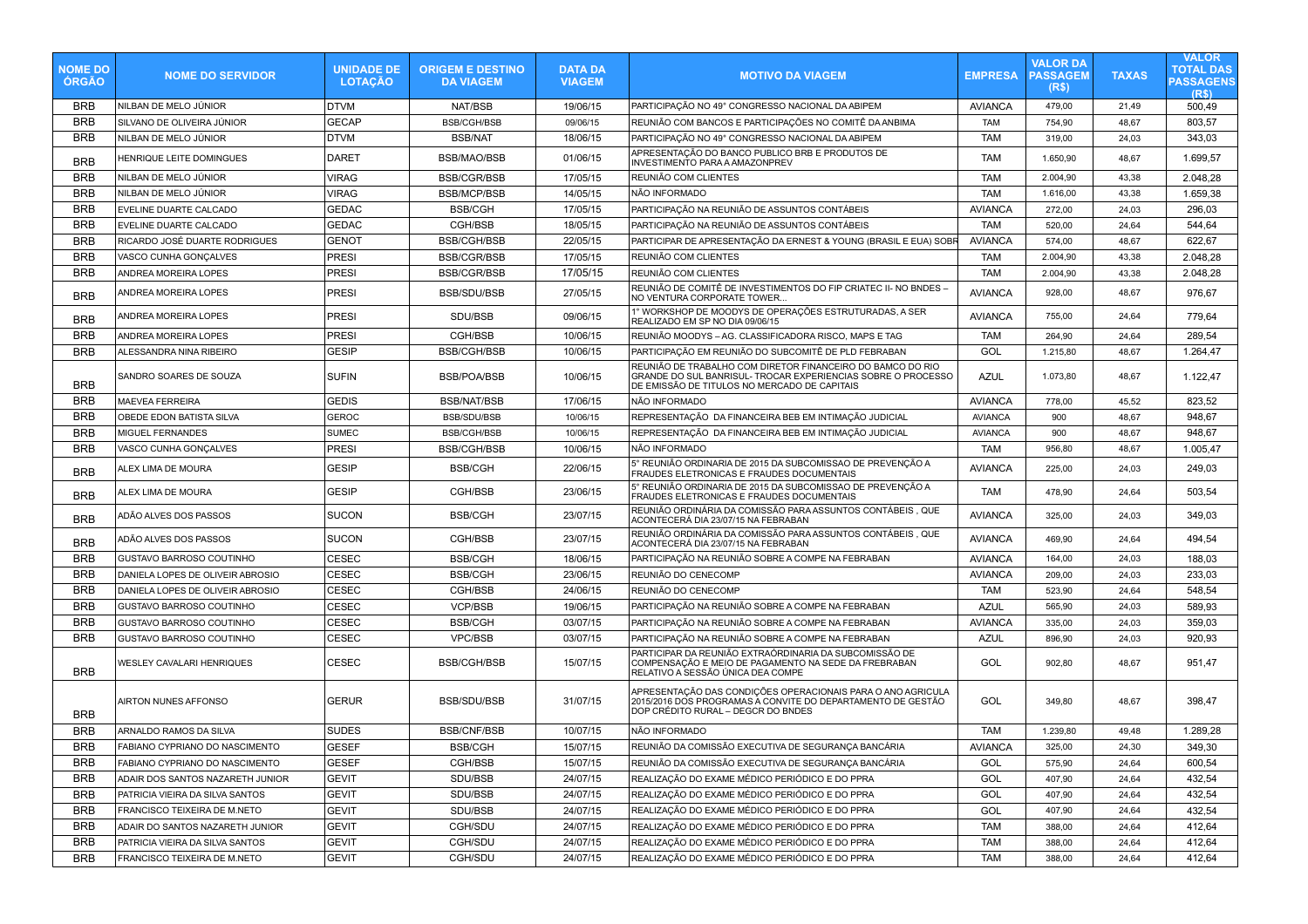| <b>NOME DO</b><br><b>ORGAO</b> | <b>NOME DO SERVIDOR</b>           | <b>UNIDADE DE</b><br><b>LOTAÇÃO</b> | <b>ORIGEM E DESTINO</b><br><b>DA VIAGEM</b> | <b>DATA DA</b><br><b>VIAGEM</b> | <b>MOTIVO DA VIAGEM</b>                                                                                                                                                                             | <b>EMPRESA</b> | <b>VALOR DA</b><br><b>PASSAGEM</b><br>(R\$) | <b>TAXAS</b> | <b>VALOR</b><br><b>TOTAL DAS</b><br><b>PASSAGENS</b><br>(R <sub>s</sub> ) |
|--------------------------------|-----------------------------------|-------------------------------------|---------------------------------------------|---------------------------------|-----------------------------------------------------------------------------------------------------------------------------------------------------------------------------------------------------|----------------|---------------------------------------------|--------------|---------------------------------------------------------------------------|
| <b>BRB</b>                     | ADAIR DO SANTOS NAZARETH JUNIOR   | <b>GEVIT</b>                        | <b>BSB/CGH</b>                              | 23/07/15                        | REALIZAÇÃO DO EXAME MÉDICO PERIÓDICO E DO PPRA                                                                                                                                                      | TAM            | 486,00                                      | 24,03        | 510,03                                                                    |
| <b>BRB</b>                     | PATRICIA VIEIRA DA SILVA SANTOS   | <b>GEVIT</b>                        | <b>BSB/CGH</b>                              | 23/07/15                        | REALIZAÇÃO DO EXAME MÉDICO PERIÓDICO E DO PPRA                                                                                                                                                      | <b>TAM</b>     | 486,00                                      | 24,03        | 510,03                                                                    |
| <b>BRB</b>                     | FRANCISCO TEIXEIRA DE M.NETO      | <b>GEVIT</b>                        | <b>BSB/CGH</b>                              | 23/07/15                        | REALIZAÇÃO DO EXAME MÉDICO PERIÓDICO E DO PPRA                                                                                                                                                      | <b>TAM</b>     | 486,00                                      | 24,03        | 510,03                                                                    |
| <b>BRB</b>                     | FELIPE PONTES DE AGUIAR FLORINDO  | <b>GESEI</b>                        | <b>BSB/CGH/BSB</b>                          | 24/07/15                        | COMPARECIMENTO N 5ª REUNIÃO ORDINÁRIA DE 2015 DO GRUPO DE<br>TRABALHO DE PREVENÇÃO A FRAUDES INTERNET                                                                                               | TAM            | 1.426,90                                    | 48,67        | 1.475,57                                                                  |
| <b>BRB</b>                     | RIBAMAR FELIX DE ARAUJO           | <b>GESEI</b>                        | <b>BSB/CGH/BSB</b>                          | 13/07/15                        | NÃO INFORMADO                                                                                                                                                                                       | GOL            | 373,80                                      | 48,67        | 422,47                                                                    |
| <b>BRB</b>                     | <b>RENATO COSTA</b>               | AG.RIO DE JANEI                     | SDU/BSB/SDU                                 | 28/06/15                        | PROJETO LIDERANÇA COM SAUDE                                                                                                                                                                         | <b>AVIANCA</b> | 658,00                                      | 48,67        | 658,00                                                                    |
| <b>BRB</b>                     | MÁRCIO RABELO CARDOSO             | AG. CAMPO GRA                       | CGR/BSB/CGR                                 | 27/06/15                        | CONVOCAÇÃO SURED PARA REUNIÃO GERAL EM 29/06/15                                                                                                                                                     | GOL            | 883,80                                      | 43,38        | 883,80                                                                    |
| <b>BRB</b>                     | <b>WALMOR MOTA</b>                | AG.CUIABA                           | CGB/BSB/CGB                                 | 28/06/15                        | PROJETO LIDERANÇA COM SAUDE                                                                                                                                                                         | GOL            | 611,80                                      | 43,80        | 611,80                                                                    |
| <b>BRB</b>                     | <b>CYNTHIA BORGES</b>             | AG.SÃO PAULO                        | CGH/BSB/CGH                                 | 17/06/15                        | NÃO INFORMADO                                                                                                                                                                                       | TAM            | 698,00                                      | 48,67        | 698,00                                                                    |
| <b>BRB</b>                     | <b>RENATO BASTOS COSTA</b>        | AG. RIO DE JANE                     | <b>BSB/SDU</b>                              | 30/06/15                        | ALTERAÇÃO                                                                                                                                                                                           | <b>AVIANCA</b> | 340,00                                      | 120,00       | 340,00                                                                    |
| <b>BRB</b>                     | MARCIO RABELO CARDOSO             | AG. CAMPO GRA                       | CGR/BSB/CGR                                 | 27/06/15                        | PROJETO LIDERANÇA COM SAUDE                                                                                                                                                                         | GOL            | 61,00                                       | 120,00       | 61,00                                                                     |
| <b>BRB</b>                     | <b>WALMOR MOTA</b>                | AG.CUIABA                           | CGB/BSB/CGB                                 | 28/06/15                        | ALTERAÇÃO                                                                                                                                                                                           | GOL            | 159,00                                      | 120,00       | 159,00                                                                    |
| <b>BRB</b>                     | KÁTIA DO CARMO PEIXOTO DE QUEIROZ | <b>DIRED</b>                        | <b>BSB/CGH</b>                              | 10/07/15                        | NÃO INFORMADO                                                                                                                                                                                       | <b>AVIANCA</b> | 698,00                                      | 24,03        | 698,00                                                                    |
| <b>BRB</b>                     | KÁTIA DO CARMO PEIXOTO DE QUEIROZ | DIRED                               | CGH/BSB                                     | 11/07/15                        | NÃO INFORMADO                                                                                                                                                                                       | <b>TAM</b>     | 701,90                                      | 24,64        | 701,90                                                                    |
| <b>BRB</b>                     | CARLOS VINICIUS RAPOSO MACHADO    | DIRFI                               | <b>BSB/CGH</b>                              | 25/06/15                        | VISITA INSTITUCIONAL AO CREDIT SUISSE                                                                                                                                                               | <b>AVIANCA</b> | 389,90                                      | 24,03        | 413,93                                                                    |
| <b>BRB</b>                     | <b>HUGO DE MORAES PINTO</b>       | <b>GEREI</b>                        | <b>BSB/CGH</b>                              | 25/06/15                        | VISITA INSTITUCIONAL AO CREDIT SUISSE                                                                                                                                                               | <b>AVIANCA</b> | 389,90                                      | 24,03        | 413,93                                                                    |
| <b>BRB</b>                     | ANA LIVIA SANTOS OLIVEIRA         | <b>GEDAC</b>                        | CGH/BSB                                     | 15/06/15                        | NÃO INFORMADO                                                                                                                                                                                       | GOL            | 637,90                                      | 24,64        | 662,54                                                                    |
| <b>BRB</b>                     | CARLOS VINICIUS RAPOSO MACHADO    | <b>DIRFI</b>                        | CGH/BSB                                     | 25/06/15                        | VISITA INSTITUCIONAL AO CREDIT SUISSE                                                                                                                                                               | <b>TAM</b>     | 235,00                                      | 24,64        | 259,64                                                                    |
| <b>BRB</b>                     | HUGO DE MORAES PINTO              | <b>GEREI</b>                        | CGH/BSB                                     | 25/06/15                        | VISITA INSTITUCIONAL AO CREDIT SUISSE                                                                                                                                                               | <b>TAM</b>     | 235,00                                      | 24,64        | 259,64                                                                    |
| <b>BRB</b>                     | ANA LIVIA SANTOS OLIVEIRA         | GADAC                               | <b>BSB/CGH</b>                              | 15/06/15                        | NÃO INFORMADO                                                                                                                                                                                       | TAM            | 637,90                                      | 24,03        | 661,93                                                                    |
| <b>BRB</b>                     | LUIZ HENRIQUE MINHOTO QUEVEDO     | <b>GTERP</b>                        | <b>BSB/CGH/BSB</b>                          | 17/06/15                        | NÃO INFORMADO                                                                                                                                                                                       | GOL            | 837,80                                      | 48,67        | 886,47                                                                    |
| <b>BRB</b>                     | <b>KELSON CÔRTE</b>               | <b>GTERP</b>                        | <b>BSB/POA/BSB</b>                          | 10/06/15                        | VISITA AO SAP LAB PARA TRATAR DOS ASSUNTOS : SIZING DO<br>HARDWARE/ARQUITETURA DA SOLUÇÃO/MUDANÇA DE<br>PLATAFORMA/SUPORTE MAXX<br>ATTENTION/TDF(SUPORTE/SUSTENTAÇÃO/HANA(SOLUÇÃO COMPLETA)         | <b>TAM</b>     | 1.910,00                                    | 48,67        | 1.958,67                                                                  |
| <b>BRB</b>                     | CARLOS HENRIQUE FONTES VIEIRA     | <b>GTERP</b>                        | <b>BSB/POA/BSB</b>                          | 10/06/15                        | VISITA AO SAP LAB PARA TRATAR DOS ASSUNTOS : SIZING DO<br>HARDWARE/ARQUITETURA DA SOLUÇÃO/MUDANÇA DE<br>PLATAFORMA/SUPORTE MAXX<br>ATTENTION/TDF(SUPORTE/SUSTENTAÇÃO/HANA(SOLUÇÃO COMPLETA)         | <b>TAM</b>     | 1.910,00                                    | 48,67        | 1.958,67                                                                  |
| <b>BRB</b>                     | SUENNEY DE SOUZA MEDEIROS         | <b>GTERP</b>                        | <b>BSB/CGH/BSB</b>                          | 18/06/15                        | A PARTICIPAÇÃO TORNA-SE NECESSARIO PARA ATENDER AOS<br>REQUISITOS IMPOSTOS PELO MERCADO DE TRABALHO COMO TAMBÉM<br>APROFUNDAR-SE NOS CONHECIEMNTOS, MELHORES PRÁTICAS E<br>INTERAÇÃO COM OUTRAS IFS | <b>TAM</b>     | 1.180,90                                    | 48,67        | 1.229,57                                                                  |
| <b>BRB</b>                     | ANDRÉ HONORATO ALMEIDA            | <b>GETIS</b>                        | <b>BSB/CGH</b>                              | 01/07/15                        | PARTICIPAÇÃO "HUAWEI DIGITAL CITY SUMMIT BRAZIL 2015" EM SP                                                                                                                                         | <b>AVIANCA</b> | 439,00                                      | 24,03        | 463,03                                                                    |
| <b>BRB</b>                     | <b>GUSTAVO COSTA OLIVEIRA</b>     | <b>DITEC</b>                        | <b>BSB/CGH</b>                              | 01/07/15                        | PARTICIPAÇÃO "HUAWEI DIGITAL CITY SUMMIT BRAZIL 2015" EM SP                                                                                                                                         | <b>AVIANCA</b> | 439,00                                      | 24,03        | 463,03                                                                    |
| <b>BRB</b>                     | MARCOS AURÉLIO SCHWANZ            | SUPRO                               | <b>BSB/CGH</b>                              | 01/07/15                        | PARTICIPAÇÃO "HUAWEI DIGITAL CITY SUMMIT BRAZIL 2015" EM SP                                                                                                                                         | <b>AVIANCA</b> | 439,00                                      | 24,03        | 463,03                                                                    |
| <b>BRB</b>                     | LUCIANA DE LUCENA DOS SANTOS      | <b>NUREN</b>                        | <b>BSB/CGH</b>                              | 23/06/15                        | GT TECNOLOGIA DA COMPE                                                                                                                                                                              | <b>AVIANCA</b> | 207,00                                      | 24,03        | 231,03                                                                    |
| <b>BRB</b>                     | LUCIANA DE LUCENA DOS SANTOS      | NUREN                               | CGH/BSB                                     | 24/06/15                        | GT TECNOLOGIA DA COMPE                                                                                                                                                                              | <b>TAM</b>     | 638,90                                      | 24,03        | 662,93                                                                    |
| <b>BRB</b>                     | ANDRÉ HONORATO ALMEIDA            | <b>GETIS</b>                        | CGH/BSB                                     | 02/07/15                        | PARTICIPAÇÃO "HUAWEI DIGITAL CITY SUMMIT BRAZIL 2015" EM SP                                                                                                                                         | <b>TAM</b>     | 701,90                                      | 24,64        | 726,54                                                                    |
| <b>BRB</b>                     | <b>GUSTAVO COSTA OLIVEIRA</b>     | <b>DITEC</b>                        | CGH/BSB                                     | 02/07/15                        | PARTICIPAÇÃO "HUAWEI DIGITAL CITY SUMMIT BRAZIL 2015" EM SP                                                                                                                                         | <b>TAM</b>     | 701,90                                      | 24,64        | 726,54                                                                    |
| <b>BRB</b>                     | MARCOS AURÉLIO SCHWANZ            | <b>SUPRO</b>                        | CGH/BSB                                     | 02/07/15                        | PARTICIPAÇÃO "HUAWEI DIGITAL CITY SUMMIT BRAZIL 2015" EM SP                                                                                                                                         | <b>TAM</b>     | 701,90                                      | 24,64        | 726,54                                                                    |
| <b>BRB</b>                     | LUCIANA DE LUCENA DOS SANTOS      | <b>NUREN</b>                        | <b>BSB/CGH</b>                              | 06/07/15                        | GT TECNOLOGIA DA COMPE                                                                                                                                                                              | <b>AVIANCA</b> | 205,00                                      | 24,03        | 229,03                                                                    |
| <b>BRB</b>                     | LUCIANA DE LUCENA DOS SANTOS      | NUREN                               | CGH/BSB                                     | 07/07/15                        | GT TECNOLOGIA DA COMPE                                                                                                                                                                              | GOL            | 575,90                                      | 24.64        | 600,54                                                                    |
| <b>BRB</b>                     | LUCIANA DE LUCENA DOS SANTOS      | NUREN                               | <b>BSB/CGH</b>                              | 10/08/15                        | GT TECNOLOGIA DA COMPE                                                                                                                                                                              | <b>AVIANCA</b> | 450,00                                      | 24,03        | 474,03                                                                    |
| <b>BRB</b>                     | KELSON CÔRTE                      | <b>GTERP</b>                        | <b>BSB/CGH/BSB</b>                          | 17/08/15                        | NÃO INFORMADO                                                                                                                                                                                       | GOL            | 349,80                                      | 48,67        | 398,47                                                                    |
| <b>BRB</b>                     | <b>FLAVIO GOULART</b>             | <b>GTERP</b>                        | <b>BSB/CGH/BSB</b>                          | 17/08/15                        | NÃO INFORMADO                                                                                                                                                                                       | GOL            | 349,80                                      | 48,67        | 398,47                                                                    |
| <b>BRB</b>                     | LUCIANA DE LUCENA DOS SANTOS      | NUREN                               | CGH/BSB                                     | 12/08/15                        | GT TECNOLOGIA DA COMPE                                                                                                                                                                              | <b>TAM</b>     | 248,00                                      | 24,64        | 272,64                                                                    |
| <b>BRB</b>                     | THIAGO SILVA CAVALCANTE           | <b>GERAC</b>                        | <b>BSB/CGH/BSB</b>                          | 16/06/15                        | PARTICIPAÇÃO NA REUNIÃO ORDINARIA DA SUBCOMISSAO DE<br>ARRECADAÇÃO DA FREBRABAN                                                                                                                     | GOL            | 1.047,80                                    | 48,67        | 1.096,47                                                                  |
| <b>BRB</b>                     | SILVANO DE OLIVEIRA JÚNIOR        | <b>DTVM</b>                         | <b>BSB/CGH</b>                              | 23/06/15                        | PARTICIPAÇÃO NO SUBCOMTÊ DA ANBIMA                                                                                                                                                                  | <b>AVIANCA</b> | 207,00                                      | 24,03        | 231,03                                                                    |
| <b>BRB</b>                     | SILVANO DE OLIVEIRA JÚNIOR        | <b>DTVM</b>                         | <b>BSB/GIG</b>                              | 17/06/15                        | VISITA A BANCOS E CLIENTES                                                                                                                                                                          | GOL            | 737,80                                      | 48,67        | 786,47                                                                    |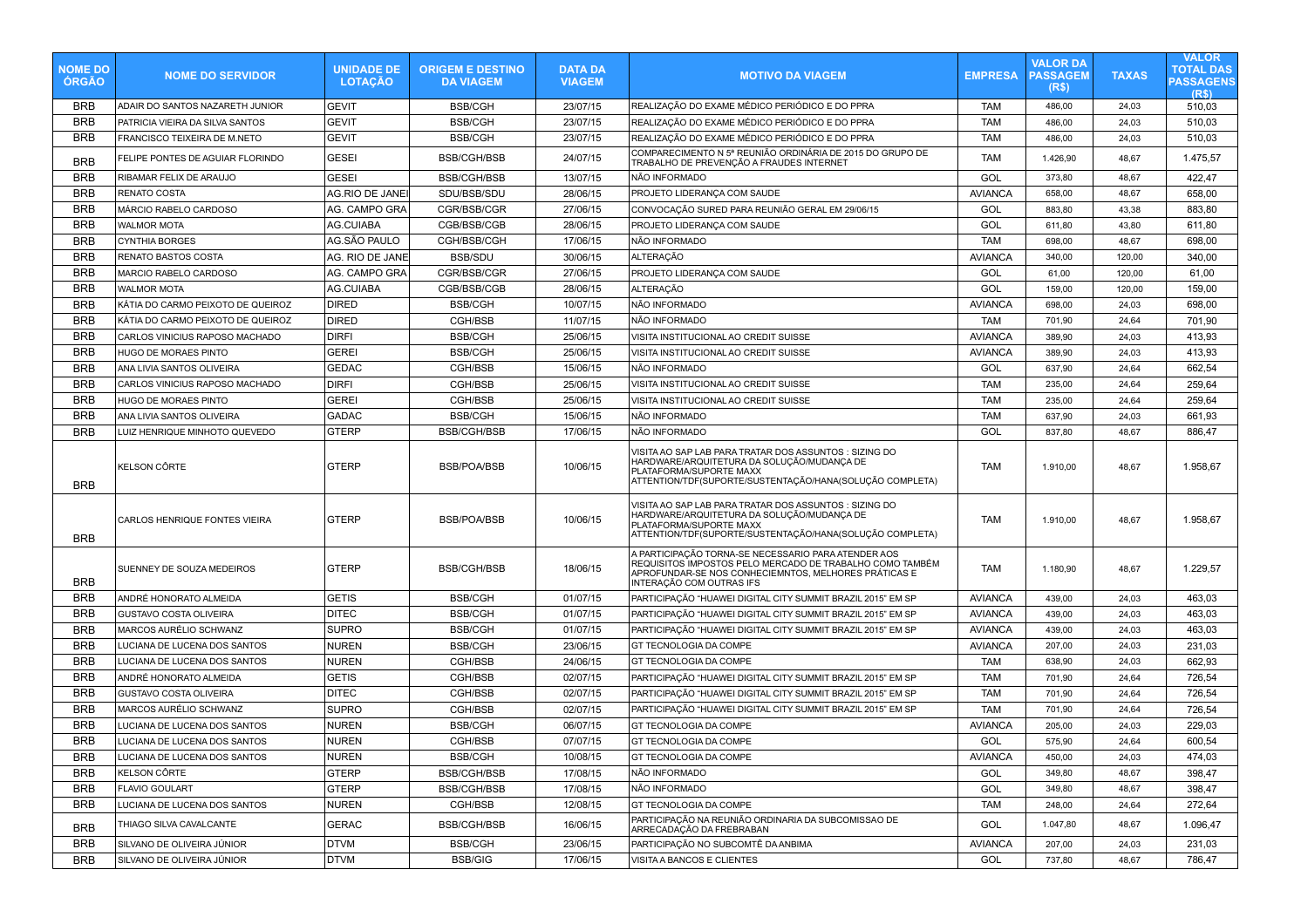| <b>NOME DO</b><br><b>ÓRGÃO</b> | <b>NOME DO SERVIDOR</b>            | <b>UNIDADE DE</b><br><b>LOTAÇÃO</b> | <b>ORIGEM E DESTINO</b><br><b>DA VIAGEM</b> | <b>DATA DA</b><br><b>VIAGEM</b> | <b>MOTIVO DA VIAGEM</b>                                                                                                                                                                  | <b>EMPRESA</b> | <b>VALOR DA</b><br><b>PASSAGEM</b><br>(R\$) | <b>TAXAS</b> | <b>VALOR</b><br><b>TOTAL DAS</b><br><b>PASSAGENS</b><br>(R\$) |
|--------------------------------|------------------------------------|-------------------------------------|---------------------------------------------|---------------------------------|------------------------------------------------------------------------------------------------------------------------------------------------------------------------------------------|----------------|---------------------------------------------|--------------|---------------------------------------------------------------|
| <b>BRB</b>                     | NILBAN DE MELO JUNIOR              | <b>DTVM</b>                         | SDU/BSB                                     | 27/06/15                        | VISITA A CVM; VISITA AO PROJETO DAS OLIMPIADAS                                                                                                                                           | GOL            | 123,90                                      | 24,64        | 148,54                                                        |
| <b>BRB</b>                     | JARED CAPANEMA JORGE               | <b>DTVM</b>                         | <b>BSB/LDB</b>                              | 23/06/15                        | VISITA A CLIENTES E PARTICIPAÇÃO AO EVENTO SIP PARANÁ                                                                                                                                    | GOL            | 249,90                                      | 24,03        | 273,93                                                        |
| <b>BRB</b>                     | HENRIQUE LEITE DOMINGUES           | <b>DTVM</b>                         | <b>BSB/POA/BSB</b>                          | 11/06/15                        | REUNIÃO COM INVESTIDORES                                                                                                                                                                 | GOL            | 2.308,80                                    | 48,67        | 2.357,47                                                      |
| <b>BRB</b>                     | SILVANO DE OLIVEIRA JÚNIOR         | <b>DTVM</b>                         | SDU/BSB                                     | 18/06/15                        | VISITA A BANCOS E CLIENTES                                                                                                                                                               | GOL            | 525,90                                      | 24,64        | 550,54                                                        |
| <b>BRB</b>                     | JORGE WILSON CASERTA DE AGUIAR     | DTVM                                | SDU/BSB                                     | 26/06/15                        | ACOMPANHANDO O PRESIDENTE NILBAN A UMA VISITA NA LOPES FILHO E<br>NO EMPREENDIMENTO LAGOA DA BARRA                                                                                       | GOL            | 123,90                                      | 24,64        | 148,54                                                        |
| <b>BRB</b>                     | JARED CAPANEMA JORGE               | <b>DTVM</b>                         | <b>BSB/CGH/BSB</b>                          | 15/07/15                        | VISITA A CLIENTES                                                                                                                                                                        | GOL            | 349,80                                      | 48,67        | 398,47                                                        |
| <b>BRB</b>                     | <b>MAEVA FERREIRA</b>              | DTVM                                | <b>BSB/LDB</b>                              | 23/06/15                        | VISITA A CLIENTES E PARTICIPAÇÃO AO EVENTO SIP PARANÁ                                                                                                                                    | GOL            | 249,90                                      | 24,03        | 273,93                                                        |
| <b>BRB</b>                     | VANDERLEI MARTINS FRANÇA JUNIOR    | DTVM                                | <b>BSB/CGH/BSB</b>                          | 15/07/15                        | VISITA A CLIENTES                                                                                                                                                                        | GOL            | 349,80                                      | 48,67        | 398,47                                                        |
| <b>BRB</b>                     | NILBAN DE MELO JUNIOR              | DTVM                                | <b>BSB/SDU</b>                              | 25/06/15                        | VISITA A CVM; VISITA AO PROJETO DAS OLIMPIADAS                                                                                                                                           | <b>TAM</b>     | 526,00                                      | 24,03        | 550,03                                                        |
| <b>BRB</b>                     | JORGE WILSON CASERTA DE AGUIAR     | <b>DTVM</b>                         | <b>BSB/SDU</b>                              | 25/06/15                        | VISITA A CVM; VISITA AO PROJETO DAS OLIMPIADAS                                                                                                                                           | <b>TAM</b>     | 526,00                                      | 24,03        | 550,03                                                        |
| <b>BRB</b>                     | JARED CAPANEMA JORGE               | <b>DTVM</b>                         | LDB/BSB                                     | 26/06/15                        | VISITA A CLIENTES E PARTICIPAÇÃO AO EVENTO SIP PARANÁ                                                                                                                                    | <b>TAM</b>     | 330,90                                      | 19,35        | 350,25                                                        |
| <b>BRB</b>                     | <b>MAEVA FERREIRA</b>              | <b>DTVM</b>                         | LDB/BSB                                     | 26/06/15                        | VISITA A CLIENTES E PARTICIPAÇÃO AO EVENTO SIP PARANÁ                                                                                                                                    | <b>TAM</b>     | 330,90                                      | 19,35        | 350,25                                                        |
| <b>BRB</b>                     | WESLEY DE ARAÚJO MEDEIROS          | DTVM                                | <b>BSB/SDU/BSB</b>                          | 30/06/15                        | ENCHMARKETING NO BANCO DO BRASIL                                                                                                                                                         | <b>AVIANCA</b> | 1.133,00                                    | 48.67        | 1.181,67                                                      |
| <b>BRB</b>                     | MAYANA SUELLEN MAGALHÃOES DE PINHO | DTVM                                | <b>BSB/SDU/BSB</b>                          | 30/06/15                        | ENCHMARKETING NO BANCO DO BRASIL                                                                                                                                                         | <b>AVIANCA</b> | 1.133,00                                    | 48.67        | 1.181.67                                                      |
| <b>BRB</b>                     | SILVANO DE OLIVEIRA JÚNIOR         | DTVM                                | CGH/BSB                                     | 23/06/15                        | PARTICIPAÇÃO NO SUBCOMITÊ DA ANBIMA                                                                                                                                                      | TAM            | 523,90                                      | 24,64        | 548,54                                                        |
| <b>BRB</b>                     | JARED CAPANEMA JORGE               | DTVM                                | <b>BSB/VIX/BSB</b>                          | 07/07/15                        | ALTERAÇÃO                                                                                                                                                                                | <b>TAM</b>     |                                             | 120,00       | 120,00                                                        |
| <b>BRB</b>                     | JARED CAPANEMA JORGE               | <b>DTVM</b>                         | <b>BSB/VIX/BSB</b>                          | 07/07/15                        | VISITA A CLIENTE INSTITUCIONAL                                                                                                                                                           | <b>TAM</b>     | 1.024,00                                    | 43,38        | 1.067,38                                                      |
| <b>BRB</b>                     | VANDERLEI MARTINS FRANCA JUNIOR    | <b>DTVM</b>                         | <b>BSB/VIX/BSB</b>                          | 07/07/15                        | VISITA A CLIENTE INSTITUCIONAL                                                                                                                                                           | <b>TAM</b>     | 1.024,00                                    | 43,38        | 1.067,38                                                      |
| <b>BRB</b>                     | NILBAN DE MELO JUNIOR              | <b>DTVM</b>                         | SDU/BSB                                     | 27/06/15                        | NÃO INFORMADO                                                                                                                                                                            | <b>TAM</b>     | 634,00                                      | 24,64        | 658,64                                                        |
| <b>BRB</b>                     | SILVANO DE OLIVEIRA JÚNIOR         | DTVM                                | <b>BSB/SDU/BSB</b>                          | 03/07/15                        | VISITA A POTENCIAL CLIENTE                                                                                                                                                               | <b>AVIANCA</b> | 1.230,00                                    | 48,67        | 1.278,67                                                      |
| <b>BRB</b>                     | SILVANO DE OLIVEIRA JÚNIOR         | <b>DTVM</b>                         | <b>BSB/CGH/BSB</b>                          | 16/07/15                        | PARTICIPAÇÃO NA REUNIÃO DO SUBCOMITÊ DE CUSTÓDIA DA ANBIMA                                                                                                                               | <b>AVIANCA</b> | 654,00                                      | 48,67        | 702,67                                                        |
| <b>BRB</b>                     | WESLEY DE ARAÚJO MEDEIROS          | <b>DTVM</b>                         | <b>BSB/SDU/BSB</b>                          | 16/07/15                        | SOBR DUE DILIGENCE                                                                                                                                                                       | <b>AVIANCA</b> | 1.044,00                                    | 48.67        | 1.092.67                                                      |
| <b>BRB</b>                     | HENRIQUE LEITE DOMINGUES           | <b>DTVM</b>                         | <b>BSB/SDU</b>                              | 14/07/15                        | PARTICIPAÇÃO NO 9º CONGRESSO ESTADUAL DE PREVID∼ENCIA DA<br>AEPREMERJ                                                                                                                    | GOL            | 621.90                                      | 24.03        | 645,93                                                        |
| <b>BRB</b>                     | NILBAN DE MELO JUNIOR              | <b>DTVM</b>                         | <b>BSB/SDU</b>                              | 14/07/15                        | PARTICIPAÇÃO NO 9º CONGRESSO ESTADUAL DE PREVIDÊNCIA DA<br>AEPREMERJ                                                                                                                     | GOL            | 621,90                                      | 24,03        | 645,93                                                        |
| <b>BRB</b>                     | HENRIQUE LEITE DOMINGUES           | <b>DTVM</b>                         | SDU/BSB                                     | 15/07/15                        | PARTICIPAÇÃO NO 9º CONGRESSO ESTADUAL DE PREVIDÊNCIA DA<br>AEPREMERJ                                                                                                                     | <b>TAM</b>     | 756,00                                      | 24,64        | 780,64                                                        |
| <b>BRB</b>                     | NILBAN DE MELO JUNIOR              | DTVM                                | SDU/BSB                                     | 15/07/15                        | PARTICIPAÇÃO NO 9º CONGRESSO ESTADUAL DE PREVIDÊNCIA DA<br>AEPREMERJ                                                                                                                     | <b>TAM</b>     | 756,00                                      | 24,64        | 780,64                                                        |
| <b>BRB</b>                     | VALDEMIR PEDRO DE ALCANTARA        | <b>GERET</b>                        | <b>BSB/CGH</b>                              | 23/07/15                        | REUNIÃO SOBRE A CCB MINAS INVEST                                                                                                                                                         | <b>AVIANCA</b> | 325,00                                      | 24,03        | 349,03                                                        |
| <b>BRB</b>                     | VALDEMIR PEDRO DE ALCANTARA        | <b>GERET</b>                        | CGH/BSB                                     | 26/07/15                        | REUNIÃO SOBRE A CCB MINAS INVEST                                                                                                                                                         | <b>TAM</b>     | 451,90                                      | 24,64        | 476,54                                                        |
| <b>BRB</b>                     | <b>MIGUEL FERNANDES</b>            | <b>FINANCEIRA</b>                   | <b>BSB/REC/BSB</b>                          | 29/06/15                        | REPRESENTAÇÃO DA FINANCEIRA BRB EM INTIMAÇÃO JUDICIAL                                                                                                                                    | GOL            | 979,8                                       | 48,67        | 1.028,47                                                      |
| <b>BRB</b>                     | MIGUEL FERNANDES                   | <b>FINANCEIRA</b>                   | <b>BSB/CGH/BSB</b>                          | 12/07/15                        | PARTICIPAÇÃO EM EVENTO DE CRÉDITO DESENVOLVIMENTO ECONÔMICO<br>E A SOLIDEZ DAS INSTITUIÇÕES FINANCEIRAS                                                                                  | <b>AVIANCA</b> | 644                                         | 48,667       | 692,67                                                        |
| <b>BRB</b>                     | NILBAN DE MELO JUNIOR              | <b>VIRAG</b>                        | <b>BSB/CNF/BSB</b>                          | 10/07/15                        | NÃO INFORMADO                                                                                                                                                                            | TAM            | 1.239,80                                    | 49,48        | 1.289,28                                                      |
| <b>BRB</b>                     | ANDREA MOREIRA LOPES               | <b>PRESI</b>                        | <b>BSB/CWB</b>                              | 17/06/15                        | REUNIÃO CUSTODIA BANCO PETRA EM CURITIBA E SENIOR SOLUTION, BB<br>DTVM NO RIO DE JANEIRO, AVALIAÇÃO TECNICA SISTEMAS DE GESTÃO DE<br>CARTEIRAS DE FUNDOS DE INVESTIMENTOS PARA BRB DTVM. | <b>AVIANCA</b> | 925,00                                      | 24,03        | 949,03                                                        |
| <b>BRB</b>                     | ANDREA MOREIRA LOPES               | <b>PRESI</b>                        | <b>BSB/SDU/BSB</b>                          | 23/06/15                        | REUNIÃO DO COMITÊ DE INVESTIMENTOS DO FIP CRIATEC II – NO BNDES<br>NO VENTURA CORPORATE TOWER                                                                                            | <b>AVIANCA</b> | 793,00                                      | 48,67        | 841,67                                                        |
| <b>BRB</b>                     | ANDREA MOREIRA LOPES               | <b>PRESI</b>                        | CWB/GIG/SDU/BSB                             | 18/06/15                        | REUNIÃO CUSTODIA BANCO PETRA EM CURITIBA E SENIOR SOLUTION, BB<br>DTVM NO RIO DE JANEIRO, AVALIAÇÃO TECNICA SISTEMAS DE GESTÃO DE<br>CARTEIRAS DE FUNDOS DE INVESTIMENTOS PARA BRB DTVM. | GOL            | 853,80                                      | 49,28        | 903,08                                                        |
| <b>BRB</b>                     | VASCO CUNHA GONÇALVES              | PRESI                               | <b>BSB/CGH/BSB</b>                          | 02/07/15                        | NÃO INFORMADO                                                                                                                                                                            | <b>AVIANCA</b> | 494,00                                      | 48,67        | 542,67                                                        |
| <b>BRB</b>                     | VASCO CUNHA GONÇALVES              | <b>PRESI</b>                        | <b>BSB/CGH</b>                              | 02/07/15                        | NÃO INFORMADO                                                                                                                                                                            | <b>TAM</b>     | 701,90                                      | 24,03        | 725,93                                                        |
| <b>BRB</b>                     | ANDREA MOREIRA LOPES               | <b>PRESI</b>                        | BSB/SDU/BSB                                 | 03/07/15                        | REUNIÃO PETROS – FUNDAÇÃO PETROBAS DE SEGURIDADE SOCIAL                                                                                                                                  | <b>AVIANCA</b> | 1.130,00                                    | 48,67        | 1.178,67                                                      |
| <b>BRB</b>                     | VASCO CUNHA GONÇALVES              | <b>PRESI</b>                        | GIG/BSB                                     | 02/08/15                        | NÃO INFORMADO                                                                                                                                                                            | <b>AVIANCA</b> | 567,00                                      | 25,45        | 592,45                                                        |
| <b>BRB</b>                     | THAIS FROSSARD FRATESCHI           | <b>GECEV</b>                        | <b>BSB/CGH/BSB</b>                          | 04/08/15                        | FEIRA BRAZIL PROMOTION - MARKETING AND RETAIL                                                                                                                                            | TAM            | 463,80                                      | 48,67        | 512,47                                                        |
| <b>BRB</b>                     | SABRINA MESQUITA DE OLIVEIRA       | <b>GECEV</b>                        | <b>BSB/CGH/BSB</b>                          | 04/08/15                        | FEIRA BRAZIL PROMOTION - MARKETING AND RETAIL                                                                                                                                            | <b>TAM</b>     | 463,80                                      | 48,67        | 512,47                                                        |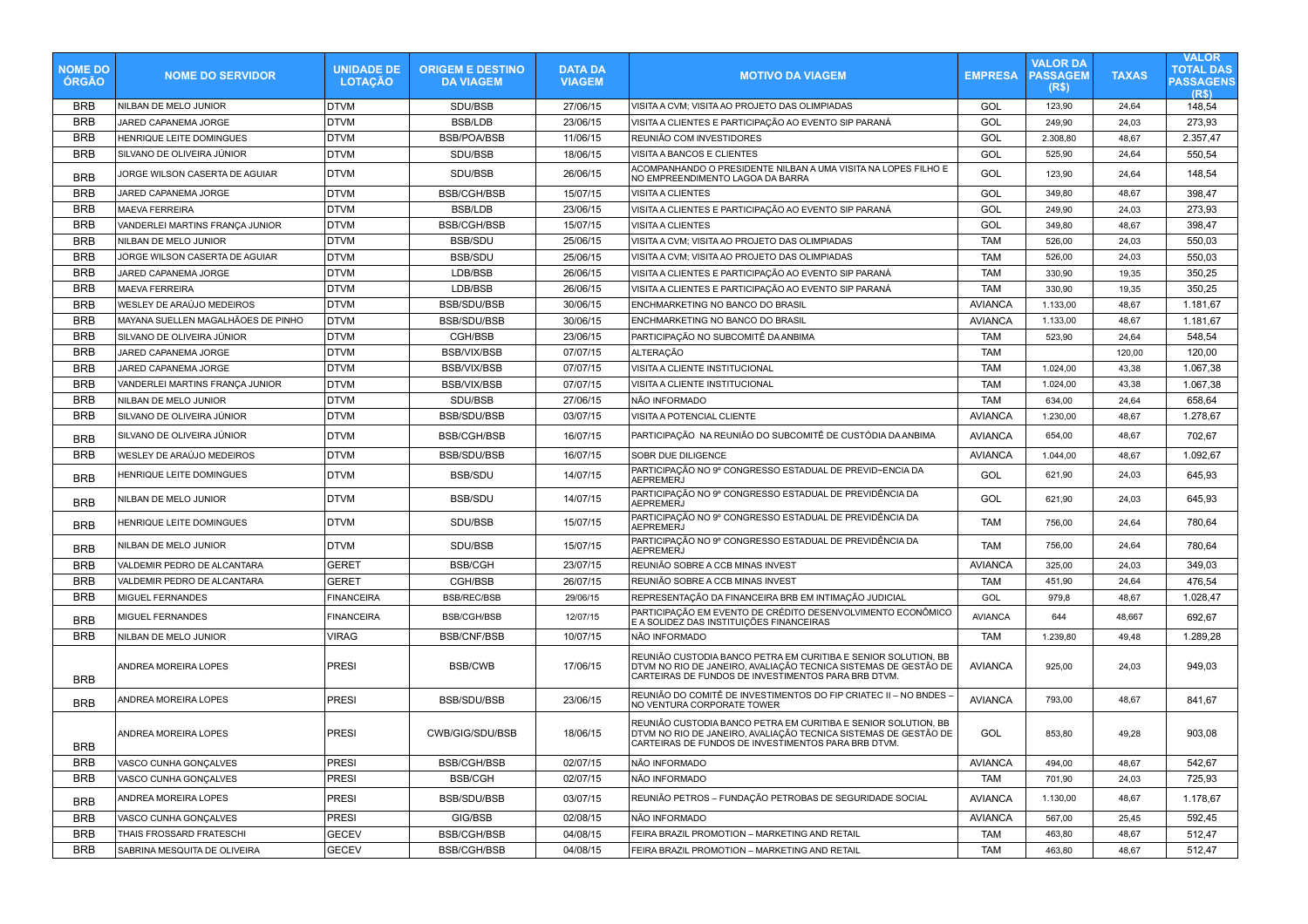| <b>NOME DO</b><br><b>ORGAO</b> | <b>NOME DO SERVIDOR</b>                      | <b>UNIDADE DE</b><br><b>LOTAÇÃO</b> | <b>ORIGEM E DESTINO</b><br><b>DA VIAGEM</b> | <b>DATA DA</b><br><b>VIAGEM</b> | <b>MOTIVO DA VIAGEM</b>                                                                                                                                                                                                             | <b>EMPRESA</b> | <b>VALOR DA</b><br><b>PASSAGEM</b><br>(R\$) | <b>TAXAS</b> | <b>VALOR</b><br><b>TOTAL DAS</b><br><b>PASSAGENS</b><br>(R <sub>s</sub> ) |
|--------------------------------|----------------------------------------------|-------------------------------------|---------------------------------------------|---------------------------------|-------------------------------------------------------------------------------------------------------------------------------------------------------------------------------------------------------------------------------------|----------------|---------------------------------------------|--------------|---------------------------------------------------------------------------|
| <b>BRB</b>                     | JOÃO EDUARDO GOMES DE CAMARGOS SILVEIR GECEV |                                     | CGH/BSB                                     | 05/08/15                        | FEIRA BRAZIL PROMOTION - MARKETING AND RETAIL                                                                                                                                                                                       | TAM            | 463,80                                      | 48,59        | 512,39                                                                    |
| <b>BRB</b>                     | SORAYA SARAIVA DE OLIVEIRA                   | GENOT                               | <b>BSB/CGH/BSB</b>                          | 30/07/15                        | PARTICIPAÇÃO NO CURSO: IMPACTOS FISCAIS APROFUNDAMENTO NA<br>LEGISLAÇÃO TRIBUTÁRIA                                                                                                                                                  | <b>TAM</b>     | 1.156,80                                    | 48,67        | 1.205,47                                                                  |
| <b>BRB</b>                     | LUCIANA REGINA BRAGA MARINHO                 | <b>GEAFI</b>                        | <b>BSB/CGH/BSB</b>                          | 30/07/15                        | PARTICIPAÇÃO NO CURSO: IMPACTOS FISCAIS APROFUNDAMENTO NA<br>LEGISLAÇÃO TRIBUTÁRIA                                                                                                                                                  | <b>TAM</b>     | 1.156,80                                    | 48,67        | 1.205,47                                                                  |
| <b>BRB</b>                     | <b>MARCELLO FURLANETTO</b>                   | <b>SURIS</b>                        | <b>CGH/BSB</b>                              | 30/09/15                        | NÃO INFORMADO                                                                                                                                                                                                                       | GOL            | 203,90                                      | 24,64        | 228,54                                                                    |
| <b>BRB</b>                     | <b>MARCELLO FURLANETTO</b>                   | <b>SURIS</b>                        | <b>BSB/CGH</b>                              | 29/09/15                        | NÃO INFORMADO                                                                                                                                                                                                                       | <b>TAM</b>     | 203,90                                      | 25,83        | 229,73                                                                    |
| <b>BRB</b>                     | FERNANDO MELO DE OLIVEIRA                    | <b>GEPOC</b>                        | <b>BSB/GRU/BSB</b>                          | 04/08/15                        | NÃO INFORMADO                                                                                                                                                                                                                       | <b>AZUL</b>    | 849,80                                      | 48,06        | 897,86                                                                    |
| <b>BRB</b>                     | FERNANDO HENRIQUE COSTA                      | <b>GEPOC</b>                        | <b>BSB/CGH/BSB</b>                          | 04/08/15                        | NÃO INFORMADO                                                                                                                                                                                                                       | <b>TAM</b>     | 1.108,00                                    | 48,67        | 1.156,67                                                                  |
| <b>BRB</b>                     | ELDER JOSÉ DE ARAUJO DIAS                    | <b>GERUR</b>                        | <b>BSB/CGH/BSB</b>                          | 04/08/15                        | PARTICIPAR DA REUNIÃO DO GT SENSORIAMENTO REMOTO RESOLUÇÃO<br> 4.427 E NA COMISSÃO SETORIAL DE CRÉDITO RURAL COM A PRESENÇA DE<br>REPRESENTANTES DO BANCO, MAPA E MINIFAZ                                                           | <b>AZUL</b>    | 495,80                                      | 48,67        | 544,47                                                                    |
| <b>BRB</b>                     | ALINO DONIZETTI DE QUEIROZ                   | <b>SEGEM</b>                        | <b>BSB/CGH/BSB</b>                          | 07/10/15                        | CONCORRENCIA NO MERCADO DE ADQUIRENCIA, ATENDIMENTO E<br>MMULTICANALIDADE: ESTRATEGIAS E DESAFIOS                                                                                                                                   | GOL            | 265,80                                      | 48,67        | 314,47                                                                    |
| <b>BRB</b>                     | EVELLYN SOUSA MARTINS COSTA LUZ              | <b>GEPEF</b>                        | CGH/BSB                                     | 10/08/15                        | REUNIÃO NA ABBC RELATIVO A MEDIDA PROVISORIA QUE AMPLIA DE 30%<br>PARA 35% O LIMITE DE DESCONTO EM FOLHA DO CRÉDITO CONSIGNADO                                                                                                      | <b>AVIANCA</b> | 399,00                                      | 24,64        | 423,64                                                                    |
| <b>BRB</b>                     | MARCIO HIPOLITO DE AZEVEDO                   | <b>SUGOV</b>                        | <b>BSB/CGH/BSB</b>                          | 07/08/15                        | RECEBIMENTO DE PREMIUO COMO REPRESENTANTE DO BRB                                                                                                                                                                                    | GOL            | 2.729,80                                    | 48,67        | 2.778,47                                                                  |
| <b>BRB</b>                     | EVELLYN SOUSA MARTINS COSTA LUZ              | <b>GEPEF</b>                        | <b>BSB/SDU/BSB</b>                          | 12/08/15                        | REUNIÃO NA ABBC RELATIVO A MEDIDA PROVISORIA QUE AMPLIA DE 30%<br>PARA 35% O LIMITE DE DESCONTO EM FOLHA DO CRÉDITO CONSIGNADO                                                                                                      | <b>TAM</b>     | 578,90                                      | 24,03        | 602,93                                                                    |
| <b>BRB</b>                     | NILBAN MELO JUNIOR                           | <b>DIGOP</b>                        | <b>BSB/SDU/BSB</b>                          | 19/08/15                        | NÃO INFORMADO                                                                                                                                                                                                                       | <b>TAM</b>     | 860,80                                      | 48,67        | 909,47                                                                    |
| <b>BRB</b>                     | NILBAN MELO JUNIOR                           | <b>DIGOP</b>                        | <b>BSB/SDU/BSB</b>                          | 12/08/15                        | ASSEMBLEIA ABDE                                                                                                                                                                                                                     | <b>TAM</b>     | 2.025,80                                    | 48,67        | 2.074,47                                                                  |
| <b>BRB</b>                     | NILBAN MELO JUNIOR                           | <b>DIGOP</b>                        | BSB/CGH/GRU/BSB                             | 26/08/15                        | NÃO INFORMADO                                                                                                                                                                                                                       | <b>TAM</b>     | 1.100,90                                    | 51,93        | 1.152,83                                                                  |
| <b>BRB</b>                     | JULIO CESAR A. DE SANTANA                    | <b>GESEI</b>                        | <b>BSB/CGH</b>                              | 25/08/15                        | NÃO INFORMADO                                                                                                                                                                                                                       | <b>AVIANCA</b> | 225,00                                      | 25,83        | 250,83                                                                    |
| <b>BRB</b>                     | MARIZA ALVAREZ LEMOS DE SOUZA                | GERHU                               | <b>BSB/CGH/BSB</b>                          | 02/08/15                        | NÃO INFORMADO                                                                                                                                                                                                                       | <b>AVIANCA</b> | 1.290,00                                    | 48,67        | 1.338,67                                                                  |
| <b>BRB</b>                     | JÚLIO CÉSAR A. DE SANTANA                    | <b>GESEI</b>                        | CGH/BSB                                     | 25/08/15                        | NÃO INFORMADO                                                                                                                                                                                                                       | GOL            | 272,90                                      | 24,64        | 297,54                                                                    |
| <b>BRB</b>                     | JULIANA CRISTINA LINS DUARTE LIMA            | <b>GESIP</b>                        | <b>BSB/CGH</b>                              | 12/08/15                        | REUNIÃO DA SUBCOMISSÃO DE PLD                                                                                                                                                                                                       | <b>AVIANCA</b> | 698,00                                      | 24,03        | 722,03                                                                    |
| <b>BRB</b>                     | ALEX LIMA DE MOURA                           | <b>GESIP</b>                        | <b>BSB/CGH</b>                              | 24/08/15                        | REUNIÃO ORDINARIA 2015 DA SUBCOMISSÃO DE PREVENÇÃO A FRAUDES<br><b>ELETRONICAS</b>                                                                                                                                                  | <b>AVIANCA</b> | 309,00                                      | 25,83        | 334,83                                                                    |
| <b>BRB</b>                     | JULIANA CRISTINA LINS DUARTE LIMA            | <b>GESIP</b>                        | CGH/BSB                                     | 12/08/15                        | REUNIÃO DA SUBCOMISSÃO DE PLD                                                                                                                                                                                                       | GOL            | 706,90                                      | 24,64        | 731,54                                                                    |
| <b>BRB</b>                     | YARA DE TAIDES AGUIAR                        | <b>GERHU</b>                        | CGH/BSB                                     | 10/09/15                        | CURSO DE GESTAO DE PESSOAS NO SETOR PUBLICO                                                                                                                                                                                         | GOL            | 230,90                                      | 24,64        | 255,54                                                                    |
| <b>BRB</b>                     | ALEX LIMA DE MOURA                           | <b>GESIP</b>                        | CGH/BSB                                     | 25/08/15                        | REUNIÃO ORDINARIA 2015 DA SUBCOMISSÃO DE PREVENÇÃO A FRAUDES<br><b>ELETRONICAS</b>                                                                                                                                                  | GOL            | 706,90                                      | 24,64        | 731,54                                                                    |
| <b>BRB</b>                     | ANTONIO NETO FERNANDES SILVA                 | <b>SURED</b>                        | <b>BSB/CGR/BSB</b>                          | 05/08/15                        | VISITA AS AGÊNCIAS CAMPO GRANDE E CUIABÁ                                                                                                                                                                                            | <b>AVIANCA</b> | 1.002,90                                    | 43,38        | 1.046,28                                                                  |
| <b>BRB</b>                     | JANAINA AMARAL MELO                          | AG. CUIABA                          | CGB/BSB/CGB                                 | 17/08/15                        | <b>CURSO DE RECICLAGEM</b>                                                                                                                                                                                                          | GOL            | 763,80                                      | 43,38        | 807,18                                                                    |
| <b>BRB</b>                     | ANTONIO NETO FERNANDES SILVA                 | <b>SURED</b>                        | CGB/BSB                                     | 08/08/15                        | NÃO INFORMADO                                                                                                                                                                                                                       | <b>TAM</b>     | 530,90                                      | 19,35        | 550,25                                                                    |
| <b>BRB</b>                     | CARLOS REIS NETO                             | AG. RIO DE JANE                     | SDU/BSB/SDU                                 | 16/08/15                        | NÃO INFORMADO                                                                                                                                                                                                                       | <b>AVIANCA</b> | 598,00                                      | 48,67        | 646,67                                                                    |
| <b>BRB</b>                     | AIRAN SILVA DE FREITAS                       | <b>SURED</b>                        | CGH/BSB                                     | 11/08/15                        | VISITA AS AGÊNCIAS SÃO PAULO E RIO DE JANEIRO                                                                                                                                                                                       | <b>AVIANCA</b> | 779,00                                      | 24,64        | 803,64                                                                    |
| <b>BRB</b>                     | AIRAN SILVA DE FREITAS                       | <b>SURED</b>                        | SDU/BSB                                     | 12/08/15                        | VISITA AS AGÊNCIAS SÃO PAULO E RIO DE JANEIRO                                                                                                                                                                                       | GOL            | 744,90                                      | 24,64        | 769,54                                                                    |
| <b>BRB</b>                     | AIRAN SILVA DE FREITAS                       | <b>SURED</b>                        | <b>BSB/CGH</b>                              | 11/08/15                        | VISITA AS AGÊNCIAS SÃO PAULO E RIO DE JANEIRO                                                                                                                                                                                       | <b>TAM</b>     | 525,00                                      | 24,03        | 549,03                                                                    |
| <b>BRB</b>                     | MARCIO RABELO CARDOSO                        | AG. CAMPO GRA                       | CGR/BSB/CGR                                 | 30/08/15                        | CONVOCAÇÃO SURED PARA REUNIÃO GERAL                                                                                                                                                                                                 | <b>AVIANCA</b> | 1.358,00                                    | 45,18        | 1.403,18                                                                  |
| <b>BRB</b>                     | RENATO BASTOS COSTA                          | AG. RIO DE JANE                     | SDU/BSB                                     | 30/08/15                        | NÃO INFORMADO                                                                                                                                                                                                                       | <b>AVIANCA</b> | 405,90                                      | 24,64        | 430,54                                                                    |
| <b>BRB</b>                     | <b>WLAMOR GARCIA MOTA</b>                    | AG. CUIABA                          | <b>BSB/CGB</b>                              | 31/08/15                        | REUNIÃO GERAL COM GERENTE GERAIS                                                                                                                                                                                                    | <b>AVIANCA</b> | 379,00                                      | 25,83        | 404,83                                                                    |
| <b>BRB</b>                     | <b>WALMOR GARCIA MOTA</b>                    | AG.CUIABA                           | CGB/BSB                                     | 30/08/15                        | REUNIÃO GERAL COM GERENTE GERAIS                                                                                                                                                                                                    | <b>TAM</b>     | 580,00                                      | 19,35        | 599,35                                                                    |
| <b>BRB</b>                     | CARLOS VINICIUS RAPOSO MACHADO               | <b>DIRFI</b>                        | <b>BSB/CGH/BSB</b>                          | 28/07/15                        | NÃO INFORMADO                                                                                                                                                                                                                       | <b>TAM</b>     | 2.004,00                                    | 48,67        | 2.052,67                                                                  |
| BRB                            | HAENDEL MAGALHÃES PIRES                      | <b>SUFIN</b>                        | <b>BSB/CGH/BSB</b>                          | 04/08/15                        | VISITA A CLIENTE ZALDIVAR POLÔNIO PARA COLETA DE ASSINATURA NA<br>TROCA DE DOCUMENTAÇÃO DAS LES OUTRORA NEGOCIADAS<br>  TROCA DE DOCUMENTAÇÃO DAS LES OUTRORA NEGOCIADAS<br>  OBJETIVANDO A INCLUSÃO DELAS NA COMPOSIÇÃO DE CAPITAL | <b>TAM</b>     | 1.353,80                                    | 48,67        | 1.402,47                                                                  |
| BRB                            | ANA LIVIA OLIVEIRA                           | <b>SUSEB</b>                        | <b>GRU/BSB</b>                              | 14/08/15                        | REUNIÃO CIP                                                                                                                                                                                                                         | <b>AZUL</b>    | 238,90                                      | 26,10        | 265,00                                                                    |
| BRB                            | <b>BEIULA MARTIM</b>                         | <b>GECAC</b>                        | <b>BSB/CGH/BSB</b>                          | 15/09/15                        | NÃO INFORMADO                                                                                                                                                                                                                       | GOL            | 402,80                                      | 50,47        | 453,27                                                                    |
| BRB                            | ANA LIVIA OLIVEIRA                           | <b>SUSEB</b>                        | <b>BSB/CGH</b>                              | 14/08/15                        | REUNIÃO CIP                                                                                                                                                                                                                         | <b>TAM</b>     | 1.302,00                                    | 24,03        | 1.326,03                                                                  |
| <b>BRB</b>                     | ROBERTO SOUZA DE CARVALHO                    | GT                                  | <b>BSB/CGH/BSB</b>                          | 19/10/15                        | EVENTO ENCONTRO DE UNUÁRIOS TUG                                                                                                                                                                                                     | <b>AVIANCA</b> | 225,00                                      | 50,13        | 275,13                                                                    |
| <b>BRB</b>                     | ANIBAL BARCA GONÇALVES TEIXEIRA              | GT                                  | <b>BSB/CGH/BSB</b>                          | 19/10/15                        | EVENTO ENCONTRO DE UNUÁRIOS TUG                                                                                                                                                                                                     | <b>AVIANCA</b> | 225,00                                      | 50,13        | 275,13                                                                    |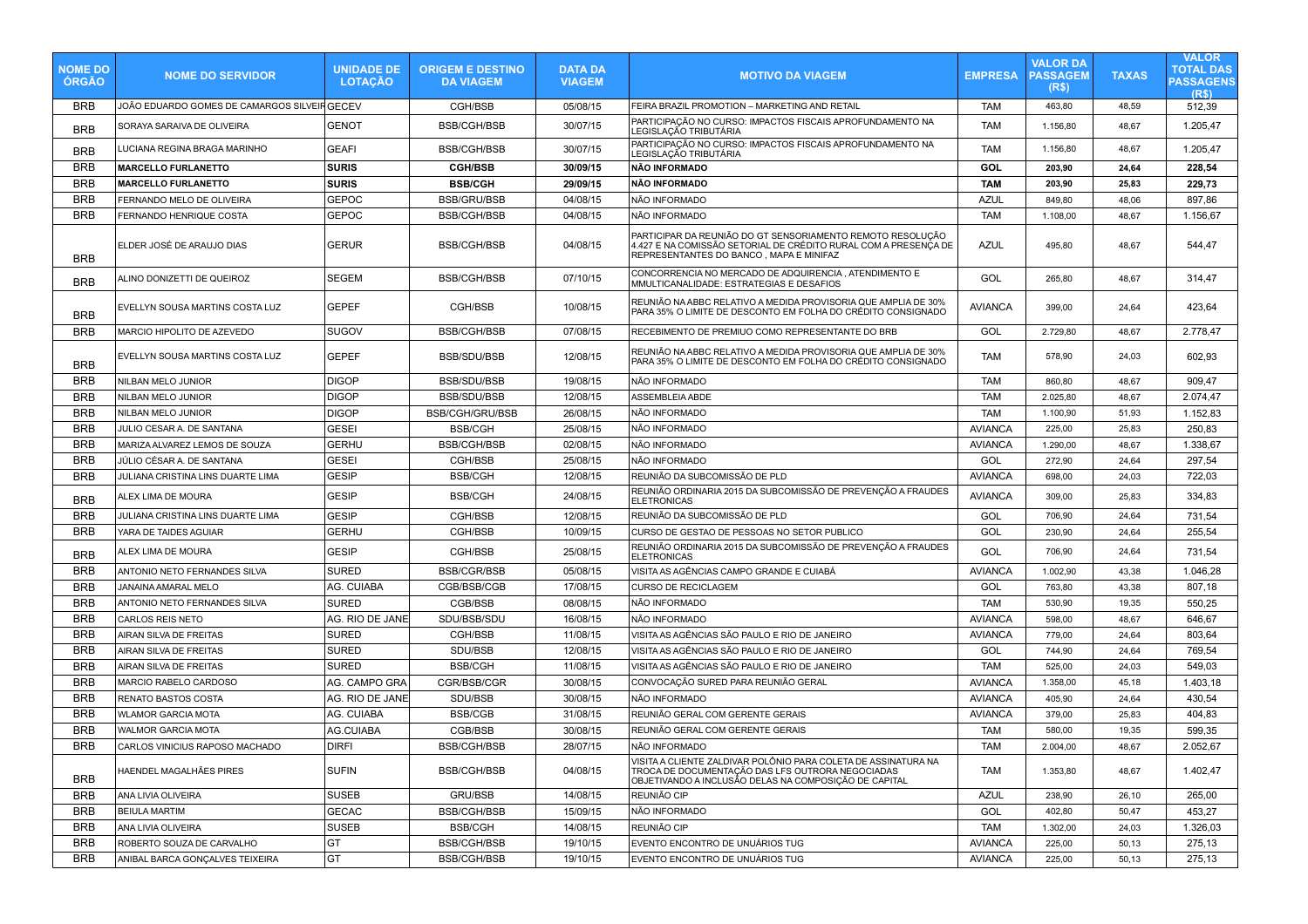| <b>NOME DO</b><br><b>ÓRGÃO</b> | <b>NOME DO SERVIDOR</b>         | <b>UNIDADE DE</b><br><b>LOTAÇÃO</b> | <b>ORIGEM E DESTINO</b><br><b>DA VIAGEM</b> | <b>DATA DA</b><br><b>VIAGEM</b> | <b>MOTIVO DA VIAGEM</b>                                                                                                                               | <b>EMPRESA</b> | <b>VALOR DA</b><br><b>PASSAGEM</b><br>(R\$) | <b>TAXAS</b> | <b>VALOR</b><br><b>TOTAL DAS</b><br><b>PASSAGENS</b><br>(R\$) |
|--------------------------------|---------------------------------|-------------------------------------|---------------------------------------------|---------------------------------|-------------------------------------------------------------------------------------------------------------------------------------------------------|----------------|---------------------------------------------|--------------|---------------------------------------------------------------|
| <b>BRB</b>                     | RODRIGO GONCALVES BERNADINO     | <b>NUREN</b>                        | <b>BSB/CGH/BSB</b>                          | 04/08/15                        | REUNIÃO INDENTIFICADOR ÚNICO PARA OPERAÇÕES DE CRÉDITO                                                                                                | <b>TAM</b>     | 1.515,90                                    | 48,67        | 1.564,57                                                      |
| <b>BRB</b>                     | <b>KELSON CORTE</b>             | <b>ERP</b>                          | <b>BSB/VCP</b>                              | 17/08/15                        | VISITA A FABRICA DE SOFTWARE DA SONDA E PARTICIPAÇÃO NO<br>CONGRESSO ANUAL DA ASUG                                                                    | <b>AZUL</b>    | 393,90                                      | 24,03        | 417.93                                                        |
| <b>BRB</b>                     | <b>FLAVIO GOULART</b>           | <b>ERP</b>                          | <b>BSB/VCP</b>                              | 17/08/15                        | VISITA A FABRICA DE SOFTWARE DA SONDA E PARTICIPAÇÃO NO<br>CONGRESSO ANUAL DA ASUG                                                                    | <b>AZUL</b>    | 393,90                                      | 24,03        | 417,93                                                        |
| <b>BRB</b>                     | ROBERTO SOUZA DE CARVALHO       | <b>ERP</b>                          | <b>BSB/CGH/BSB</b>                          | 19/10/15                        | <b>ALTERAÇÃO</b>                                                                                                                                      | <b>AVIANCA</b> | 15,00                                       | 120,00       | 135,00                                                        |
| <b>BRB</b>                     | ANIBAL BARCA GONÇALVES TEIXEIRA | ERP                                 | <b>BSB/CGH/BSB</b>                          | 19/10/15                        | <b>ALTERAÇÃO</b>                                                                                                                                      | <b>AVIANCA</b> | 15,00                                       | 120.00       | 135,00                                                        |
| <b>BRB</b>                     | <b>KELSON CORTE</b>             | <b>ERP</b>                          | CGH/BSB                                     | 18/08/15                        | VISITA A FABRICA DE SOFTWARE DA SONDA E PARTICIPAÇÃO NO<br>CONGRESSO ANUAL DA ASUG                                                                    | GOL            | 469.90                                      | 24.64        | 494,54                                                        |
| <b>BRB</b>                     | <b>FLAVIO GOULART</b>           | <b>ERP</b>                          | CGH/BSB                                     | 18/08/15                        | VISITA A FABRICA DE SOFTWARE DA SONDA E PARTICIPAÇÃO NO<br>CONGRESSO ANUAL DA ASUG                                                                    | GOL            | 469,90                                      | 24,64        | 494,54                                                        |
| <b>BRB</b>                     | LUCIANA LUCENA SANTOS           | <b>NUREM</b>                        | <b>BSB/CGH/BSB</b>                          | 25/08/15                        | GT TECNOLOGIA DA COMPE                                                                                                                                | <b>AVIANCA</b> | 618,00                                      | 50,47        | 668,47                                                        |
| <b>BRB</b>                     | <b>DIOGO RIBEIRO</b>            | <b>AUDITOR</b>                      | CGH/BSB                                     | 28/08/15                        | NÃO INFORMADO                                                                                                                                         | GOL            | 405,90                                      | 24,64        | 430,54                                                        |
| <b>BRB</b>                     | <b>DIOGO RIBEIRO</b>            | <b>AUDITOR</b>                      | <b>BSB/CGH</b>                              | 28/08/15                        | NÃO INFORMADO                                                                                                                                         | <b>TAM</b>     | 413,90                                      | 25,83        | 439,73                                                        |
| <b>BRB</b>                     | NILBAN DE MELO JUNIOR           | <b>DTVM</b>                         | <b>BSB/FLN/BSB</b>                          | 13/08/15                        | VISITA A POTENCIAIS CLIENTES RPPS                                                                                                                     | <b>TAM</b>     | 485,90                                      | 48,67        | 534,57                                                        |
| <b>BRB</b>                     | SILVANO DE OLIVEIRA JÚNIOR      | <b>GECAP</b>                        | <b>BSB/CGH</b>                              | 12/08/15                        | PARTICIPAÇÃO EM COMITÊ ANBIMA                                                                                                                         | <b>AVIANCA</b> | 469,00                                      | 24,03        | 493,03                                                        |
| <b>BRB</b>                     | SIDNEY ALCANTARA VIANA DA SILVA | <b>GEDIS</b>                        | <b>BSB/CNF/BSB</b>                          | 06/08/15                        | VISITA/REUNIÃO AO INSTITUTO DE PREVIDÊNCIA DA CIDADE DE SANTA<br>LUZIA                                                                                | GOL            | 1.199,80                                    | 49,48        | 1.249,28                                                      |
| <b>BRB</b>                     | SILVANO DE OLIVEIRA JÚNIOR      | <b>GECAP</b>                        | CGH/BSB                                     | 12/08/15                        | PARTICIPAÇÃO EM COMITÊ ANBIMA                                                                                                                         | <b>TAM</b>     | 525,00                                      | 24,64        | 549,64                                                        |
| <b>BRB</b>                     | ANA CRISTINA VASCONCELOS        | <b>GEDIS</b>                        | BSB/JDO/BSB                                 | 11/08/15                        | PARTICIPAÇÃO DO EVENTO DA APPEP                                                                                                                       | <b>TAM</b>     | 738,00                                      | 43,38        | 781,38                                                        |
| <b>BRB</b>                     | NILBAN DE MELO JUNIOR           | <b>DTVM</b>                         | <b>BSB/FLN</b>                              | 14/08/15                        | VIAGEM DE PROPECÇÃO DE NEGOCIOS                                                                                                                       | <b>TAM</b>     | 113,10                                      | 120,00       | 233,10                                                        |
| <b>BRB</b>                     | SILVANO DE OLIVEIRA JUNIOR      | <b>DTVM</b>                         | <b>BSB/CGH</b>                              | 21/08/15                        | PARTICIPAÇÃO NO SUBCOMITÊ DE CUSTODIA                                                                                                                 | <b>AVIANCA</b> | 499,00                                      | 24,03        | 523,03                                                        |
| <b>BRB</b>                     | <b>WESLEY MEDEIROS</b>          | <b>DTVM</b>                         | SDU/BSB                                     | 26/08/15                        | NÃO INFORMADO                                                                                                                                         | <b>AVIANCA</b> | 620,00                                      | 24,64        | 644,64                                                        |
| <b>BRB</b>                     | ANDREA MOMEIRA LOPES            | <b>DTVM</b>                         | CGH/BSB                                     | 25/08/15                        | <b>VISITA A CYPRESS</b>                                                                                                                               | <b>AVIANCA</b> | 779.00                                      | 24.64        | 803,64                                                        |
| <b>BRB</b>                     | ANDREA MOMEIRA LOPES            | <b>DTVM</b>                         | <b>BSB/PMW</b>                              | 18/08/15                        | REUNIÃO COM OS REPRESENTANTES IGEPREV                                                                                                                 | GOL            | 445.90                                      | 24.03        | 469.93                                                        |
| <b>BRB</b>                     | VANDERLEI MARTINS FRANÇA JUNIOR | <b>DTVM</b>                         | <b>BSB/CGH/BSB</b>                          | 20/08/15                        | PARTICIPAÇÃO NO COMITE DE DISTRIBUIÇÃO DA ANBIMA                                                                                                      | GOL            | 1.413,80                                    | 48,67        | 1.462,47                                                      |
| <b>BRB</b>                     | SILVANO DE OLIVEIRA JUNIOR      | <b>DTVM</b>                         | CGH/BSB                                     | 21/08/15                        | PARTICIPAÇÃO NO SUBCOMITE DE CUSTODIA                                                                                                                 | GOL            | 840,90                                      | 24,64        | 865,54                                                        |
| <b>BRB</b>                     | ANDREA MOMEIRA LOPES            | <b>DTVM</b>                         | <b>BSB/CGH</b>                              | 15/09/15                        | NÃO INFORMADO                                                                                                                                         | GOL            | 203,90                                      | 25,83        | 229,73                                                        |
| <b>BRB</b>                     | HENRIQUE DOMINGUES              | <b>DTVM</b>                         | <b>BSB/SDU/BSB</b>                          | 14/08/15                        | REUNIÃO COM SR. NORMAN DA EMPRESA NUCLEOS                                                                                                             | GOL            | 1.394,80                                    | 48,67        | 1.443,47                                                      |
| <b>BRB</b>                     | SILVANO DE OLIVEIRA JUNIOR      | <b>DTVM</b>                         | <b>BSB/PMW</b>                              | 18/08/15                        | REPRESENTANTE IGEPREV                                                                                                                                 | GOL            | 445,90                                      | 24,03        | 469,93                                                        |
| <b>BRB</b>                     | SILVANO DE OLIVEIRA JUNIOR      | <b>DTVM</b>                         | <b>BSB/CGH</b>                              | 15/09/15                        | VISITA NA CUSTODIA DO BRADESCO                                                                                                                        | GOL            | 203,09                                      | 25,83        | 228,92                                                        |
| <b>BRB</b>                     | <b>WESLEY MEDEIROS</b>          | <b>DTVM</b>                         | CGH/BSB                                     | 25/08/15                        | REALIZAÇÃO DE DUE DILIGENCE DE LEGATUS ASSET E NA INTERATIVA<br>INVESTIMENTOS A PEDIDO DA DIRETORIA                                                   | <b>GOL</b>     | 507,90                                      | 24,64        | 532,54                                                        |
| <b>BRB</b>                     | <b>WESLEY MEDEIROS</b>          | <b>DTVM</b>                         | CGH/SDU                                     | 25/08/15                        | <b>ALTERAÇÃO</b>                                                                                                                                      | GOL            | 554,00                                      | 130,00       | 684,00                                                        |
| <b>BRB</b>                     | TAWANA SUELLEN M. DE PINTO      | <b>DTVM</b>                         | CGH/BSB                                     | 15/09/15                        | VISITA CUSTODIA DO BRADESCO                                                                                                                           | <b>TAM</b>     | 216,90                                      | 24,64        | 241,54                                                        |
| <b>BRB</b>                     | ANDREA MOREIRA LOPES            | <b>DTVM</b>                         | CGH/BSB                                     | 15/09/15                        | VISITA CUSTODIA DO BRADESCO                                                                                                                           | <b>TAM</b>     | 216,90                                      | 24,64        | 241,54                                                        |
| <b>BRB</b>                     | SILVANO DE OLIVEIRA JUNIOR      | <b>DTVM</b>                         | <b>BSB/SDU/BSB</b>                          | 15/09/15                        | VISITA CUSTODIA DO BRADESCO                                                                                                                           | <b>TAM</b>     | 216,90                                      | 24,64        | 241,54                                                        |
| <b>BRB</b>                     | ANDREA MOMEIRA LOPES            | <b>DTVM</b>                         | PMW/BSB                                     | 18/08/15                        | REUNIÃO COM OS REPRESENTANTES IGEPREV                                                                                                                 | <b>TAM</b>     | 836.00                                      | 19,35        | 855.35                                                        |
| <b>BRB</b>                     | SILVANO DE OLIVEIRA JUNIOR      | <b>DTVM</b>                         | PMW/BSB                                     | 18/08/15                        | REUNIÃO COM OS REPRESENTANTES IGEPREV                                                                                                                 | TAM            | 836,00                                      | 19,35        | 855,35                                                        |
| <b>BRB</b>                     | <b>WESLEY MEDEIROS</b>          | <b>DTVM</b>                         | <b>BSB/CGH</b>                              | 25/08/15                        | REALIZAÇÃO DE DUE DILIGENCE DE LEGATUS ASSET E NA INTERATIVA<br>INVESTIMENTOS A PEDIDO DA DIRETORIA                                                   | TAM            | 509,90                                      | 25,83        | 535,73                                                        |
| <b>BRB</b>                     | ANDREA MOMEIRA LOPES            | <b>DTVM</b>                         | <b>BSB/CGH</b>                              | 25/08/15                        | VISITA A CYPRESS                                                                                                                                      | <b>TAM</b>     | 706,90                                      | 25,83        | 732,73                                                        |
| <b>BRB</b>                     | MIGUEL FERNANDES                | <b>SUMEC</b>                        | <b>BSB/SSA/BSB</b>                          | 06/08/15                        | RETIRADA DO CONTRATO DA CFI COM A PREFEITURA DE MACEIÓ, CUJO O<br>OBJETO É A CONCESSAO DE EMPRESTIMOS CONSIGNADOS PARA OS<br>SERVIDORES DA PREFEITURA | <b>AVIANCA</b> | 977                                         | 48,67        | 1.025,67                                                      |
| <b>BRB</b>                     | NILBAN DE MELO JUNIOR           | <b>VIFIP</b>                        | <b>BSB/CGH/BSB</b>                          | 28/07/15                        | NÃO INFORMADO                                                                                                                                         | <b>TAM</b>     | 2.013,00                                    | 48,67        | 2.061.67                                                      |
| <b>BRB</b>                     | NILBAN DE MELO JUNIOR           | <b>VIFIP</b>                        | <b>BSB/CGB/BSB</b>                          | 06/08/15                        | NÃO INFORMADO                                                                                                                                         | <b>TAM</b>     | 989,80                                      | 43,38        | 1.033,18                                                      |
| <b>BRB</b>                     | VASCO CUNHA GONÇALVES           | <b>PRESI</b>                        | <b>BSB/CGB</b>                              | 06/08/15                        | NÃO INFORMADO                                                                                                                                         | <b>AVIANCA</b> | 729,00                                      | 24,03        | 753,03                                                        |
| <b>BRB</b>                     | VASCO CUNHA GONÇALVES           | <b>PRESI</b>                        | <b>BSB/SDU</b>                              | 31/07/15                        | NÃO INFORMADO                                                                                                                                         | GOL            | 885,90                                      | 24,03        | 909,93                                                        |
| <b>BRB</b>                     | ANDREA MOREIRA LOPES            | <b>PRESI</b>                        | <b>BSB/FLN/BSB</b>                          | 13/08/15                        | <b>VISITA RPPS</b>                                                                                                                                    | <b>TAM</b>     | 485,90                                      | 48.67        | 534,57                                                        |
| <b>BRB</b>                     | <b>RENATO RIBEIRO</b>           | <b>PRESI</b>                        | <b>BSB/CGB/BSB</b>                          | 06/08/15                        | MEMBRO DO CONSELHO FISCAL                                                                                                                             | <b>TAM</b>     | 989,80                                      | 43,38        | 1.033,18                                                      |
| <b>BRB</b>                     | <b>LORENA BORGES MARTINS</b>    | <b>GEIMP</b>                        | <b>BSB/CGH/BSB</b>                          | 04/08/15                        | PARTICIPAÇÃO FEIRA DE BRINDES BRAZIL PROMOTION EM SUBSTITUIÇÃO<br>DA SABRINA BITTENCOURT                                                              | <b>TAM</b>     | 1.353,80                                    | 48,67        | 1.402,47                                                      |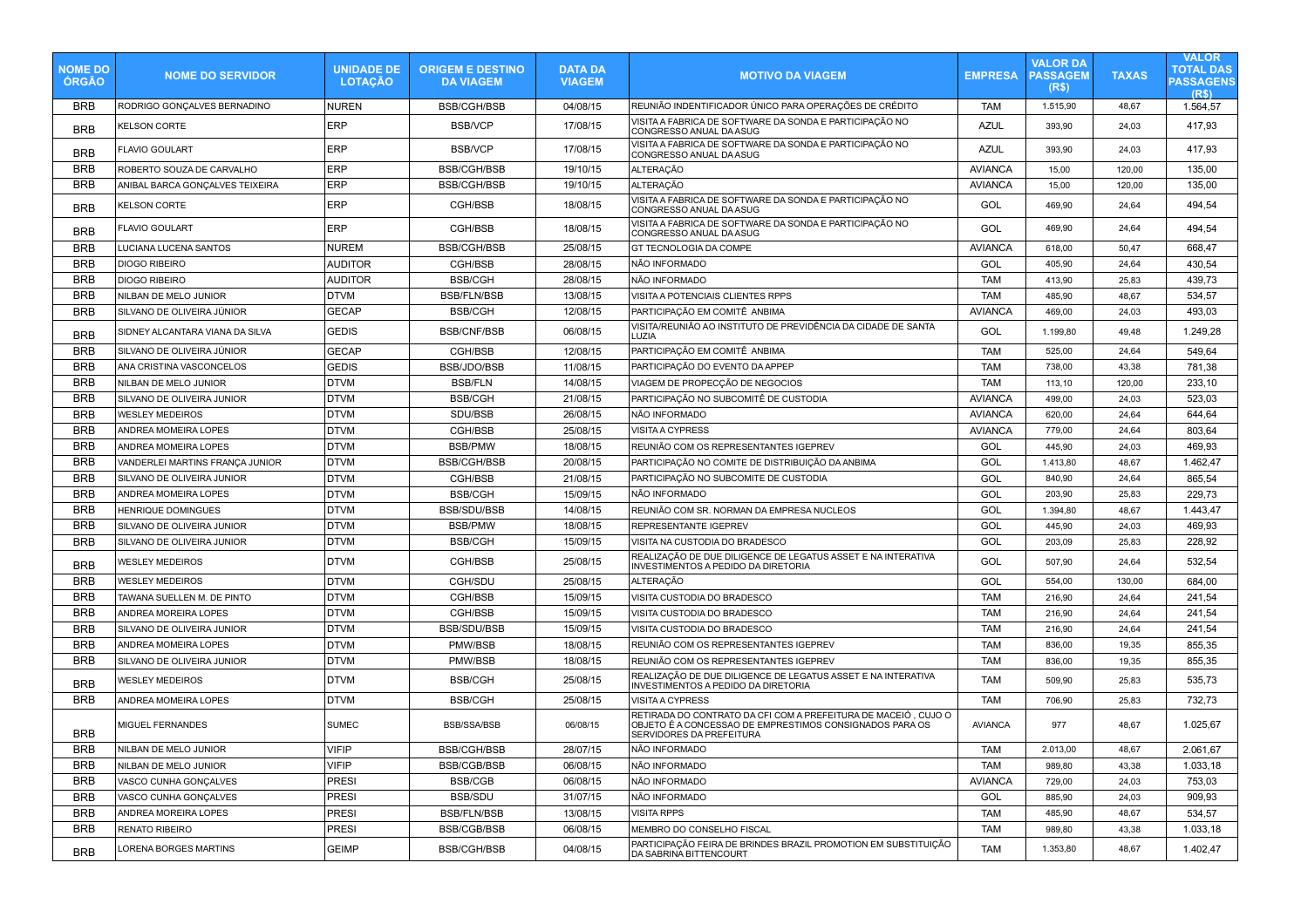| <b>NOME DO</b><br><b>ORGAO</b> | <b>NOME DO SERVIDOR</b>                                | <b>UNIDADE DE</b><br><b>LOTAÇÃO</b> | <b>ORIGEM E DESTINO</b><br><b>DA VIAGEM</b> | <b>DATA DA</b><br><b>VIAGEM</b> | <b>MOTIVO DA VIAGEM</b>                                                                              | <b>EMPRESA</b>        | VALOR DA<br><b>PASSAGEM</b><br>(R\$) | <b>TAXAS</b>   | <b>VALOR</b><br><b>TOTAL DAS</b><br><b>PASSAGENS</b><br>(R <sub>s</sub> ) |
|--------------------------------|--------------------------------------------------------|-------------------------------------|---------------------------------------------|---------------------------------|------------------------------------------------------------------------------------------------------|-----------------------|--------------------------------------|----------------|---------------------------------------------------------------------------|
| <b>BRB</b>                     | VASCO CUNHA GONCALVES                                  | <b>PRESI</b>                        | CGB/BSB                                     | 07/08/15                        | NÃO INFORMADO                                                                                        | TAM                   | 594,90                               | 19,35          | 614,25                                                                    |
| <b>BRB</b>                     | CARLOS JAMES ABBEHUSEN NETO                            | SUMAR                               | CGH/BSB                                     | 05/08/15                        | PARTICIPAÇÃO DO BANCO NA FEIRA BRAZIL PROMOTION 2015                                                 | <b>TAM</b>            | 643,00                               | 24,64          | 667,64                                                                    |
| <b>BRB</b>                     | VASCO GONÇALVES                                        | <b>PRESI</b>                        | <b>BSB/GRU</b>                              | 27/08/15                        | NÃO INFORMADO                                                                                        | GOL                   | 359,90                               | 25,83          | 385,73                                                                    |
| <b>BRB</b>                     | CARLOS JAMES ABBEHUSEN NETO                            | SUMAR                               | <b>BSB/CGH/BSB</b>                          | 05/08/15                        | NÃO INFORMADO                                                                                        | <b>TAM</b>            | 463,80                               | 48,67          | 512,47                                                                    |
| <b>BRB</b>                     | VASCO GONÇALVES                                        | PRESI                               | <b>GRU/BSB</b>                              | 30/08/15                        | NÃO INFORMADO                                                                                        | <b>TAM</b>            | 416,90                               | 26,10          | 443,00                                                                    |
| <b>BRB</b>                     | ANDREIA NAOKO IZAWA                                    | <b>GEDAC</b>                        | <b>BSB/CGH</b>                              | 27/08/15                        | REUNIÃO SOBRE ELABORAÇÃO DE DF'S EM IFRS NA FEBRABAN                                                 | <b>AVIANCA</b>        | 619,00                               | 25,83          | 644,83                                                                    |
| <b>BRB</b>                     | ANDREIA NAOKO IZAWA                                    | GEDAC                               | CGH/BSB                                     | 27/08/15                        | REUNIÃO SOBRE ELABORAÇÃO DE DF'S EM IFRS NA FEBRABAN                                                 | GOL                   | 706,90                               | 24,64          | 731,54                                                                    |
| <b>BRB</b>                     | MARCO AURELIO MONTEIRO DE CASTRO                       | <b>DIRCO</b>                        | <b>BSB/CNF/BSB</b>                          | 25/09/15                        | REUNIÃO NO BANCO CENTRAL                                                                             | GOL                   | 935,80                               | 51,28          | 987,08                                                                    |
| <b>BRB</b>                     | ÉRIKA GABRIELA VEIGA REIS                              | GEOUV                               | BSB/SDU/BSB                                 | 10/09/15                        | PARTICIPAÇÃOP DO IV ENCONTRO NACIONAL DE OUVIDORES NA ABERJ                                          | <b>TAM</b>            | 1.670,80                             | 50,47          | 1.721,27                                                                  |
| <b>BRB</b>                     | ADRIANA PILONI DE MORENO                               | <b>GEOUV</b>                        | BSB/SDU/BSB                                 | 10/09/15                        | PARTICIPAÇÃOP DO IV ENCONTRO NACIONAL DE OUVIDORES NA ABERJ                                          | <b>TAM</b>            | 1.626,80                             | 50,47          | 1.677,27                                                                  |
| <b>BRB</b>                     | GUSTAVO BARROSO COUTINHO                               | CESEC                               | <b>BSB/CGH/BSB</b>                          | 25/08/15                        | PARTICIPAÇÃO NA EREUNIÃO DO GT DE TECNOLOGIA E DA SUBCOMISSAO<br>DE COMPENSAÇÃO E MEIOS DE PAGAMENTO | <b>AVIANCA</b>        | 618,00                               | 50,47          | 668,47                                                                    |
| <b>BRB</b>                     | DARIO OSWALDO GARCIA JUNIOR                            | DICRE                               | <b>BSB/CGH/BSB</b>                          | 02/09/15                        | REUNIÃO NA CPSEC - COMPANHIA PAULISTA DE SURITIZAÇÃO                                                 | TAM                   | 1.965,80                             | 50,47          | 2.016,27                                                                  |
| <b>BRB</b>                     | WESLEY CAVALARI HENRIQUES                              | <b>CESEC</b>                        | <b>BSB/CGH</b>                              | 16/09/15                        | PARTICIPAR DA REUNIÃO MENSAL DA SUBCOMISSÃO DE COMPENSAÇÃO E<br>MEIOS DE PAGAMENTO NA FEBRABAN       | <b>AVIANCA</b>        | 489,00                               | 25,83          | 514,83                                                                    |
| <b>BRB</b>                     | WESLEY CAVALARI HENRIQUES                              | <b>CESEC</b>                        | CGH/BSB                                     | 17/09/15                        | PARTICIPAR DA REUNIÃO MENSAL DA SUBCOMISSÃO DE COMPENSAÇÃO E<br>MEIOS DE PAGAMENTO NA FEBRABAN       | <b>AVIANCA</b>        | 529,00                               | 24,64          | 553,64                                                                    |
| <b>BRB</b>                     | <b>GUSTAVO BARROSO COUTINHO</b>                        | CESEC                               | <b>BSB/VCP/BSB</b>                          | 23/09/15                        | PARTICIPAÇÃO NO GT DE TECNOLOGIA DA COMPE FEBRABAN                                                   | <b>AZUL</b>           | 881,80                               | 51,68          | 933,48                                                                    |
| <b>BRB</b>                     | THIAGO BASILIO DA FONTURA                              | GERUR                               | <b>BSB/CGH/BSB</b>                          | 03/09/15                        | REUNIÃO DA COMISSÃO SETORIAL DE CREDITO RURAL QUE OCORRERA<br>NA SEDE DA FEBRABAN                    | <b>AVIANCA</b>        | 1.248,00                             | 50,47          | 1.298,47                                                                  |
| <b>BRB</b>                     | NILBAN DE MELO JUNIOR                                  | <b>DIGOP</b>                        | <b>BSB/FLN/BSB</b>                          | 08/09/15                        | NÃO INFORMADO                                                                                        | TAM                   | 748,00                               | 50,47          | 798,47                                                                    |
| <b>BRB</b>                     | NILBAN DE MELO JUNIOR                                  | <b>DIGOP</b>                        | CGH/PMW/BSB                                 | 10/09/15                        | REUNIÃO COM O DIRETO DO BANCO CENTRAL EM BH                                                          | <b>TAM</b>            | 3.236,00                             | 43,99          | 3.279,99                                                                  |
| <b>BRB</b>                     | NILBAN DE MELO JUNIOR                                  | <b>DIGOP</b>                        | <b>BSB/SDU</b>                              | 18/09/15                        | REUNIÃO NA COMISSAO DE VALORES MOBILIARIOS - CVM                                                     | GOL                   | 1.194,90                             | 25,83          | 1.220,73                                                                  |
| <b>BRB</b>                     | NILBAN DE MELO JUNIOR                                  | <b>DIGOP</b>                        | SDU/BSB                                     | 19/09/15                        | REUNIÃO NA COMISSAO DE VALORES MOBILIARIOS - CVM                                                     | TAM                   | 1.063,90                             | 24,64          | 1.088,54                                                                  |
| <b>BRB</b>                     | FELIPE PONTES DE AGUIAR FLORINDO                       | <b>GESEI</b>                        | <b>BSB/CGH/BSB</b>                          | 11/09/15                        | COMPARECIMENTO NA 6° REUNIÃO DE 2015 DO GRUPO DE TRABALHO DE<br>PREVENÇÃO A FRAUDES NA INTERNET      | TAM                   | 1.019,80                             | 50,47          | 1.070,27                                                                  |
| <b>BRB</b>                     | JOAO PAULO DE OLIVEIRA DIAS                            | AG. RIO DE JANE                     | GIG/BSB/GIG                                 | 13/09/15                        | PARTICIPAÇÃO NA 4° TURMA - CURSO DE RECICLAGEM GEXP                                                  | <b>AVIANCA</b>        | 625,00                               | 51,28          | 676,28                                                                    |
| <b>BRB</b>                     | RENATO BASTOS COSTA                                    | AG. RIO DE JANE                     | <b>BSB/SDU</b>                              | 31/08/15                        | REUNIÃO DE TRABALHO DOS GERENTES GERAIS                                                              | TAM                   | 454,80                               | 25,83          | 480,63                                                                    |
| <b>BRB</b>                     | <b>CYNTHIA BORGES</b>                                  | AG. SÃO PAULO                       | <b>BSB/CGH</b>                              | 01/09/15                        | NÃO INFORMADO                                                                                        | <b>TAM</b>            | 510,00                               | 25,83          | 535,83                                                                    |
| <b>BRB</b>                     | CARLOS PASCOAL DE MELLO FERREIRA                       | <b>GERFI</b>                        | <b>BSB/CGH/BSB</b>                          | 28/09/15                        | VISITA A IMOVEL EM VIAS DE SER ALUGADO PARA TRASFERENCIA DA AG.<br> SÃO PAULO                        | <b>AVIANCA</b>        | 580,00                               | 50,47          | 630,47                                                                    |
| <b>BRB</b>                     | WILY DA SILVA LEÃO                                     | <b>GEPAT</b>                        | <b>BSB/CGH/BSB</b>                          | 24/09/15                        | NÃO INFORMADO                                                                                        | <b>AVIANCA</b>        | 390,00                               | 50,47          | 440,47                                                                    |
| <b>BRB</b>                     | FERNANDO HENRIQUE COSTA                                | <b>GEBAN</b>                        | <b>BSB/CGH</b>                              | 15/09/15                        | REUNIÃO FEBRABAN                                                                                     | <b>AVIANCA</b>        | 344,00                               | 25,83          | 369,83                                                                    |
| <b>BRB</b>                     | MIKAEL ROCHA FLORES                                    | <b>GECAC</b>                        | <b>BSB/CGH</b>                              | 20/10/15                        | CALENDÁRIO MASTERCARD ACADEMY 2015 CHIP                                                              | <b>AVIANCA</b>        | 185,00                               | 25,83          | 210,83                                                                    |
| <b>BRB</b>                     | MIKAEL ROCHA FLORES                                    | <b>GECAC</b>                        | CGH/BSB                                     | 22/10/15                        | CALENDÁRIO MASTERCARD ACADEMY 2015 CHIP                                                              | GOL                   | 213,90                               | 24,64          | 238,54                                                                    |
| <b>BRB</b>                     | FERNANDO HENRIQUE COSTA                                | GEBAN                               | CGH/BSB                                     | 15/09/15                        | REUNIÃO FEBRABAN                                                                                     | TAM                   | 509,90                               | 24,64          | 534,54                                                                    |
| <b>BRB</b>                     | CARLOS VINICIUS RAPOSO MACHADO COSTA                   | <b>DIRFI</b>                        | MAO/BSB                                     | 17/09/15                        | REUNIÃO SR. FABIO GARCIA - PRESIDENTE DA AMAZON PREVI                                                | <b>TAM</b>            | 619,90                               | 24,64          | 644,54                                                                    |
| <b>BRB</b>                     | CARLOS VINICIUS RAPOSO MACHADO COSTA                   | DIRFI                               | <b>BSB/MAO</b>                              | 17/09/15                        | REUNIÃO SR. FABIO GARCIA – PRESIDENTE DA AMAZON PREVI                                                | <b>AZUL</b>           | 619,90                               | 25,83          | 645,73                                                                    |
| <b>BRB</b>                     | THIAGO S. CAVALCANTE                                   | <b>GERAC</b>                        | BSB/CGH/X/GRU/BSB                           | 07/10/15                        | INSS - ASSUNTOS PENDENTES FEBRABAN                                                                   | <b>TAM</b>            | 344,00                               | 51,94          | 395,94                                                                    |
| <b>BRB</b>                     | LUCIANA DE LUCENA DOS SANTOS                           | <b>NUREN</b>                        | <b>BSB/CGH</b>                              | 22/09/15                        | REUNIÃO FEBRABAN - GT TECNOLOGIA                                                                     | <b>AVIANCA</b>        | 278,00                               | 25,83          | 303,83                                                                    |
| <b>BRB</b>                     | LUCIANA DE LUCENA DOS SANTOS                           | <b>NUREN</b>                        | CGH/BSB                                     | 23/09/15                        | REUNIÃO FEBRABAN – GT TECNOLOGIA                                                                     | GOL                   | 328,90                               | 24,64          | 353,54                                                                    |
| <b>BRB</b>                     | REGINA DE LIMA CAVALCANTE                              | GEPRO                               | <b>BSB/CGH/BSB</b>                          | 28/09/15                        | REUNIÃO NA FEBRABBN PRJ 285 ECO                                                                      | <b>TAM</b>            | 582,00                               | 50,47          | 632,47                                                                    |
| <b>BRB</b>                     | ANDREA MOREIRA LOPES                                   | <b>DTVM</b>                         | SDU/CWB/SDU                                 | 27/08/15                        | VISITA AO INSTITUTO DE PREVIDENCIA E A PRÊFEITURA                                                    | <b>AZUL</b>           | 991,80                               | 49.28          | 1.041,08                                                                  |
| <b>BRB</b>                     | JARED CAPANEMA JORGE                                   | <b>GEDIS</b>                        | CGH/BSB                                     | 02/09/15                        | DUE DILIGENCE EM TRÊS EMPRESAS                                                                       | <b>AZUL</b>           | 509,90                               | 24,64          | 534,54                                                                    |
| <b>BRB</b>                     | ANDREA MOREIRA LOPES                                   | <b>DTVM</b>                         | <b>BSB/SDU</b>                              | 25/08/15                        | <b>ALTERAÇÃO</b>                                                                                     | <b>AVIANCA</b>        |                                      | 64,19          | 64,19                                                                     |
| <b>BRB</b>                     | JARED CAPANEMA JORGE                                   | <b>GEDIS</b>                        | <b>BSB/GIG</b>                              | 01/09/15                        | DUE DILIGENCE EM TRÊS EMPRESAS                                                                       | <b>AVIANCA</b>        | 235,00                               | 25,83          | 260,83                                                                    |
| <b>BRB</b>                     | JARED CAPANEMA JORGE                                   | <b>GEDIS</b>                        | GIG/CGH<br>CGH/BSB                          | 02/09/15                        | NÃO INFORMADO                                                                                        | <b>AVIANCA</b>        | 440,00                               | 25,45          | 465,45                                                                    |
| <b>BRB</b><br><b>BRB</b>       | ANDREA MOREIRA LOPES                                   | <b>DTVM</b><br><b>DTVM</b>          |                                             | 14/08/15                        | ALTERAÇÃO<br>APRESENTAÇÃO DA DTVM E CAPTAÇÃO DE RECURSOS                                             | TAM                   | 113,10                               | 120,00         | 233,10                                                                    |
| <b>BRB</b>                     | ANDREA MOREIRA LOPES<br>JORGE WILSON CASERTA DE AGUIAR | <b>DTVM</b>                         | <b>BSB/CGH/BSB</b><br><b>BSB/GIG</b>        | 31/08/15<br>09/09/15            | VISITA AO PROJETO BRASIL SOLAIR / EDUCAÇÃO E INFORMAÇÃO<br><b>FINANCEIRA</b>                         | GOL<br><b>AVIANCA</b> | 1.984,80<br>425,00                   | 45,18<br>25,83 | 2.029,98<br>450,83                                                        |
|                                |                                                        |                                     |                                             |                                 |                                                                                                      |                       |                                      |                |                                                                           |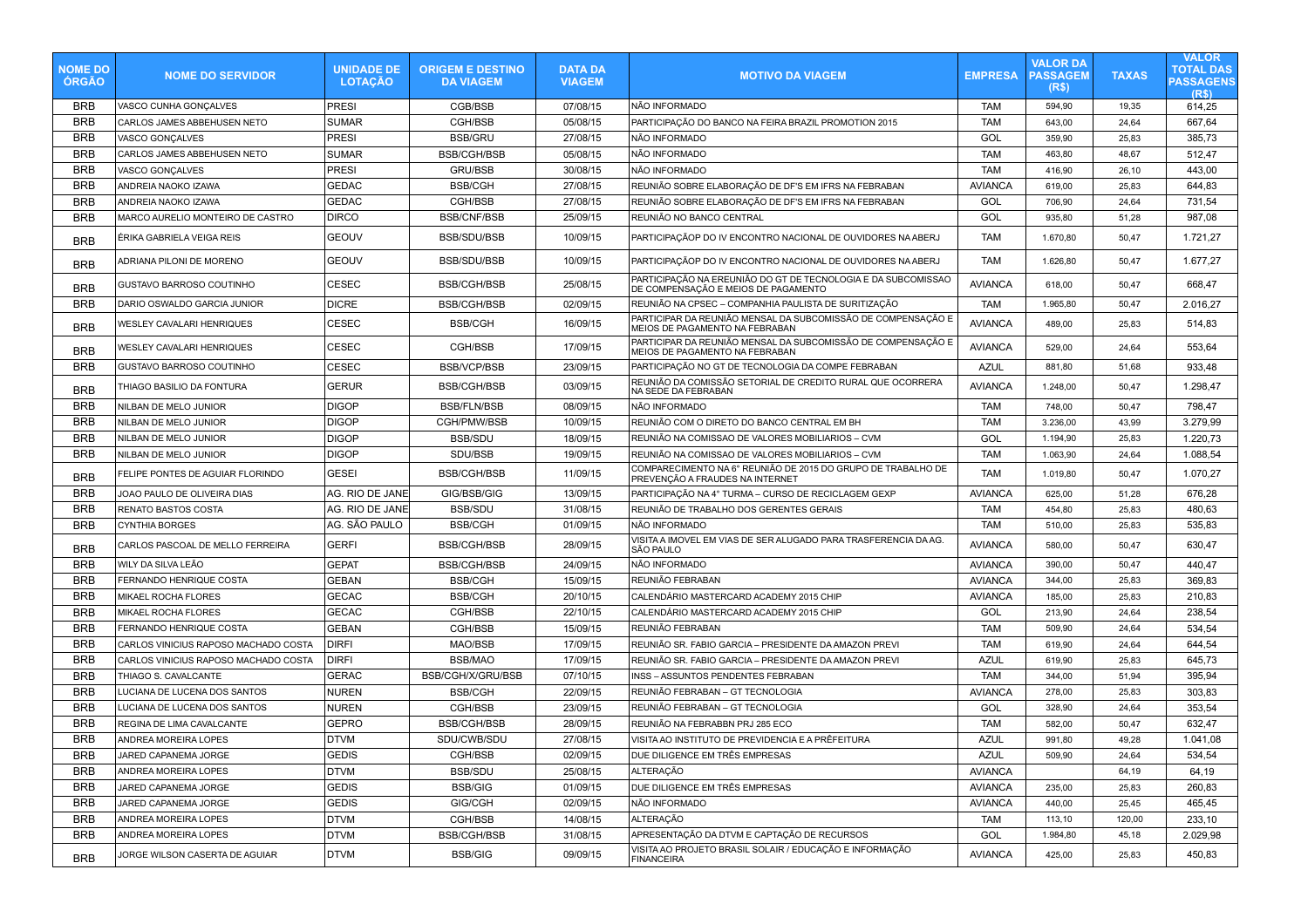| <b>NOME DO</b><br><b>ORGAO</b> | <b>NOME DO SERVIDOR</b>             | <b>UNIDADE DE</b><br><b>LOTAÇÃO</b> | <b>ORIGEM E DESTINO</b><br><b>DA VIAGEM</b> | <b>DATA DA</b><br><b>VIAGEM</b> | <b>MOTIVO DA VIAGEM</b>                                                                                                                                                                                     | <b>EMPRESA</b> | <b>VALOR DA</b><br><b>PASSAGEM</b><br>(R\$) | <b>TAXAS</b> | <b>VALOR</b><br><b>TOTAL DAS</b><br><b>PASSAGENS</b><br>(R <sub>s</sub> ) |
|--------------------------------|-------------------------------------|-------------------------------------|---------------------------------------------|---------------------------------|-------------------------------------------------------------------------------------------------------------------------------------------------------------------------------------------------------------|----------------|---------------------------------------------|--------------|---------------------------------------------------------------------------|
| <b>BRB</b>                     | SILVANO OLIVEIRA JUNIOR             | <b>DTVM</b>                         | <b>BSB/CGH</b>                              | 09/09/15                        | NÃO INFORMADO                                                                                                                                                                                               | <b>AVIANCA</b> | 278,00                                      | 25,83        | 303,83                                                                    |
| <b>BRB</b>                     | SILVANO OLIVEIRA JUNIOR             | <b>DTVM</b>                         | <b>BSB/CGH</b>                              | 11/09/15                        | <b>ALTERAÇÃO</b>                                                                                                                                                                                            | <b>AVIANCA</b> | 211,00                                      | 120,00       | 331,00                                                                    |
| <b>BRB</b>                     | SILVANO OLIVEIRA JUNIOR             | <b>DTVM</b>                         | CGH/BSB                                     | 09/09/15                        | PARTICIPAÇÃO DO COMITE AMBIMA                                                                                                                                                                               | GOL            | 706,90                                      | 24,64        | 731,54                                                                    |
| <b>BRB</b>                     | SILVANO OLIVEIRA JUNIOR             | <b>DTVM</b>                         | CGH/BSB                                     | 11/09/15                        | <b>ALTERAÇÃO</b>                                                                                                                                                                                            | GOL            | 581,00                                      | 150,00       | 731,00                                                                    |
| <b>BRB</b>                     | TAWANA SANTOS CARDOSO LIMA          | DTVM                                | <b>BSB/CGH</b>                              | 15/09/15                        | NÃO INFORMADO                                                                                                                                                                                               | GOL            | 203,90                                      | 25,83        | 229,73                                                                    |
| <b>BRB</b>                     | ANDREA MOREIRA LOPES                | <b>DTVM</b>                         | <b>BSB/CGH</b>                              | 25/08/15                        | NÃO INFORMADO                                                                                                                                                                                               | <b>TAM</b>     | 706,90                                      | 25,83        | 732,73                                                                    |
| <b>BRB</b>                     | JORGE WILSON CASERTA DE AGUIAR      | <b>DTVM</b>                         | SDU/BSB                                     | 11/09/15                        | VISITA AO PROJETO BRASIL SOLAIR / EDUCAÇÃO E INFORMAÇÃO<br><b>FINANCEIRA</b>                                                                                                                                | <b>TAM</b>     | 837,90                                      | 24,64        | 862,54                                                                    |
| <b>BRB</b>                     | SILVANO OLIVEIRA JUNIOR             | <b>GECAP</b>                        | <b>BSB/CGH</b>                              | 07/10/15                        | PARTICIPAÇÃO COMITÊ AMBIMA                                                                                                                                                                                  | <b>AVIANCA</b> | 185,00                                      | 25,83        | 210,83                                                                    |
| <b>BRB</b>                     | SILVANO OLIVEIRA JUNIOR             | <b>GECAP</b>                        | CGH/BSB                                     | 07/10/15                        | PARTICIPAÇÃO COMITÊ AMBIMA                                                                                                                                                                                  | <b>TAM</b>     | 228,50                                      | 24,64        | 253,14                                                                    |
| <b>BRB</b>                     | HENRIQUE LEITE DOMINGUES            | DTVM                                | <b>BSB//SDU/BSB</b>                         | 13/09/15                        | <b>VISITA A LSH</b>                                                                                                                                                                                         | GOL            | 2.470,80                                    | 50,47        | 2.521,27                                                                  |
| <b>BRB</b>                     | HENRIQUE LEITE DOMINGUES            | DTVM                                | <b>BSB/CGH</b>                              | 23/09/15                        | PARTICIPAÇÃO NO CONGRESSO DA APEPREM                                                                                                                                                                        | GOL            | 713,90                                      | 25,83        | 739,73                                                                    |
| <b>BRB</b>                     | HENRIQUE LEITE DOMINGUES            | <b>DTVM</b>                         | CGH/BSB                                     | 23/09/15                        | PARTICIPAÇÃO NO CONGRESSO DA APEPREM                                                                                                                                                                        | <b>TAM</b>     | 713,90                                      | 24,64        | 738,54                                                                    |
| <b>BRB</b>                     | ANDREA MOREIRA LOPES                | <b>DTVM</b>                         | <b>BSB/CGH/BSB</b>                          | 25/09/15                        | PARTICIPAÇÃO NO EVENTO ECOAGRO                                                                                                                                                                              | GOL            | 1.241,80                                    | 50,47        | 1.292,27                                                                  |
| <b>BRB</b>                     | MAYANA SUELEN M, PINHO              | <b>GEDAF</b>                        | BSB/SDU/BSB                                 | 13/09/15                        | <b>VISITA A LSH</b>                                                                                                                                                                                         | GOL            | 2.470,80                                    | 50,47        | 2.521,27                                                                  |
| <b>BRB</b>                     | ANDREA MOREIRA LOPES                | <b>DTVM</b>                         | MAO/BSB                                     | 17/09/15                        | REUNIÃO COM O PRESIDENTE DA AMAZON PREV                                                                                                                                                                     | GOL            | 620,00                                      | 24,64        | 644,64                                                                    |
| <b>BRB</b>                     | ANDREA MOREIRA LOPES                | <b>DTVM</b>                         | <b>BSB/MAO</b>                              | 17/09/15                        | REUNIÃO COM O PRESIDENTE DA AMAZON PREV                                                                                                                                                                     | <b>AZUL</b>    | 619,90                                      | 25,83        | 645,73                                                                    |
| <b>BRB</b>                     | ANA CRISTINA FREITAS COLAÇO         | DTVM                                | <b>BSB/CGH/BSB</b>                          | 29/09/15                        | VISITA A AGENCIA BRB E CLIENTES EM SP                                                                                                                                                                       | <b>TAM</b>     | 611,00                                      | 50,47        | 661,47                                                                    |
| <b>BRB</b>                     | HENRIQUE LEITE DOMINGUES            | <b>DTVM</b>                         | <b>BSB/CGH/BSB</b>                          | 18/09/15                        | REUNIÃO COM CLIENTE                                                                                                                                                                                         | <b>TAM</b>     | 981,00                                      | 50,47        | 1.031,47                                                                  |
| <b>BRB</b>                     | HENRIQUE LEITE DOMINGUES            | <b>DTVM</b>                         | VCP/BSB                                     | 18/09/15                        | REUNIÃO COM CLIENTE                                                                                                                                                                                         | <b>TAM</b>     | 607,90                                      | 25,85        | 633,75                                                                    |
| <b>BRB</b>                     | ANDREA MOREIRA LOPES                | <b>DTVM</b>                         | <b>BSB/CWB</b>                              | 21/09/15                        | ASSINATURA DE CONVÊNIO COM A COHAPAR                                                                                                                                                                        | <b>TAM</b>     | 460,90                                      | 25,83        | 486,73                                                                    |
| <b>BRB</b>                     | ANDREA MOREIRA LOPES                | DTVM                                | <b>CWB/BSB</b>                              | 21/09/15                        | ASSINATURA DE CONVÊNIO COM A COHAPAR                                                                                                                                                                        | <b>AZUL</b>    | 536,90                                      | 24,64        | 561,54                                                                    |
| <b>BRB</b>                     | VANDERLEI MARTINS FRANÇA JÚNIOR     | <b>DTVM</b>                         | <b>BSB/CGH/BSB</b>                          | 23/09/15                        | PARTICIPAÇÃO COMITÊ DE DISTRIBUIÇÃO ANBIMA                                                                                                                                                                  | <b>TAM</b>     | 877,00                                      | 50,47        | 927,47                                                                    |
| <b>BRB</b>                     | VANDERLEI MARTINS FRANÇA JÚNIOR     | DTVM                                | CGH/BSB                                     | 24/09/15                        | PARTICIPAÇÃO COMITÊ DE DISTRIBUIÇÃO ANBIMA                                                                                                                                                                  | <b>TAM</b>     | 527,90                                      | 24,64        | 552,54                                                                    |
| <b>BRB</b>                     | MIGUEL FERNANDES                    | <b>FINANCEIRA</b>                   | <b>BSB/CGH</b>                              | 30/08/15                        | PARTICIPAR DE REUNIÃO SOBRE AS OPERAÇÕES DE CRÉDITO<br>CONSIGNADO REALIZADAS COM SERVIDORES PUBLICOS FEDERAIS CIVIS<br>- SIAPE E PARA ACOMPANHAMENTO DAS ATIVIDADES DE<br>CORRESPONDENTE DA FINCANCEIRA BRB | <b>AVIANCA</b> | 619                                         | 25,83        | 644,83                                                                    |
| <b>BRB</b>                     | MIGUEL FERNANDES                    | <b>FINANCEIRA</b>                   | CGH/BSB                                     | 31/08/15                        | PARTICIPAR DE REUNIÃO SOBRE AS OPERAÇÕES DE CRÉDITO<br>CONSIGNADO REALIZADAS COM SERVIDORES PUBLICOS FEDERAIS CIVIS<br>- SIAPE E PARA ACOMPANHAMENTO DAS ATIVIDADES DE<br>CORRESPONDENTE DA FINCANCEIRA BRB | <b>TAM</b>     | 706,9                                       | 24,64        | 731,54                                                                    |
| <b>BRB</b>                     | MIGUEL FERNANDES                    | <b>FINANCEIRA</b>                   | <b>BSB/SDU/BSB</b>                          | 02/09/15                        | NÃO INFORMADO                                                                                                                                                                                               | <b>TAM</b>     | 1763,8                                      | 50,47        | 1.814,27                                                                  |
| <b>BRB</b>                     | LUCYANE FRAIM DE LIMA               | <b>PRESI</b>                        | <b>BSB/CGH/BSB</b>                          | 02/09/15                        | REUNIÃO DA CPSEC – COMPANHIA PAULISTA DE SECURITIZAÇÃO                                                                                                                                                      | <b>TAM</b>     | 1.965,80                                    | 50,47        | 2.016,27                                                                  |
| <b>BRB</b>                     | VASCO CUNHA GONÇALVES               | PRESI                               | BSB/CGH/POA/PMW/BSB                         | 09/09/15                        | VIAGEM PARA PROSPECTAR CLIENTES E SOBRE MEIOS DE PAGAMENTOS<br><b>COMAEY</b>                                                                                                                                | <b>TAM</b>     | 4.165,90                                    | 50,47        | 4.216,37                                                                  |
| <b>BRB</b>                     | JOSÉ ANTÔMIO MENDES FERNANDES       | SUGEM                               | <b>BSB/CGH</b>                              | 14/09/15                        | PARTICIPAÇÃO NO EVENTO SUMMIT 2015 DA SYMNETICS PLANEJAMENTO<br><b>ESTRATEGICO</b>                                                                                                                          | <b>AVIANCA</b> | 489,00                                      | 25,83        | 514,83                                                                    |
| <b>BRB</b>                     | JOSÉ ANTÔMIO MENDES FERNANDES       | SUGEM                               | CGH/BSB                                     | 20/09/15                        | PARTICIPAÇÃO NO EVENTO SUMMIT 2015 DA SYMNETICS PLANEJAMENTO<br><b>ESTRATEGICO</b>                                                                                                                          | <b>TAM</b>     | 870,50                                      | 24,64        | 895,14                                                                    |
| <b>BRB</b>                     | VASCO CUNHA GONCALVES               | <b>PRESI</b>                        | <b>BSB/SDU</b>                              | 18/09/15                        | REUNIÃO NA COMISSAO DE VALORES MOBILIARIOS - CVM                                                                                                                                                            | GOL            | 1.194,90                                    | 25,83        | 1.220,73                                                                  |
| <b>BRB</b>                     | VASCO CUNHA GONCALVES               | <b>PRESI</b>                        | SDU/BSB                                     | 19/09/15                        | REUNIÃO NA COMISSAO DE VALORES MOBILIARIOS – CVM                                                                                                                                                            | <b>TAM</b>     | 1.063,90                                    | 24,64        | 1.088,54                                                                  |
| <b>BRB</b>                     | TIAGO RAPOSO GADELHA                | <b>GEMEP</b>                        | <b>BSB/CGH</b>                              | 28/09/15                        | 5° CONGRESSO INTERNACIONAL DE GESTÃOI DE RISCOS                                                                                                                                                             | <b>AVIANCA</b> | 405,00                                      | 25,83        | 430,83                                                                    |
| <b>BRB</b>                     | TIAGO RAPOSO GADELHA                | <b>GEMEP</b>                        | CGH/BSB                                     | 30/09/15                        | 5° CONGRESSO INTERNACIONAL DE GESTÃOI DE RISCOS                                                                                                                                                             | GOL            | 549,90                                      | 24,64        | 574,54                                                                    |
| <b>BRB</b>                     | MARCO AURELIO DE CASTRO             | <b>DIRCO</b>                        | <b>BSB/CNF/BSB</b>                          | 25/09/15                        | <b>REMARCAÇÃO</b>                                                                                                                                                                                           | GOL            | 40,00                                       | 130,00       | 170,00                                                                    |
| <b>BRB</b>                     | DOUGLAS SHMEISCK RIBEIRO            | <b>GECIN</b>                        | <b>BSB/CGH/BSB</b>                          | 05/10/15                        | PARTICIPAÇÃO EM REUNIÃO DA SUB COMISSÃO DE CONTROLES<br><b>INTERNOS DA FEBRABAN</b>                                                                                                                         | <b>AVIANCA</b> | 1.104,00                                    | 50,47        | 1.154,47                                                                  |
| <b>BRB</b>                     | HELMAX SAMIR RIBEIRO DE ALBUQUERQUE | <b>GENOT</b>                        | <b>BSB/CGH</b>                              | 22/10/15                        | PARTICIPAÇÃO NA REUNIÃO DA COMISSAO CONTÁBIL FEBRABAN                                                                                                                                                       | <b>AVIANCA</b> | 255,00                                      | 25,83        | 280,83                                                                    |
| <b>BRB</b>                     | HELMAX SAMIR RIBEIRO DE ALBUQUERQUE | <b>GENOT</b>                        | CGH/BSB                                     | 22/10/15                        | PARTICIPAÇÃO NA REUNIÃO DA COMISSAO CONTÁBIL FEBRABAN                                                                                                                                                       | <b>TAM</b>     | 399,90                                      | 24,64        | 424,54                                                                    |
| <b>BRB</b>                     | WESLEY CAVALARI HENRIQUES           | CESEC                               | <b>BSB/VIX/BSB</b>                          | 28/10/15                        | VISITA TECNICA PARA COLHER INFORMAÇÕES SOBRE O PROCESSO DE<br>INTERNALIZAÇÃO DA COMPENSAÇÃO DE CHEQUES NO BANASTES                                                                                          | GOL            | 375,80                                      | 45,18        | 420,98                                                                    |
| <b>BRB</b>                     | DANIELA AMBROSIO                    | CESEC                               | BSB/AJU/BSB                                 | 26/10/15                        | VISITA TECNICA PARA COLHER INFORMAÇÕES SPBRE O PROCESSO DE<br>INTERNALIZAÇÃO DA COMPENSAÇÃO DE CHEQUES NO BANASTES                                                                                          | <b>TAM</b>     | 629,00                                      | 45,18        | 674,18                                                                    |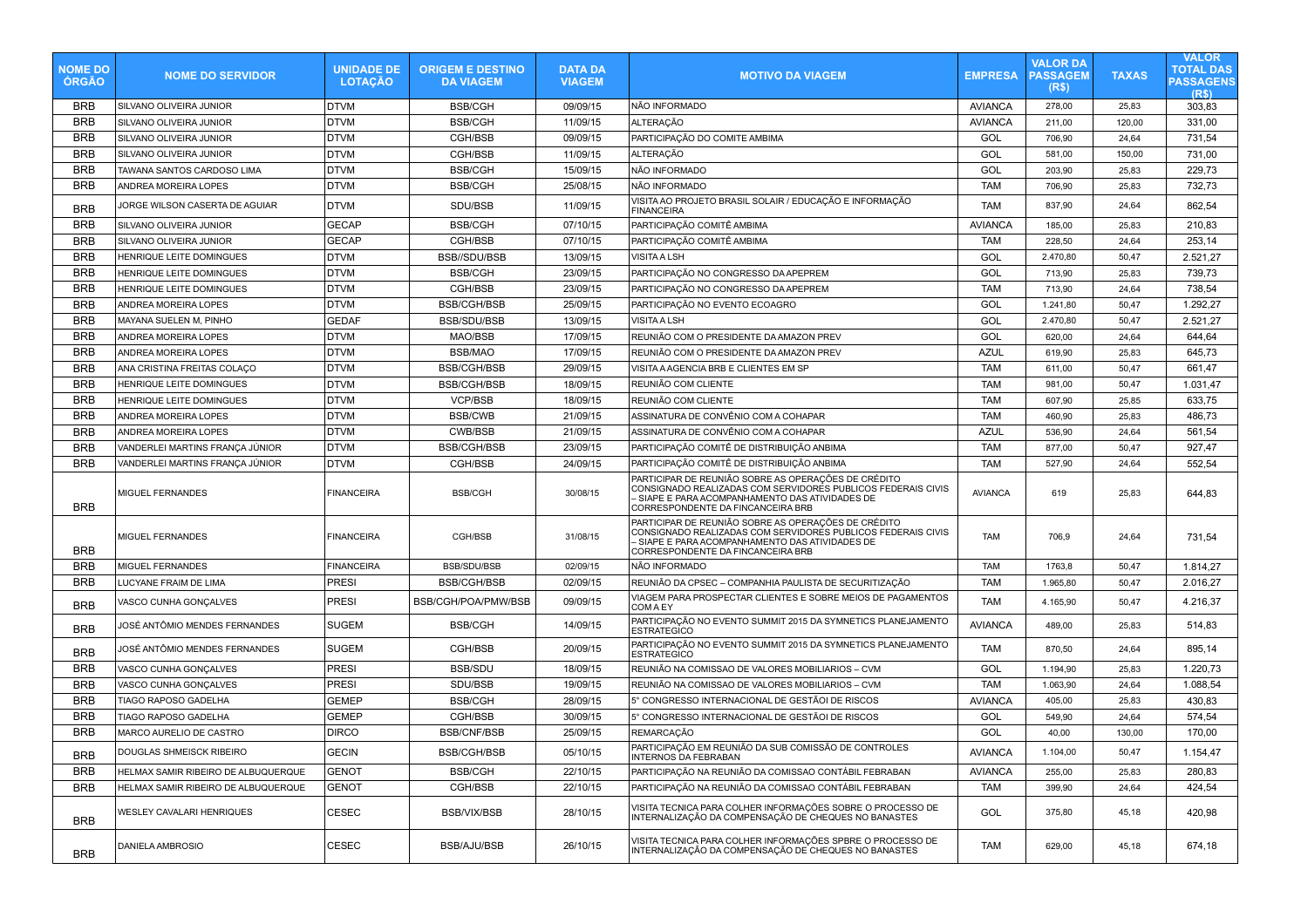| <b>NOME DO</b><br><b>ÓRGÃO</b> | <b>NOME DO SERVIDOR</b>             | <b>UNIDADE DE</b><br><b>LOTAÇÃO</b> | <b>ORIGEM E DESTINO</b><br><b>DA VIAGEM</b> | <b>DATA DA</b><br><b>VIAGEM</b> | <b>MOTIVO DA VIAGEM</b>                                                                                                                              | <b>EMPRESA</b> | <b>VALOR DA</b><br><b>PASSAGEM</b><br>(R\$) | <b>TAXAS</b> | <b>VALOR</b><br><b>TOTAL DAS</b><br><b>PASSAGENS</b><br>(R\$) |
|--------------------------------|-------------------------------------|-------------------------------------|---------------------------------------------|---------------------------------|------------------------------------------------------------------------------------------------------------------------------------------------------|----------------|---------------------------------------------|--------------|---------------------------------------------------------------|
| <b>BRB</b>                     | NILBAN DE MELO JUNIOR               | <b>DIGOP</b>                        | <b>BSB/CGR/BSB</b>                          | 30/09/15                        | REUNIÃO BRASIL CENTRAL – COM OS SECRETÁRIOS DE PLANEJAMENTO<br><b>DO ESTADO</b>                                                                      | <b>TAM</b>     | 1.798,80                                    | 45,18        | 1.843,98                                                      |
| <b>BRB</b>                     | JUSCELINO SOUSA SERENO              | <b>GECAM</b>                        | <b>BSB/GRU</b>                              | 21/10/15                        |                                                                                                                                                      | <b>AZUL</b>    | 269,90                                      | 25,83        | 295,73                                                        |
| <b>BRB</b>                     | NILBAN DE MELO JUNIOR               | <b>DIGOP</b>                        | <b>BSB/SDU/BSB</b>                          | 28/10/15                        | CONVOCAÇÃO - REUNIÃO ABDE (REMARCAÇÃO)                                                                                                               | <b>TAM</b>     | 568,47                                      | 180.00       | 748,47                                                        |
| <b>BRB</b>                     | ELAINE BARBOZA DOS SANTOS BARDAWIL  | <b>GESOG</b>                        | <b>BSB/CNF/BSB</b>                          | 23/10/15                        | PARTICIPAÇÃO NO SEMINARIO DE MICROCREDITO PRODUTIVO<br>ORIENTADÓ                                                                                     | <b>AZUL</b>    | 1.011,80                                    | 51,28        | 1.063,08                                                      |
| <b>BRB</b>                     | ANDRÉ ALEXANDRE SILVA AGUIAR        | <b>GESOG</b>                        | <b>BSB/CNF/BSB</b>                          | 23/10/15                        | PARTICIPAÇÃO NO SEMINARIO DE MICROCREDITO PRODUTIVO<br><b>ORIENTADO</b>                                                                              | <b>AZUL</b>    | 1.011,80                                    | 51,28        | 1.063,08                                                      |
| BRB                            | JÚLIO CÉSAR ALEXANDRE DE SANTANA    | <b>GESEI</b>                        | <b>BSB/CGH</b>                              | 27/10/15                        | REUNIÃO DO GT DE CERTIFICAÇÃO DIGITAL DA FEBRABAN                                                                                                    | <b>AVIANCA</b> | 185,00                                      | 25,83        | 210,83                                                        |
| <b>BRB</b>                     | ALEX LIMA DE MOURA                  | <b>GESIP</b>                        | <b>BSB/CGH</b>                              | 28/09/15                        | 8ª REUNIÃO ORDINARIA DE 2015 DA SUBCOMISSÃO DE PREVENÇÃO A<br>FRAUDES ELETRÔNICAS E DOCUMENTAIS                                                      | <b>AVIANCA</b> | 405,00                                      | 25,83        | 430,83                                                        |
| <b>BRB</b>                     | ALEX LIMA DE MOURA                  | <b>GESIP</b>                        | CGH/BSB                                     | 29/09/15                        | 8ª REUNIÃO ORDINARIA DE 2015 DA SUBCOMISSÃO DE PREVENÇÃO A<br>FRAUDES ELETRÔNICAS E DOCUMENTAIS                                                      | GOL            | 784,90                                      | 24,64        | 809,54                                                        |
| <b>BRB</b>                     | JULIO CÉSAR ALEXANDRE DE SANTANA    | <b>GESEI</b>                        | CGH/BSB                                     | 27/10/15                        | REUNIÃO DO GT DE CERTIFICAÇÃO DIGITAL DA FEBRABAN                                                                                                    | <b>TAM</b>     | 213,90                                      | 24,64        | 238,54                                                        |
| <b>BRB</b>                     | HENRIQUE LEAL MENDONÇA              | <b>GESEI</b>                        | <b>BSB/CGH/BSB</b>                          | 28/10/15                        | REUNIÃO DA SUBCOMISSÃO DE SEGURANÇA DA INFORMAÇÃO                                                                                                    | <b>TAM</b>     | 451,80                                      | 50,47        | 502,27                                                        |
| <b>BRB</b>                     | ANTONIO NETO FERNANDES SILVA        | <b>SURED</b>                        | <b>BSB/CGH</b>                              | 29/09/15                        | REPRESENTA A DIRETORIA E PARTICIPAR DE UM EVENTO EM<br>COMEMORAÇÃO AO ANIVERSÁRIO DA AG. SAO PAULO                                                   | <b>AVIANCA</b> | 290,00                                      | 25,83        | 315,83                                                        |
| <b>BRB</b>                     | ANTONIO NETO FERNANDES SILVA        | <b>SURED</b>                        | CGH/BSB                                     | 30/09/15                        | REPRESENTA A DIRETORIA E PARTICIPAR DE UM EVENTO EM<br>COMEMORAÇÃO AO ANIVERSÁRIO DA AG. SAO PAULO                                                   | <b>TAM</b>     | 465,00                                      | 24,64        | 489,64                                                        |
| <b>BRB</b>                     | MÁRCIO RABELO CARDOSO               | AG. CAMPO GRA                       | CGR/BSB                                     | 26/09/15                        | CONVOCAÇÃO DIRED/SURED/DICRE PARA REUNIÃO                                                                                                            | <b>AVIANCA</b> | 622,00                                      | 19,35        | 641,35                                                        |
| <b>BRB</b>                     | MÁRCIO RABELO CARDOSO               | AG. CAMPO GRA                       | <b>BSB/CGR</b>                              | 28/09/15                        | CONVOCAÇÃO DIRED/SURED/DICRE PARA REUNIÃO                                                                                                            | <b>TAM</b>     | 859,00                                      | 25,83        | 884,83                                                        |
| <b>BRB</b>                     | RENATO BASTOS COSTA                 | AG. RIO DE JANE                     | SDU/BSB/SDU                                 | 27/09/15                        | CONVOCAÇÃO DIRED/SURED/DICRE PARA REUNIÃO                                                                                                            | <b>AVIANCA</b> | 1.269,00                                    | 50,47        | 1.319,47                                                      |
| <b>BRB</b>                     | <b>WALMOR G MOTA</b>                | AG. CUIABÁ                          | <b>BSB/CGH</b>                              | 28/09/15                        | ALTERAÇÃO                                                                                                                                            | <b>AVIANCA</b> | 505,00                                      | 25,83        | 530,83                                                        |
| <b>BRB</b>                     | HELENA FATIMA OLIVEIRA CASTINHEIRAS | AG. RIO DE JANE                     | SDU/BSB/SDU                                 | 18/10/15                        | PARTICIPAÇÃO NA 5A TURMA DO CURSO DE RECICLAGEM PARA GERENTE<br>DE EXPEDIENTE EFETIVO NO PERIODO DE 19/10 A 23/10                                    | <b>AVIANCA</b> | 1.050,00                                    | 50,47        | 1.100,47                                                      |
| <b>BRB</b>                     | KAMILLA BORGES CAMPOS MARQUES       | <b>GENEL</b>                        | <b>BSB/VPC/BSB</b>                          | 13/10/15                        | REALIZAÇÃO DE VISITA NA EMPRESA TECBAN (BANCO24HORAS)                                                                                                | <b>AZUL</b>    | 613,80                                      | 51,68        | 665,48                                                        |
| <b>BRB</b>                     | FELIPE BERGMANN DE CASTRO           | <b>GERFI</b>                        | <b>BSB/VCP/BSB</b>                          | 13/10/15                        | REALIZAÇÃO DE VISITA NA EMPRESA TECBAN (BANCO24HORAS)                                                                                                | <b>AZUL</b>    | 613,80                                      | 51,68        | 665,48                                                        |
| <b>BRB</b>                     | <b>CYNTHIA BORGES</b>               | AG. SAO PAULO                       | <b>BSB/GRU</b>                              | 28/09/15                        | REUNIÃO GERAL DE GERENTES GERAIS                                                                                                                     | GOL            | 640,90                                      | 25,83        | 666,73                                                        |
| <b>BRB</b>                     | <b>WALMOR G MOTA</b>                | AG. CUIABÁ                          | CGB/BSB                                     | 27/09/15                        | <b>ALTERAÇÃO</b>                                                                                                                                     | GOL            | 617,90                                      | 19,35        | 637,25                                                        |
| <b>BRB</b>                     | ROBERTO Y. SHIMIZU                  | AG. SAO PAULO                       | CGH/BSB/CGH                                 | 18/10/15                        | TREINAMENTO INTERNO                                                                                                                                  | <b>AVIANCA</b> | 990,00                                      | 50,47        | 1.040,47                                                      |
| <b>BRB</b>                     | ROBERTO Y. SHIMIZU                  | AG. SAO PAULO                       | <b>BSB/CGH/BSB</b>                          | 17/11/15                        | <b>CURSO DE RECICLAGEM</b>                                                                                                                           | <b>AVIANCA</b> | 180,00                                      | 160.00       | 340,00                                                        |
| <b>BRB</b>                     | CARLOS VINICIUS RAPOUSO MACHADO     | <b>DIRFI</b>                        | <b>BSB/GIG/BSB</b>                          | 02/10/15                        | REUNIÃO COM A BB/DTVM                                                                                                                                | <b>AVIANCA</b> | 764,00                                      | 50,47        | 814.47                                                        |
| <b>BRB</b>                     | HAENDEL MAGALHÃES PIRES             | <b>GERFI</b>                        | <b>BSB/CGH/BSB</b>                          | 28/09/15                        | ALTERAÇÃO                                                                                                                                            | <b>AVIANCA</b> | 65,00                                       | 120,00       | 185,00                                                        |
| <b>BRB</b>                     | FERNADO COSTA                       | <b>SUSEB</b>                        | <b>BSB/CGH</b>                              | 07/10/15                        | ALTERAÇÃO                                                                                                                                            | <b>AVIANCA</b> | 127,90                                      | 120,00       | 247,90                                                        |
| <b>BRB</b>                     | <b>FERNADO COSTA</b>                | <b>SUSEB</b>                        | CGH/BSB                                     | 09/10/15                        | ALTERAÇÃO                                                                                                                                            | <b>TAM</b>     | 96,10                                       | 120,00       | 216,10                                                        |
| <b>BRB</b>                     | HAENDEL MAGALHÃES PIRES             | <b>GERFI</b>                        | <b>BSB/GRU/BSB</b>                          | 28/09/15                        | CURSO DE ANALISE GRAFICA - OFERECIDO POR CORTESIA PELA<br>EMPRESA DOJI STAR                                                                          | <b>AVIANCA</b> | 510,00                                      | 51,94        | 561,94                                                        |
| BRB                            | ANIBAL BARCA GONÇALVES TEIXEIRA     | GT                                  | <b>BSB/CGH/BSB</b>                          | 17/11/15                        | ALTERAÇÃO                                                                                                                                            | <b>AVIANCA</b> | 180,00                                      | 160,00       | 340,00                                                        |
| <b>BRB</b>                     | <b>BRUNO RIBEIRO GÓIS</b>           | <b>NUREN</b>                        | <b>BSB/CGH/BSB</b>                          | 07/10/15                        | WORKSHOP - NOVA PLATAFORMA DA COBRANÇA - FASE II - BASE DE<br>COBRANÇA                                                                               | <b>AVIANCA</b> | 1.118,00                                    | 50,47        | 1.168,47                                                      |
| <b>BRB</b>                     | DANIEL MAGALHÃES DE OLIVEIRA        | <b>NUREN</b>                        | <b>BSB/AJU/BSB</b>                          | 26/10/15                        | <b>VISITA BANESE</b>                                                                                                                                 | <b>TAM</b>     | 664,00                                      | 45,18        | 709,18                                                        |
| <b>BRB</b>                     | DANIEL MAGALHÃES DE OLIVEIRA        | <b>NUREN</b>                        | <b>BSB/VIX/BSB</b>                          | 28/10/15                        | VISITA BANESE                                                                                                                                        | <b>TAM</b>     | 496,80                                      | 45,18        | 541,98                                                        |
| <b>BRB</b>                     | DIOGO FRANCO RIBEIRO                | <b>SUAUD</b>                        | <b>BSB/CGH/BSB</b>                          | 23/10/15                        | REUNIÃO DA SUBCOMISSÃO DE AUDITORIA DE TI DA FEBRABAN                                                                                                | <b>TAM</b>     | 451,80                                      | 50,47        | 502,27                                                        |
| <b>BRB</b>                     | ANTONIO PORTELA DE MEDEIROS         | <b>SUAUD</b>                        | <b>BSB/CWB</b>                              | 18/10/15                        | O COMBRAI É UM DOS PRINCIPAIS EVENTOS DO PAIS FOCADO EM<br>AUDITORIA INTERNA COM PALESTRAS DIRECIONADAS AS MELHORES<br>PRATICAS DA PROFISSÃO: O IPPF | <b>AVIANCA</b> | 445,00                                      | 25,83        | 470,83                                                        |
| <b>BRB</b>                     | VIVIANE BALUE ARCOVERDE             | <b>SUAUD</b>                        | <b>BSB/CWB/BSB</b>                          | 18/10/15                        | O COMBRAI É UM DOS PRINCIPAIS EVENTOS DO PAIS FOCADO EM<br>AUDITORIA INTERNA COM PALESTRAS DIRECIONADAS AS MELHORES<br>PRATICAS DA PROFISSÃO: O IPPF | TAM            | 1.028,50                                    | 50,47        | 1.078,97                                                      |
| <b>BRB</b>                     | SIDNEY ALCANTARA VIANA DA SILVA     | <b>GEDIS</b>                        | <b>BSB/SDU/BSB</b>                          | 03/10/15                        | VISITA AOS INSTITUTOS DE PREVIDENCIA DO ESTADO DO RIO DE JANEIRO<br>E DA CIDADE DE ANGRA DOS REIS                                                    | <b>AVIANCA</b> | 824,00                                      | 50,47        | 874,47                                                        |
| <b>BRB</b>                     | JARED CAPANEMA JORGE                | <b>GEDIS</b>                        | <b>BSB/LDB</b>                              | 14/10/15                        | PARTICIPAÇÃO NO EVENTO APEPREV - 13° CONGRESSO PARAENSE DE<br>PREVIDÊNCIA                                                                            | <b>AZUL</b>    | 404.90                                      | 25.83        | 430,73                                                        |
| <b>BRB</b>                     | JARED CAPANEMA JORGE                | <b>GEDIS</b>                        | LDB/BSB                                     | 16/10/15                        | PARTICIPAÇÃO NO EVENTO APEPREV – 13° CONGRESSO PARAENSE DE<br>PREVIDÊNCIA                                                                            | <b>TAM</b>     | 705,00                                      | 19,35        | 724,35                                                        |
| <b>BRB</b>                     | JARED CAPANEMA JORGE                | <b>GEDIS</b>                        | <b>BSB/VIX</b>                              | 20/10/15                        | REUNIÃO COM O COMITÊ DE INVESTIMENTO – IPREVs DE VITORIA E<br>CARIACICA                                                                              | GOL            | 271,90                                      | 25,83        | 297,73                                                        |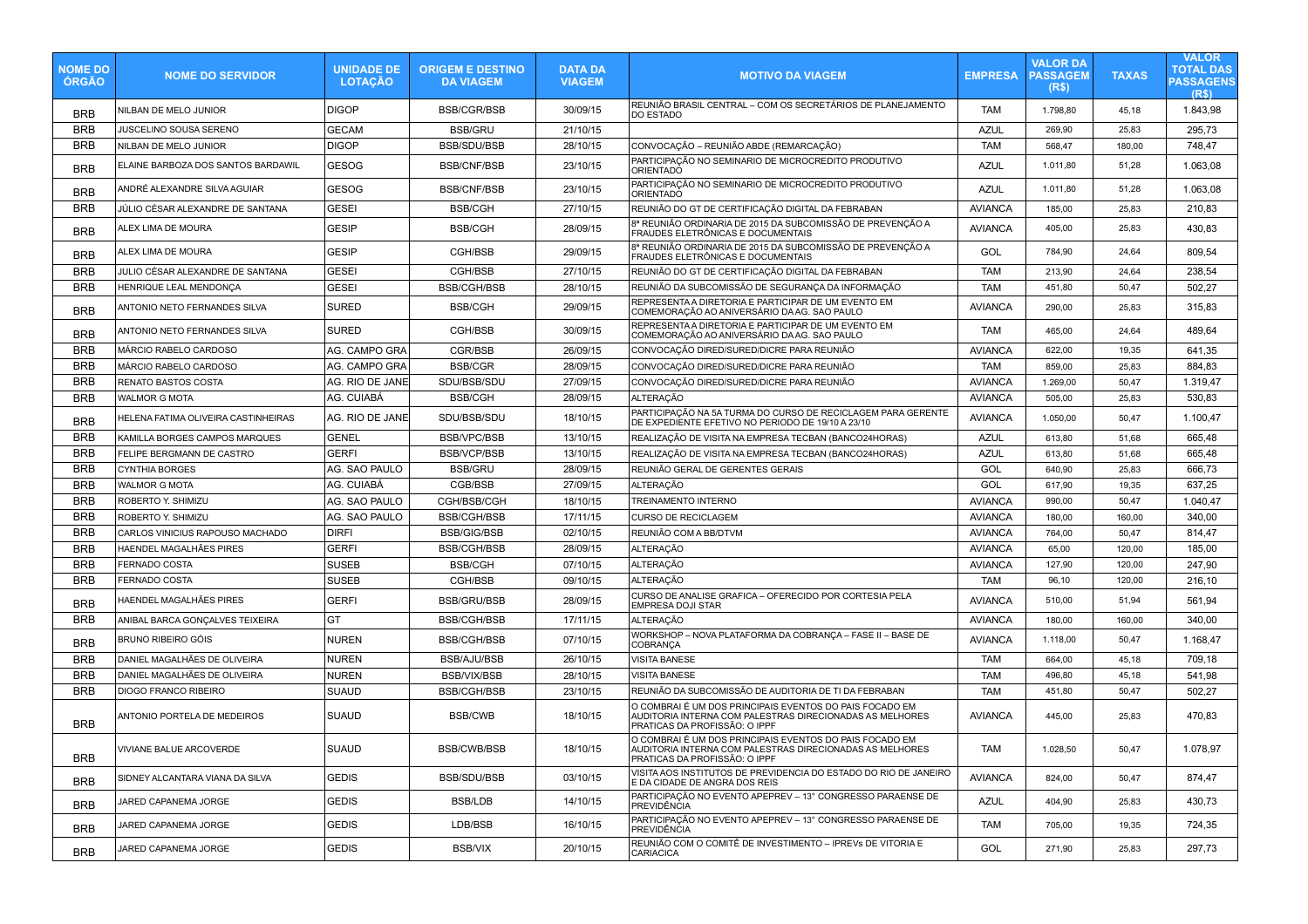| <b>NOME DO</b><br><b>ORGAO</b> | <b>NOME DO SERVIDOR</b>          | <b>UNIDADE DE</b><br><b>LOTAÇÃO</b> | <b>ORIGEM E DESTINO</b><br><b>DA VIAGEM</b> | <b>DATA DA</b><br><b>VIAGEM</b> | <b>MOTIVO DA VIAGEM</b>                                                                                                                                                                               | <b>EMPRESA</b> | <b>VALOR DA</b><br><b>PASSAGEM</b><br>(R\$) | <b>TAXAS</b> | <b>VALOR</b><br>TOTAL DAS<br><b>PASSAGENS</b><br>(R <sub>s</sub> ) |
|--------------------------------|----------------------------------|-------------------------------------|---------------------------------------------|---------------------------------|-------------------------------------------------------------------------------------------------------------------------------------------------------------------------------------------------------|----------------|---------------------------------------------|--------------|--------------------------------------------------------------------|
| <b>BRB</b>                     | JARED CAPANEMA JORGE             | <b>GEDIS</b>                        | <b>VIX/CNF</b>                              | 21/10/15                        | REUNIÃO COM O COMITÊ DE INVESTIMENTO – IPREVS DE VITORIA E<br><b>CARIACICA</b>                                                                                                                        | <b>TAM</b>     | 179,00                                      | 19,35        | 198,35                                                             |
| <b>BRB</b>                     | ANDREA MOMEIRA LOPES             | <b>DTVM</b>                         | SDU/BSB                                     | 14/10/15                        | ESTRUTURAÇÃO DE OPERAÇÃO LAGOA DA BARRA                                                                                                                                                               | GOL            | 947,90                                      | 24,64        | 972,54                                                             |
| <b>BRB</b>                     | ANDREA MOMEIRA LOPES             | <b>DTVM</b>                         | <b>BSB/SDU</b>                              | 14/10/15                        | ESTRUTURAÇÃO DE OPERAÇÃO LAGOA DA BARRA                                                                                                                                                               | <b>TAM</b>     | 1.009,90                                    | 25,83        | 1.035,73                                                           |
| <b>BRB</b>                     | ANDREA MOMEIRA LOPES             | <b>DTVM</b>                         | <b>BSB/CGH/BSB</b>                          | 05/10/15                        | REUNIÃO SOBRE DIVIDA ATIVA DO GOIAS COM BANCO FATOR                                                                                                                                                   | <b>TAM</b>     | 2.121,80                                    | 50,47        | 2.172,27                                                           |
| <b>BRB</b>                     | <b>MIGUEL FERNANDES</b>          | <b>SUMEC</b>                        | <b>BSB/SDU/BSB</b>                          | 13/10/15                        | PREPOSTO EM AUDIENCIA TRBALHISTA CONTRA A FINANCEIRA BRB                                                                                                                                              | <b>AVIANCA</b> | 1.600,00                                    | 50,47        | 1.650,47                                                           |
| <b>BRB</b>                     | GERALDO LOUREÇO DE ALMEIDA       | CFI                                 | <b>BSB/CGH/BSB</b>                          | 10/11/15                        | ENCONTRO COM REPRESENTANTES DA EMPRESA PROATIVA<br>RECUPERAÇÃO DE CRÉDITO                                                                                                                             | <b>AVIANCA</b> | 378,00                                      | 50,47        | 428,47                                                             |
| <b>BRB</b>                     | MIGUEL FERNANDES                 | <b>SUMEC</b>                        | <b>BSB/CGH/BSB</b>                          | 10/11/15                        | ENCONTRO COM REPRESENTANTES DA EMPRESA PROATIVA<br>RECUPERAÇÃO DE CRÉDITO                                                                                                                             | <b>AVIANCA</b> | 378,00                                      | 50,47        | 428,47                                                             |
| <b>BRB</b>                     | DAGOBERTO GOMES                  | <b>COJUR</b>                        | <b>BSB/CGH/BSB</b>                          | 27/09/15                        | PARTICIPAÇÃO NO CONGRESSO DE DIREITO SOCIETÁRIO                                                                                                                                                       | <b>AVIANCA</b> | 1.164,60                                    | 50,47        | 1.215,07                                                           |
| <b>BRB</b>                     | MARINA COELHO CARVALHO           | <b>COJUR</b>                        | <b>BSB/CGH/BSB</b>                          | 25/10/15                        | CANCELADO                                                                                                                                                                                             | <b>TAM</b>     | 530,80                                      | 50,47        | 581,27                                                             |
| <b>BRB</b>                     | <b>EVELINE DUARTE CALCADO</b>    | <b>GEDAC</b>                        | <b>BSB/CGH</b>                              | 08/11/15                        | PARTICIPAÇÃO NO XII SEMINÁRIO INTERNACIONAL CPC                                                                                                                                                       | <b>AVIANCA</b> | 319,00                                      | 25,83        | 344,83                                                             |
| <b>BRB</b>                     | EVELINE DUARTE CALCADO           | <b>GEDAC</b>                        | CGH/BSB                                     | 09/11/15                        | PARTICIPAÇÃO NO XII SEMINÁRIO INTERNACIONAL CPC                                                                                                                                                       | TAM            | 435,90                                      | 24,64        | 926,10                                                             |
| <b>BRB</b>                     | GUSTAVO HENRIQUE T. CARDOSO      | <b>GEINC</b>                        |                                             |                                 |                                                                                                                                                                                                       |                |                                             |              | 0,00                                                               |
| <b>BRB</b>                     | NILBAN DE MELO JÚNIOR            | <b>DIGOP</b>                        | <b>BSB/SLOZ/BSB</b>                         | 28/10/15                        | REUNIÃO COM O GOVERNADOR DO MARANHÃO                                                                                                                                                                  | <b>TAM</b>     | 1.600,00                                    | 50,47        | 1.650,47                                                           |
| <b>BRB</b>                     | ARNALDO RAMOS DA SILVA           | <b>SUDES</b>                        | <b>BSB/SDU/BSB</b>                          | 28/10/15                        | NÃO INFORMADO                                                                                                                                                                                         | <b>TAM</b>     | 1.655,20                                    | 50,47        | 1.705,67                                                           |
| <b>BRB</b>                     | AIRTON NUNES AFFONSO             | <b>GERUR</b>                        | SDU/BSB                                     | 27/11/15                        | CONVITE DO BNDES AOS AGENTES FINANCEIROS CREDENCIADOS PARA<br>PARTICIPAR DE FORUM SOBRE O SEGUINTE TEMA: ANALISE DE<br>DESEMPENHO DOS PROGRAMAS AGROPECUARIOS 1º QUADRIMESTRE DO<br>ANO AGRICULA 2015 | <b>AZUL</b>    | 256,90                                      | 24,64        | 281,54                                                             |
| <b>BRB</b>                     | AIRTON NUNES AFFONSO             | <b>GERUR</b>                        | <b>BSB/GIG</b>                              | 24/11/15                        | CONVITE DO BNDES AOS AGENTES FINANCEIROS CREDENCIADOS PARA<br>PARTICIPAR DE FORUM SOBRE O SEGUINTE TEMA: ANALISE DE<br>DESEMPENHO DOS PROGRAMAS AGROPECUARIOS 1º QUADRIMESTRE DO<br>ANO AGRICULA 2015 | TAM            | 260,00                                      | 25,83        | 285,83                                                             |
| <b>BRB</b>                     | NILBAN DE MELO JÚNIOR            | <b>DIGOP</b>                        | <b>BSB/CGH/BSB</b>                          | 15/11/15                        | PARTICIPAÇÃO DO 16° CONGRESSO IBGC                                                                                                                                                                    | <b>TAM</b>     | 995,80                                      | 50,47        | 1.046,27                                                           |
| <b>BRB</b>                     | DEIVISON LEITE NERY              | <b>GESEF</b>                        | <b>BBS/CGH/BSB</b>                          | 11/11/15                        | REUNIÃO DA COMISSÃO EXECUTIVA DE SEGURANÇA BANCÁRIA DA<br><b>FEBRABAN</b>                                                                                                                             | <b>AVIANCA</b> | 638,00                                      | 50,47        | 688,47                                                             |
| <b>BRB</b>                     | HENRIQUE LEAL MENDONCA           | <b>GESEI</b>                        | <b>BBS/CGH/BSB</b>                          | 26/11/15                        | REUNIÃO DO GRUPO DE TRABALHO DE PREVENÇÃO A FRAUDES INTERNET                                                                                                                                          | GOL            | 818,80                                      | 50,47        | 869,27                                                             |
| <b>BRB</b>                     | JÚLIO CESAR ALEXANDRE DE SANTANA | CEDOC                               | <b>BSB/CGH</b>                              | 10/12/15                        | GT FEBRABAN CERTIFICAÇÃO DIGITAL                                                                                                                                                                      | GOL            | 145,90                                      | 25,83        | 171,73                                                             |
| <b>BRB</b>                     | ALESSANDRA NINA RIBEIRO          | <b>GESIP</b>                        | <b>BSB/CGH/BSB</b>                          | 12/11/15                        | PARTICIPAÇÃO NO CURSO LEI ANTICORRUPÇÃO                                                                                                                                                               | <b>TAM</b>     | 961,50                                      | 50,47        | 1.011,97                                                           |
| <b>BRB</b>                     | JÚLIO CÉSAR ALEXANDRE DE SANTANA | <b>CEDOC</b>                        | CGH/BSB                                     | 10/12/15                        | <b>GT FEBRABAN CERTIFICAÇÃO DIGITAL</b>                                                                                                                                                               | <b>TAM</b>     | 170,90                                      | 24,64        | 195,54                                                             |
| <b>BRB</b>                     | LILIAN DE OLIVEIRA PASSOS        | <b>GEPRE</b>                        | <b>BSB/CGH/BSB</b>                          | 30/10/15                        | 11° REUNIÃO DO GT E-SOCIAL/FEBRABAN                                                                                                                                                                   | GOL            | 1.200,80                                    | 50,47        | 1.251,27                                                           |
| <b>BRB</b>                     | RIBAMAR FELIX DE ARAUJO          | <b>GESEI</b>                        | <b>BSB/CGH/BSB</b>                          | 12/11/15                        | PARTICIPAÇÃO NO ENCONTRO DE USUARIOS DO SISTEMA DE GESTÃO DE<br>CONTINUIDADE DE NEGOCIOS (RPX) E DOS PROFISSIONAIS DE<br>CONTINUIDADE DE NEGOCIOS, ORGANIZADO PELA RECOVERYPLANNER<br><b>BRASIL</b>   | GOL            | 396,80                                      | 50,47        | 447,27                                                             |
| <b>BRB</b>                     | AIRAN SILVA DE FREITAS           | <b>SURED</b>                        | <b>BSB/SDU</b>                              | 08/11/15                        | REUNIÃO COM EMPREGADOS DA AGÊNCIA E VISITA À CLIENTES.                                                                                                                                                | <b>AVIANCA</b> | 339,00                                      | 25,83        | 364,83                                                             |
| <b>BRB</b>                     | AIRAN SILVA DE FREITAS           | <b>SURED</b>                        | SDU/BSB                                     | 10/11/15                        | REUNIÃO COM EMPREGADOS DA AGÊNCIA E VISITA À CLIENTES.                                                                                                                                                | TAM            | 348,90                                      | 24,64        | 373,54                                                             |
| <b>BRB</b>                     | ANTONIO NETO FERNANDES SILVA     | <b>SURED</b>                        | BSB/CGR                                     | 09/11/15                        | REUNIÃO COM EMPREGADOS DAS AG. CAMPO GRANDE E CUIABA E VISITA<br>À CLIENTES                                                                                                                           | <b>AVIANCA</b> | 586,00                                      | 25,83        | 611,83                                                             |
| <b>BRB</b>                     | ANTONIO NETO FERNANDES SILVA     | <b>SURED</b>                        | CGR/BSB                                     | 14/11/15                        | REUNIÃO COM EMPREGADOS DAS AG. CAMPO GRANDE E CUIABA E VISITA<br>À CLIENTES                                                                                                                           | <b>AZUL</b>    | 309,90                                      | 19,35        | 329,25                                                             |
| <b>BRB</b>                     | ANTONIO NETO FERNANDES SILVA     | <b>SURED</b>                        | <b>CGR/CGB</b>                              | 11/11/15                        | REUNIÃO COM EMPREGADOS DAS AG. CAMPO GRANDE E CUIABA E VISITA<br>À CLIENTES                                                                                                                           | <b>AZUL</b>    | 225,90                                      | 19,35        | 245,25                                                             |
| <b>BRB</b>                     | <b>WALMOR GARCIA MOTA</b>        | AG. CUIABA                          | CGB/BSB/CGB                                 | 18/11/15                        | CONVOCAÇÃO PARA PARTICIPAÇÃO EM REUNIÃO MENSAL DIRED/SURED                                                                                                                                            | <b>TAM</b>     | 513,90                                      | 45,18        | 559,08                                                             |
| <b>BRB</b>                     | HAENDEL MAGALHÃES PIRES          | <b>GEFIN</b>                        | <b>BSB/CGH/BSB</b>                          | 25/10/15                        | EVENTO CETIP DAY (ABBC/CETIP)                                                                                                                                                                         | <b>AVIANCA</b> | 1.004,00                                    | 50,47        | 1.054,47                                                           |
| <b>BRB</b>                     | LUCIANA DE LUCENA DOS SANTOS     | <b>NUCAC</b>                        | BSB/CGH/BSB                                 | 09/11/15                        | REUNIÃO FEBRABAN - GT TECNOLOGIA DA COMPE                                                                                                                                                             | <b>AVIANCA</b> | 638,00                                      | 50,47        | 688,47                                                             |
| <b>BRB</b>                     | PAULO DE SOUZA FEITOSA           | <b>NUEXT</b>                        | BSB/VIX/BSB                                 | 28/10/15                        | VISITA AO BANESTES                                                                                                                                                                                    | <b>AZUL</b>    | 1.682,80                                    | 45,18        | 1.727,98                                                           |
| <b>BRB</b>                     | RAUL ALVES SANTANA DA SILVA      | <b>NUAUT</b>                        | <b>BSB/CGH/BSB</b>                          | 05/11/15                        | TREINAMENTO NO SIMULADOR MASTERCARD                                                                                                                                                                   | GOL            | 1.399,80                                    | 50,47        | 1.450,27                                                           |
| <b>BRB</b>                     | LUZIANA AZEVEDO                  | <b>GT ERP</b>                       | BSB/CGH/BSB                                 | 18/10/15                        | TREINAMENTO EM GESTÃO DE MUDANÇAS ORGANIZACIONAIS                                                                                                                                                     | GOL            | 1.076,80                                    | 50,47        | 1.127,27                                                           |
| <b>BRB</b>                     | TAWANA SANTOS CARDOSO LIMA       | <b>GECAP</b>                        | BSB/CGH                                     | 30/10/15                        | PARTICIPAÇÃO NO COMITÊ ANBIMA                                                                                                                                                                         | <b>AVIANCA</b> | 395,00                                      | 25,83        | 420,83                                                             |
| <b>BRB</b>                     | SILVANO DE OLIVEIRA JÚNIOR       | <b>GECAP</b>                        | <b>BSB/CGH</b>                              | 30/10/15                        | PARTICIPAÇÃO NO COMITÊ ANBIMA                                                                                                                                                                         | <b>AVIANCA</b> | 395,00                                      | 25,83        | 420,83                                                             |
| <b>BRB</b>                     | JARED CAPANEMA JORGE             | GEDIS                               | <b>BSB/CGH/BSB</b>                          | 19/11/15                        | PARTICIPAÇÃO NO COMITÊ ANBIMA                                                                                                                                                                         | GOL            | 381,80                                      | 50,47        | 432,27                                                             |
| <b>BRB</b>                     | SILVANO DE OLIVEIRA JÚNIOR       | <b>GECAP</b>                        | BSB/CGH                                     | 11/11/15                        | PARTICIPAÇÃO NO COMITÊ ANBIMA                                                                                                                                                                         | TAM            | 870,90                                      | 25,83        | 896,73                                                             |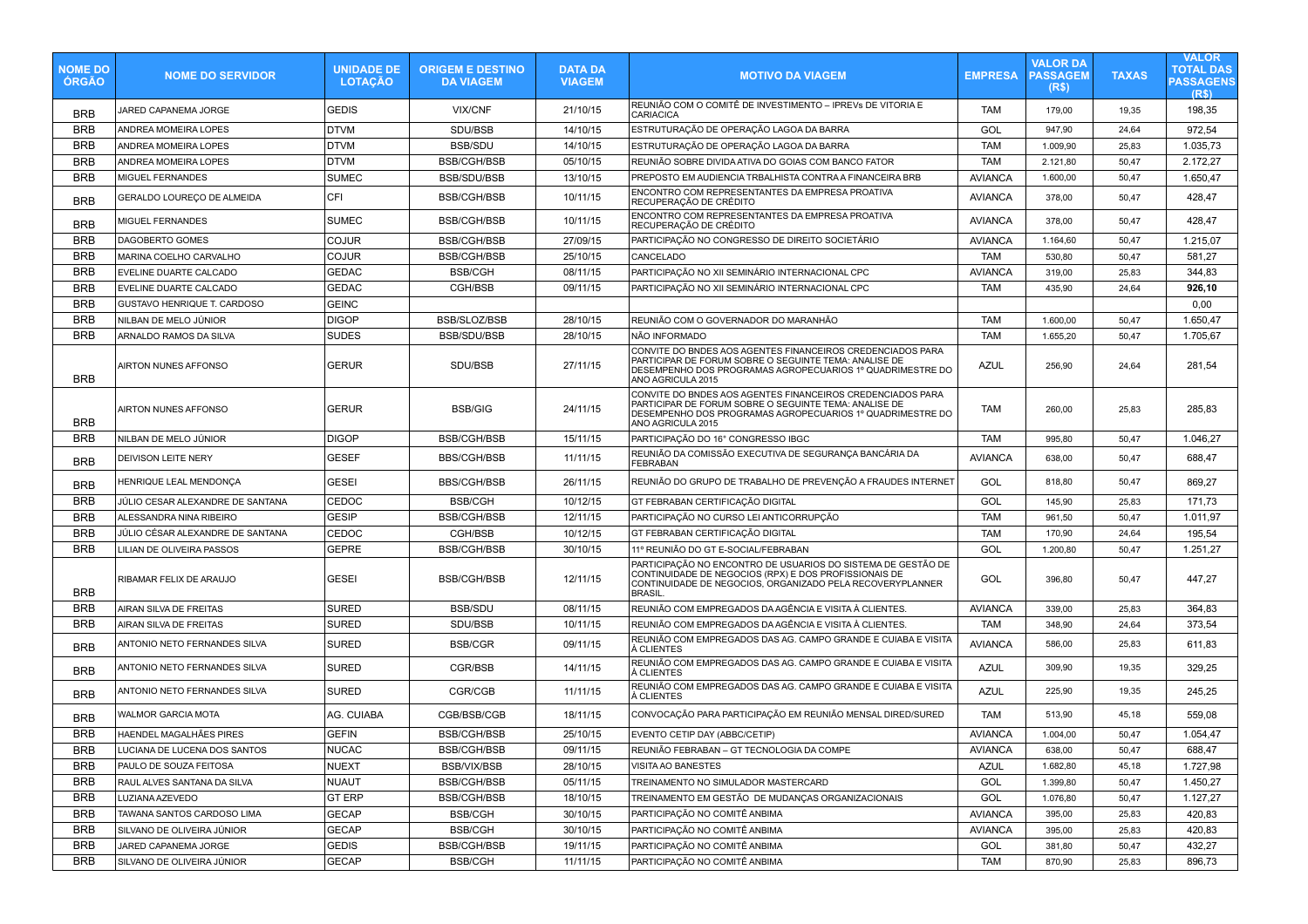| <b>NOME DO</b><br><b>ORGAO</b> | <b>NOME DO SERVIDOR</b>                      | <b>UNIDADE DE</b><br><b>LOTAÇÃO</b> | <b>ORIGEM E DESTINO</b><br><b>DA VIAGEM</b> | <b>DATA DA</b><br><b>VIAGEM</b> | <b>MOTIVO DA VIAGEM</b>                                                                                                                                                                                     | <b>EMPRESA</b> | <b>VALOR DA</b><br><b>PASSAGEM</b><br>(R\$) | <b>TAXAS</b> | <b>VALOR</b><br><b>TOTAL DAS</b><br><b>PASSAGENS</b><br>(R <sub>s</sub> ) |
|--------------------------------|----------------------------------------------|-------------------------------------|---------------------------------------------|---------------------------------|-------------------------------------------------------------------------------------------------------------------------------------------------------------------------------------------------------------|----------------|---------------------------------------------|--------------|---------------------------------------------------------------------------|
| <b>BRB</b>                     | ANDREA MOREIRA LOPES                         | <b>DTVM</b>                         | <b>BSB/CGH/BSB</b>                          | 20/10/15                        | PARTICIPAÇÃO REAL ESATE BRAZIL, REUNIAO COM AS EMPRESAS:<br>ANBIMA, A5 INVESTMENTS, TAG INVESTIMENTOS X LAGOA DA BARRA                                                                                      | GOL            | 1.320,80                                    | 50,47        | 1.371,27                                                                  |
| <b>BRB</b>                     | SILVANO DE OLIVEIRA JÚNIOR                   | <b>GECAP</b>                        | CGH/BSB                                     | 30/10/15                        | PARTICIPAÇÃO NO COMITÊ ANBIMA                                                                                                                                                                               | GOL            | 800,90                                      | 24,64        | 825,54                                                                    |
| <b>BRB</b>                     | ANTÔNIO PORTELA DE MEDEIROS                  | SUAUD                               | CWB/BSB                                     | 21/10/15                        | O COMBRAI É UM DOS PRINCIPAIS EVENTOS DO PAIS FOCADO EM<br>AUDITORIA INTERNA, COM PALESTRAS DIREICIONADAS ÁS MELHORES DA<br>PROFISSÃO: O IPPF, MESMA BASE CONCEITUAL ADOTADA                                | GOL            | 488,90                                      | 24,64        | 513,54                                                                    |
| <b>BRB</b>                     | VANDERLEI MARTINS F. JR                      | <b>GEDIS</b>                        | <b>BSB/CGH/BSB</b>                          | 22/10/15                        | PARTICIPAÇÃO NO COMITÊ DA ANBIMA                                                                                                                                                                            | GOL            | 939,80                                      | 50,47        | 990,27                                                                    |
| <b>BRB</b>                     | TAWANA SANTOS CARDOSO LIMA                   | <b>GECAP</b>                        | CGH/BSB                                     | 30/10/15                        | PARTICIPAÇÃO NO COMITÊ ANBIMA                                                                                                                                                                               | GOL            | 800,90                                      | 24,64        | 825,54                                                                    |
| <b>BRB</b>                     | SILVANO DE OLIVEIRA JÚNIOR                   | <b>GECAP</b>                        | CGH/BSB                                     | 11/11/15                        | PARTICIPAÇÃO NO COMITÊ ANBIMA                                                                                                                                                                               | <b>AVIANCA</b> | 299,00                                      | 24,64        | 323,64                                                                    |
| <b>BRB</b>                     | GERALDO LOURENÇO DE ALMEIDA                  | CFI                                 | CNF/BSB                                     | 02/11/15                        | ENCONTRO COM REPRESENTANTES DA EMPRESA PROATIVA<br>RECUPERAÇÃO DE CRÉDITO                                                                                                                                   | TAM            | 435,00                                      | 25,45        | 460,45                                                                    |
| <b>BRB</b>                     | IVO NATHAN DA COSTA SILVA                    | <b>GEMEC</b>                        | <b>BSB/CGH</b>                              | 17/11/15                        | MINISTRAR TREINAMENTO SOBRE FINANCINANCIAMENTO DE VEICULOS<br>PARA OS EMPREGADOS DO BRB LOTADOS NA AGENCIA SÃO PAULO                                                                                        | <b>AVIANCA</b> | 249,00                                      | 25,83        | 274,83                                                                    |
| <b>BRB</b>                     | IVO NATHAN DA COSTA SILVA                    | GEMEC                               | CGH/BSB                                     | 17/11/15                        | MINISTRAR TREINAMENTO SOBRE FINANCINANCIAMENTO DE VEICULOS<br>PARA OS EMPREGADOS DO BRB LOTADOS NA AGENCIA SÃO PAULO                                                                                        | TAM            | 583,90                                      | 24,64        | 608,54                                                                    |
| <b>BRB</b>                     | MIGUEL FERNANDES                             | <b>SUMEC</b>                        | <b>BSB/CNF</b>                              | 30/10/15                        | ENCONTRO COM REPRESENTANTES DA EMPRESA PROATIVA<br>RECUPERAÇÃO DE CRÉDITO                                                                                                                                   | GOL            | 495,90                                      | 25,83        | 521,73                                                                    |
| <b>BRB</b>                     | MIGUEL FERNANDES                             | <b>SUMEC</b>                        | CNF/BSB                                     | 01/11/15                        | ENCONTRO COM REPRESENTANTES DA EMPRESA PROATIVA<br>RECUPERAÇÃO DE CRÉDITO                                                                                                                                   | GOL            | 494,90                                      | 25,45        | 520,35                                                                    |
| <b>BRB</b>                     | GERALDO LOURENÇO DE ALMEIDA                  | CFI                                 | <b>BSB/CNF</b>                              | 30/10/15                        | ENCONTRO COM REPRESENTANTES DA EMPRESA PROATIVA<br>RECUPERAÇÃO DE CRÉDITO                                                                                                                                   | GOL            | 495,90                                      | 25,83        | 521,73                                                                    |
| <b>BRB</b>                     | MARCO AURÉLIO MONTEIRO DE CASTRO JUNIO COJUR |                                     | <b>BSB/CGH/BSB</b>                          | 28/10/15                        | <b>AUDIENCIA</b>                                                                                                                                                                                            | <b>AVIANCA</b> | 858,00                                      | 50,47        | 908,47                                                                    |
| <b>BRB</b>                     | VASCO CUNHA GONÇALVES                        | <b>PRESI</b>                        | BSB/SLOZ/BSB                                | 28/10/15                        | REUNIÃO COM O GOVERNADOR DO MARANHÃO                                                                                                                                                                        | <b>TAM</b>     | 1.600,00                                    | 50,47        | 1.650,47                                                                  |
| <b>BRB</b>                     | VASCO CUNHA GONÇALVES                        | PRESI                               | SLOZ/BSB                                    | 30/10/15                        | <b>REMARCAÇÃO</b>                                                                                                                                                                                           | <b>TAM</b>     |                                             | 180,00       | 180,00                                                                    |
| <b>BRB</b>                     | VASCO CUNHA GONÇALVES                        | PRESI                               | <b>BSB/CGH/BSB</b>                          | 15/11/15                        | PARTICIPAÇÃO DO 16° CONGRESSO IBGC                                                                                                                                                                          | <b>TAM</b>     | 995,80                                      | 50,47        | 1.046,27                                                                  |
| <b>BRB</b>                     | VASCO CUNHA GONÇALVES                        | PRESI                               | <b>BSB/SLZ</b>                              | 29/10/15                        | REUNIÃO COM O GOVERNADOR DO MARANHÃO                                                                                                                                                                        | GOL            | 1.999,90                                    | 25,83        | 2.025,73                                                                  |
| <b>BRB</b>                     | WESLEY CAVALARI HENRIQUES                    | CESEC                               | <b>BSB/CGH/BSB</b>                          | 13/12/15                        | <b>ALTERAÇÃO</b>                                                                                                                                                                                            | <b>AVIANCA</b> | 132,00                                      | 130,00       | 262,00                                                                    |
| <b>BRB</b>                     | DANIELA LOPES DE OLIVEIRA AMBROSIO           | CESEC                               | <b>BSB/CGH</b>                              | 24/11/15                        | PARTICIPAÇÃO NA REUNIÃO DA SUBCOMISSÃO DE COMPENSAÇÃO E<br>MEIOS DE PAGAMENTO E DO SEMINÁRIO DE DAD ELETRÔNICO                                                                                              | <b>AVIANCA</b> | 309,00                                      | 25,83        | 334,83                                                                    |
| <b>BRB</b>                     | WESLEY CAVALARI HENRIQUES                    | CESEC                               | <b>BSB/CGH/BSB</b>                          | 08/12/15                        | PARTICIPAR DA REUNIÃO MENSAL DA SUBCOMISSÃO DE COMPENSAÇÃO E<br>MEIOS DE PAGAMENTO                                                                                                                          | <b>AVIANCA</b> | 278,00                                      | 50,47        | 328,47                                                                    |
| <b>BRB</b>                     | DANIELA LOPES DE OLIVEIRA AMBROSIO           | CESEC                               | CGH/BSB                                     | 25/11/15                        | PARTICIPAÇÃO NA REUNIÃO DA SUBCOMISSÃO DE COMPENSAÇÃO E<br>MEIOS DE PAGAMENTO E DO SEMINÁRIO DE DAD ELETRÔNICO                                                                                              | TAM            | 470,90                                      | 24,64        | 495,54                                                                    |
| <b>BRB</b>                     | RODRIGO ALVES DOS SANTOS                     | <b>GEMOC</b>                        | <b>BSB/CGH/BSB</b>                          | 09/12/15                        | MINISTRAR PALESTRAS DE EDUCAÇÃO FINNCEIRA NO INSS                                                                                                                                                           | <b>TAM</b>     | 709,80                                      | 45,18        | 754,98                                                                    |
| <b>BRB</b>                     | NILBAN DE MELO JUNIOR                        | <b>DIGOP</b>                        | <b>BSB/CGH/BSB</b>                          | 26/11/15                        | PARTICIPAR - 104ª ASSEMBLEIA GERAL ORDINÁRIA DA ABDE E CERIMÔNIA<br>PRÊMIO ABDE-BID                                                                                                                         | <b>TAM</b>     | 899,00                                      | 50,47        | 949,47                                                                    |
| <b>BRB</b>                     | NILBAN DE MELO JUNIOR                        | <b>DIGOP</b>                        | <b>BSB/SLZ/BSB</b>                          | 18/11/15                        | REUNIÃO COM O GOVENADOR DO MARANHÃO                                                                                                                                                                         | <b>TAM</b>     | 768,40                                      | 50,47        | 818,87                                                                    |
| <b>BRB</b>                     | OSVALDO RACANICCI JUNIOR                     | <b>GERUR</b>                        | CGH/BSB                                     | 10/12/15                        | COMO O MANUAL DE CRÉDITO RURAL-MCR RESPONSABILIZA A IFS NA<br>VALIDAÇÃO DAS COORDENADAS GEODÉSICAS QUE FORMAM O POLÍGONO<br>DE PLANTIO, ESSE CURSO VEM TREINAR OS TÉCNICOS DO BANCO NA<br>VALIDAÇÃO CORRETA | GOL            | 263,90                                      | 24,64        | 288,54                                                                    |
| <b>BRB</b>                     | OSVALDO RACANICCI JUNIOR                     | <b>GERUR</b>                        | <b>BSB/CGH</b>                              | 10/12/15                        | COMO O MANUAL DE CRÉDITO RURAL-MCR RESPONSABILIZA A IFS NA<br>VALIDAÇÃO DAS COORDENADAS GEODÉSICAS QUE FORMAM O POLÍGONO<br>DE PLANTIO, ESSE CURSO VEM TREINAR OS TÉCNICOS DO BANCO NA<br>VALIDAÇÃO CORRETA | TAM            | 263,00                                      | 25,83        | 288,83                                                                    |
| BRB                            | MARCIO HIPÓLITO DE AZEVEDO                   | <b>SUGOV</b>                        | <b>BSB/PVH/BSB</b>                          | 16/12/15                        | PARTICIPAR DE ENCONTRO DE GOVERNADORES DO CONSÓRCIO BRASIL<br>CENTRAL REPRESENTANDO O BRB                                                                                                                   | <b>AZUL</b>    | 3.667,80                                    | 45,18        | 3.712,98                                                                  |
| <b>BRB</b>                     | FABIANO CYPRIANO DO NASCIMENTO               | <b>GESEF</b>                        | <b>BSB/CGH/BSB</b>                          | 10/12/15                        | PARTICIPAÇÃO EM REUNIÃO DA COMISSÃO DE SEGURANÇA BANCÁRIA -<br>FEBRABAN                                                                                                                                     | GOL            | 407.80                                      | 50.47        | 458,27                                                                    |
| <b>BRB</b>                     | ALEX LIMA DE MOURA                           | <b>GESIP</b>                        | <b>BSB/CGH</b>                              | 23/11/15                        | ∣10ª REUNIÃO ORDINÁRIA DE 2015 DA SUBCOMISSÃO DE PREVENÇÃO DE<br>∣FRAUDES ELETRÔNICAS E DOCUMENTAIS                                                                                                         | <b>AVIANCA</b> | 299,00                                      | 25,83        | 324,83                                                                    |
| <b>BRB</b>                     | ALEX LIMA DE MOURA                           | <b>GESIP</b>                        | CGH/BSB                                     | 24/11/15                        | 10ª REUNIÃO ORDINÁRIA DE 2015 DA SUBCOMISSÃO DE PREVENÇÃO DE<br>FRAUDES ELETRÔNICAS E DOCUMENTAIS                                                                                                           | TAM            | 393,90                                      | 24,64        | 418,54                                                                    |
| <b>BRB</b>                     | LILIAN DE OLIVEIRA PASSOS                    | <b>GEPAG</b>                        | CGH/BSB                                     | 11/12/15                        | PARTICIPACÃO NO GT DO ESOCIAL                                                                                                                                                                               | GOL            | 709,90                                      | 24,64        | 734,54                                                                    |
| BRB                            | RAFAEL CHGAS COUTINHO                        | <b>GEPAG</b>                        | CGH/BSB                                     | 11/12/15                        | PARTICIPAÇÃO NO GT DO ESOCIAL                                                                                                                                                                               | GOL            | 709,90                                      | 24,64        | 734,54                                                                    |
| <b>BRB</b>                     | RAFAEL CHGAS COUTINHO                        | <b>GEPAG</b>                        | BSB/CGH                                     | 11/12/15                        | PARTICIPAÇÃO NO GT DO ESOCIAL                                                                                                                                                                               | <b>TAM</b>     | 1.150,90                                    | 28,83        | 1.179,73                                                                  |
| <b>BRB</b>                     | LILIAN DE OLIVEIRA PASSOS                    | <b>GEPAG</b>                        | <b>BSB/CGH</b>                              | 11/12/15                        | PARTICIPACÃO NO GT DO ESOCIAL                                                                                                                                                                               | <b>TAM</b>     | 1.150,90                                    | 25,83        | 1.176,73                                                                  |